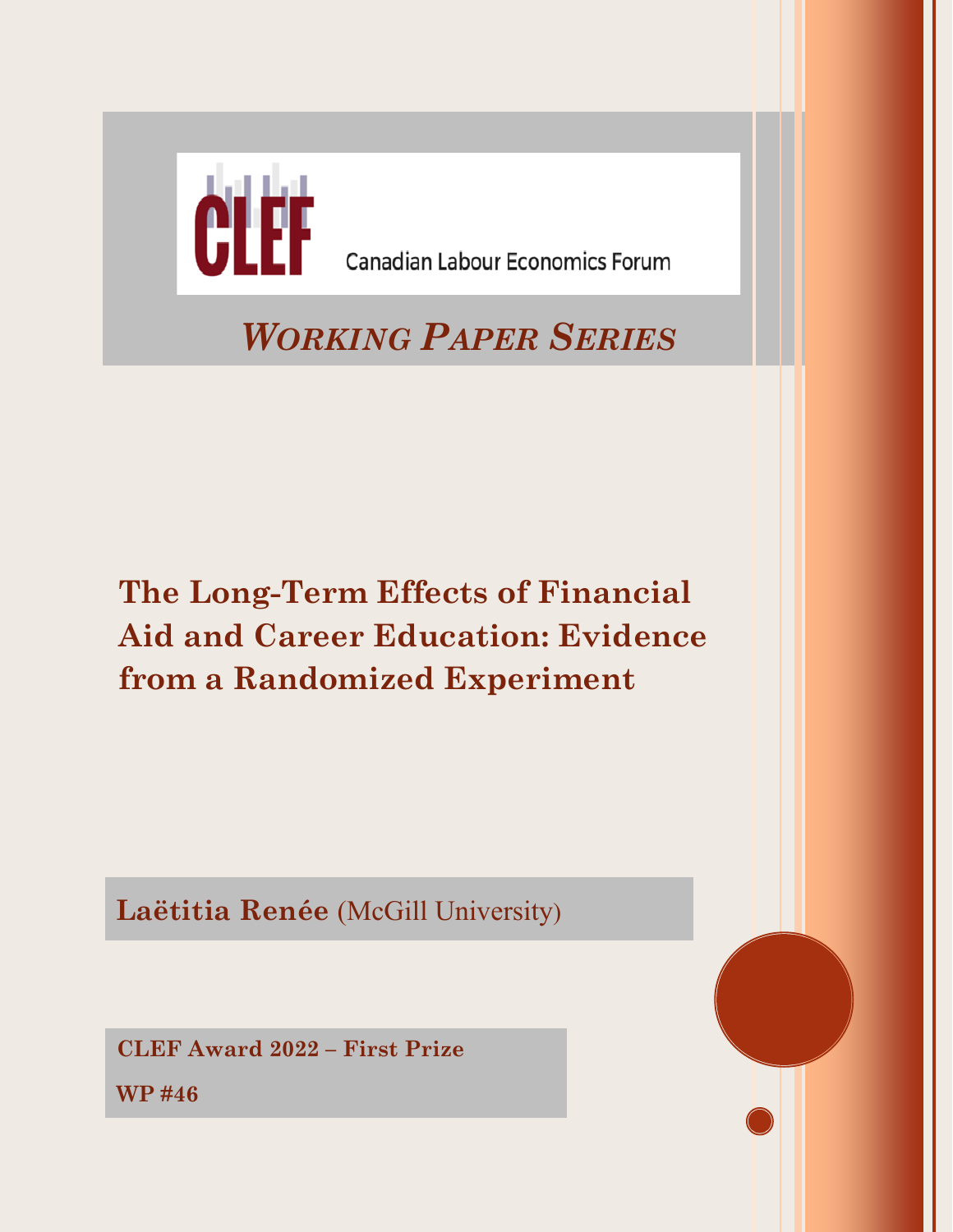# The Long-Term Effects of Financial Aid and Career Education: Evidence from a Randomized Experiment

Job Market Paper.

This version: January 9th, 2022. Click [here](https://www.laetitiarenee.com/files/JMP_LRenee.pdf) for latest version.

### Laëtitia Renée\*

#### **Abstract**

I study the effects of the Future to Discover Project, a randomized experiment in which Canadian high school students were either invited to participate in career planning workshops or were made eligible for an \$8,000 college grant. By matching the experimental data to post-secondary institution records and income tax files, I am able to examine the effects of the interventions on college enrollment, graduation, and earnings in adulthood. I show that the career education intervention greatly improved students' outcomes in the long run by improving academic matching. In contrast, the college grant had no long-term monetary benefits despite increasing college enrollment, which is consistent with classical models of human capital investment in the absence of credit constraints. My findings suggest that informational frictions and behavioral obstacles—rather than financial constraints—represent the primary barrier to four-year college enrollment faced by low-income students. And that they explain a large part of the gap in four-year college enrollment between high- and low-income students. JEL Codes: I22, I23, I24, D8, D31

<sup>\*</sup>Department of Economics, McGill University, laetitia.renee@mail.mcgill.ca. I am grateful to Fabian Lange and Fernando Saltiel for their continued guidance and support. I would also like to thank Sonia Laszlo, Christopher Rauh, Nicolas Gendron-Carrier, Stephen Ross, Andrei Munteanu, Marc Law, and participants at the CIREQ Lunch Seminar, the 2021 Conferences of the ESPE, CEA, SOLE and EEA, the 2021 Summer and Winter Meetings of the Econometric Society, the GEEZ Seminar, the AMIE Workshop, and the RCI Workshop for valuable input. I am indebted to the Social Research and Demonstration Corporation team, and especially to Reuben Ford, for research support and for making the Future to Discover project data available via the Canadian Research Data Centre Network. I acknowledge the financial support of the Fonds du Recherche du Quebec, the Quebec Interuniversity Centre for Social Statistics and the Research Initiative, Education + Skills. The analysis was conducted at the Quebec Interuniversity Centre for Social Statistics, part of the Canadian Research Data Centre Network. This service is provided through the support of Quebec Universities, the province of Quebec, the Canadian Foundation for Innovation, the Canadian Institutes of Health Research, the Social Science and Humanity Research Council, the Fonds du Recherche du Québec, and Statistics Canada. All views expressed in this work are my own.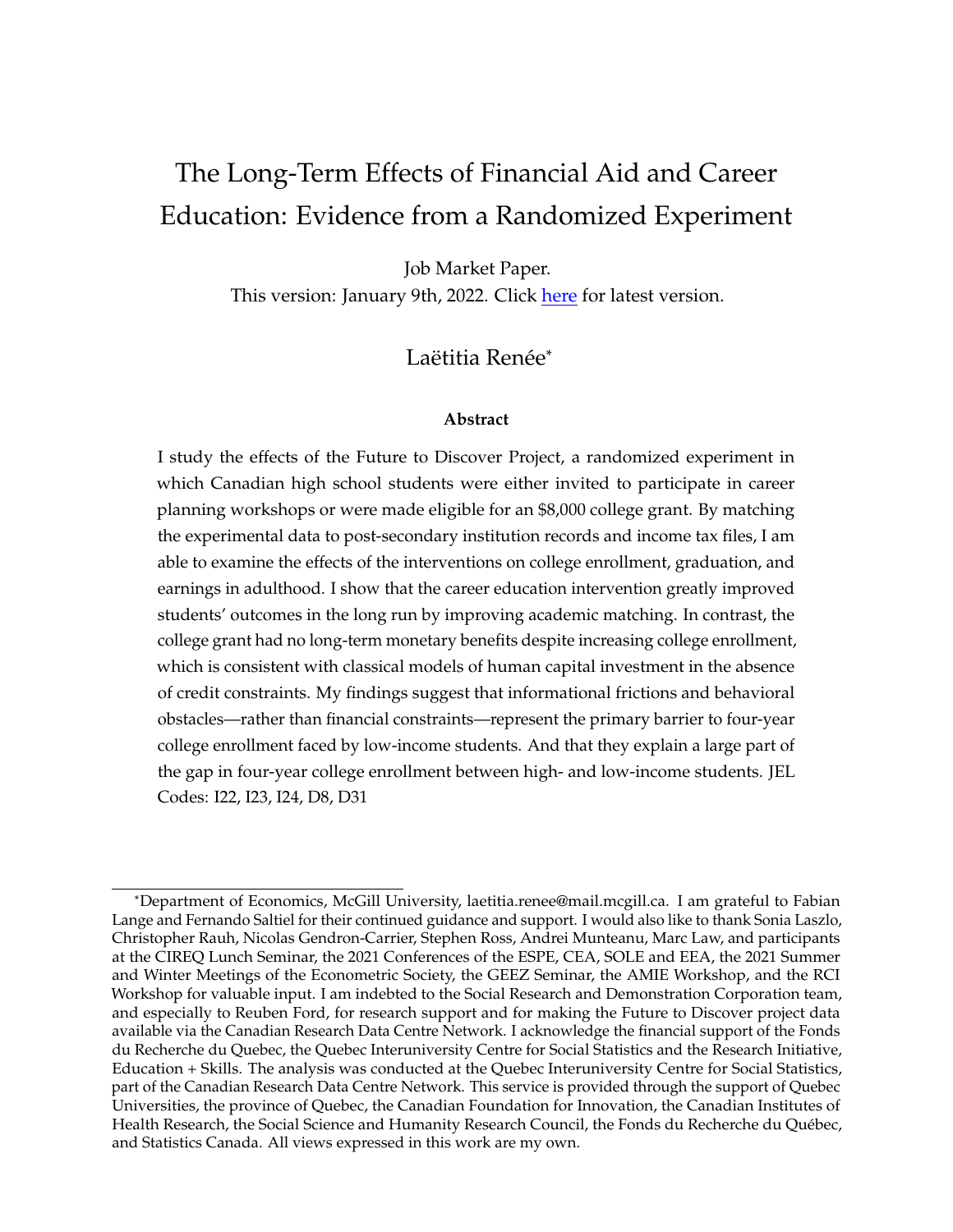## **1 Introduction**

Parental income is, across many countries, a strong predictor of post-secondary education enrollment. $^1$  $^1$  In part, this stems from differences in academic preparation between students from high- and low-income families. But large differences remain even after controlling for academic achievement, raising concerns that students from low-income families might make sub-optimal educational choices due to financial, informational, or behavioral barriers [\(Lochner and Monge-Naranjo](#page-35-0) [\(2012\)](#page-35-0); [French and Oreopoulos](#page-34-0) [\(2017\)](#page-34-0)).

In response to these concerns, governments and other institutions invest large sums in interventions promoting college access. These interventions can be broadly classified into the two following categories: outreach and career counseling interventions aimed at improving students' decision-making regarding post-secondary education; and financial aid interventions designed to help students cover the costs of post-secondary education [\(Page and Scott-Clayton](#page-35-1) [\(2016\)](#page-35-1); [Herbaut and Geven](#page-34-1) [\(2020\)](#page-34-1)).

Two key questions emerge from the literature: 1) are these interventions effective in improving students' outcomes in the long run? and 2) what type of intervention is the most successful in doing so? While prior research has shown the effectiveness of career counseling programs as well as financial aid interventions in increasing the college enrollment rate of low-income students, little is known about their long-term effects. Yet, that is not clear that an increase in enrollment will translate into an increase in graduation and earnings. Recent studies have demonstrated that educational interventions tend to "fade out" over time [\(Bailey et al.](#page-32-0) [\(2020\)](#page-32-0)). In the case of interventions promoting college access, the "fade out" can occur because such interventions might induce students with low expected returns to education to enroll in college.<sup>[2](#page-2-1)</sup>

In this paper, I answer these questions by studying the short- and long-run impacts of the Future to Discover Project, a randomized control trial conducted between 2004 and 2008 by the Social Research and Demonstration Corporation (SRDC). The project selected 4,390 students from 30 high schools in New Brunswick (Canada) and randomly assigned them to either a career education intervention, a financial aid intervention, a mixed intervention, or a control group.

<span id="page-2-0"></span><sup>1.</sup> See, for example, [Bailey and Dynarski](#page-32-1) [\(2011\)](#page-32-1) and [Chetty et al.](#page-33-0) [\(2014\)](#page-33-0) for the US, [Frenette](#page-34-2) [\(2017\)](#page-34-2) for Canada, and [Blossfeld and Shavit](#page-33-1) [\(1993\)](#page-33-1) for twelve other countries. See [Kinsler and Pavan](#page-35-2) [\(2011\)](#page-35-2) and [Hoxby](#page-35-3) [and Avery](#page-35-3) [\(2013\)](#page-35-3) for the gap in enrollment in selective colleges.

<span id="page-2-1"></span><sup>2.</sup> For example, classical models of human capital investment predict that, by lowering the cost of college, financial aid provision would increase enrollment for students at the margin of enrolling, leading to weak effects on long-term outcomes [\(Becker](#page-32-2) [\(1964\)](#page-32-2)). Moreover, outreach programs can bias students' beliefs about their private returns to college enrollment leading to negative impacts of such interventions on long-term outcomes.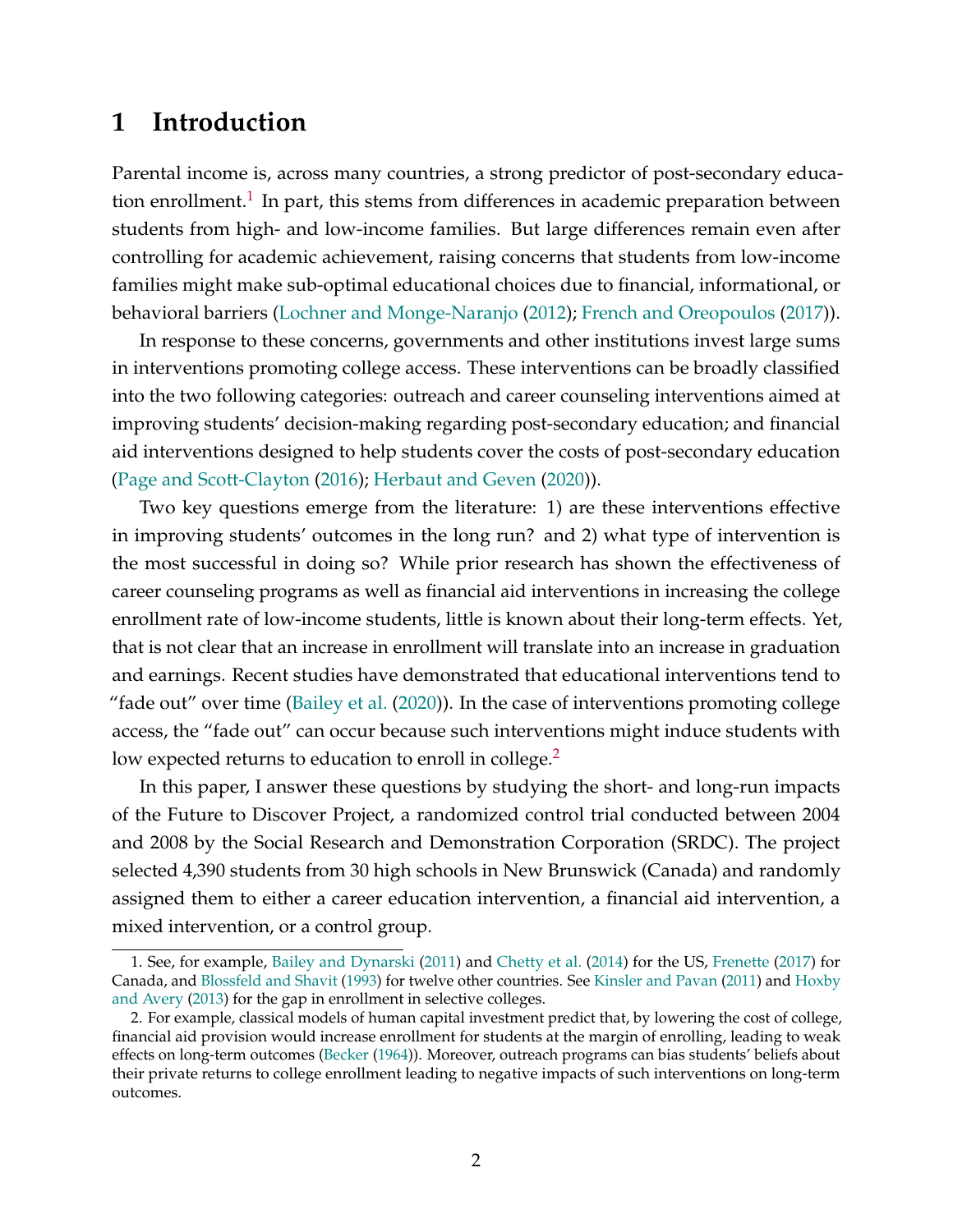Students assigned to the career education intervention were invited to participate in twenty career planning workshops, conducted from Grade 10 through Grade 12. These workshops were designed to help students explore different post-secondary options, formulate their own post-secondary education plans in accordance with their interests and skills, and develop strategies to achieve their goals. An important element of the intervention is that it provided guidance on post-secondary education decision-making and application process, a dimension that has been found effective in raising college enrollment rates [\(Carrell and Sacerdote](#page-33-2) [\(2017\)](#page-33-2)).

The financial aid was only randomized among students from low-income families. Students assigned to the financial aid intervention were eligible for a two-year \$4,000 per year grant conditional on post-secondary education enrollment. The grant was substantial as it covered most of the tuition costs of undergraduate studies at that time in New Brunswick. Moreover, compared to existing financial aid programs, the intervention offered an early guarantee of aid with a simple application process—two features that have been shown to enhance application rates [\(Bettinger et al.](#page-33-3) [\(2012\)](#page-33-3); [Dynarski et al.](#page-34-3) [\(2021\)](#page-34-3)).

To study the long-term effects of the interventions, I match the experimental data to confidential administrative data of post-secondary institution records and income tax files. The linked data allow me to investigate the causal impacts of the interventions on students' college enrollment, graduation, and earnings, from the end of high school through age  $28<sup>3</sup>$  $28<sup>3</sup>$  $28<sup>3</sup>$ In addition, using the factorial design of the experiment—the fact that two interventions were tested alone and combined—I can compare the relative effectiveness and synergy of career education and financial aid in improving low-income students' outcomes. To the best of my knowledge the Future to Discover Project is the only experiment that allows to do so.

In the second part of the paper, I examine the role that the three interventions had in aligning high- and low-income students' college enrollment and graduation rates. In particular, I estimate the effects of the interventions on the gaps in enrollment and graduation between students with similar academic achievement prior to treatment. Because most studies collect data on the specific group of students they are interested in, there is to date, little evaluation of the effects of such interventions on inequality.

I find that the career education intervention increased the share of low-income students who enrolled in four-year college by 8.3 percentage points. Going further, I find that it raised students' earnings in adulthood. In particular, I estimate that by age 28 low-income

<span id="page-3-0"></span><sup>3.</sup> By matching the experimental data to administrative data I build on previous work conducted by the SRDC (see, for example, [Ford et al.](#page-34-4) [\(2012\)](#page-34-4) and [Hui and Ford](#page-35-4) [\(2018\)](#page-35-4)). Specifically, the data used by the SRDC did not allow to accurately identify the impact of the interventions on college dropout and completion, and on earnings beyond age 24.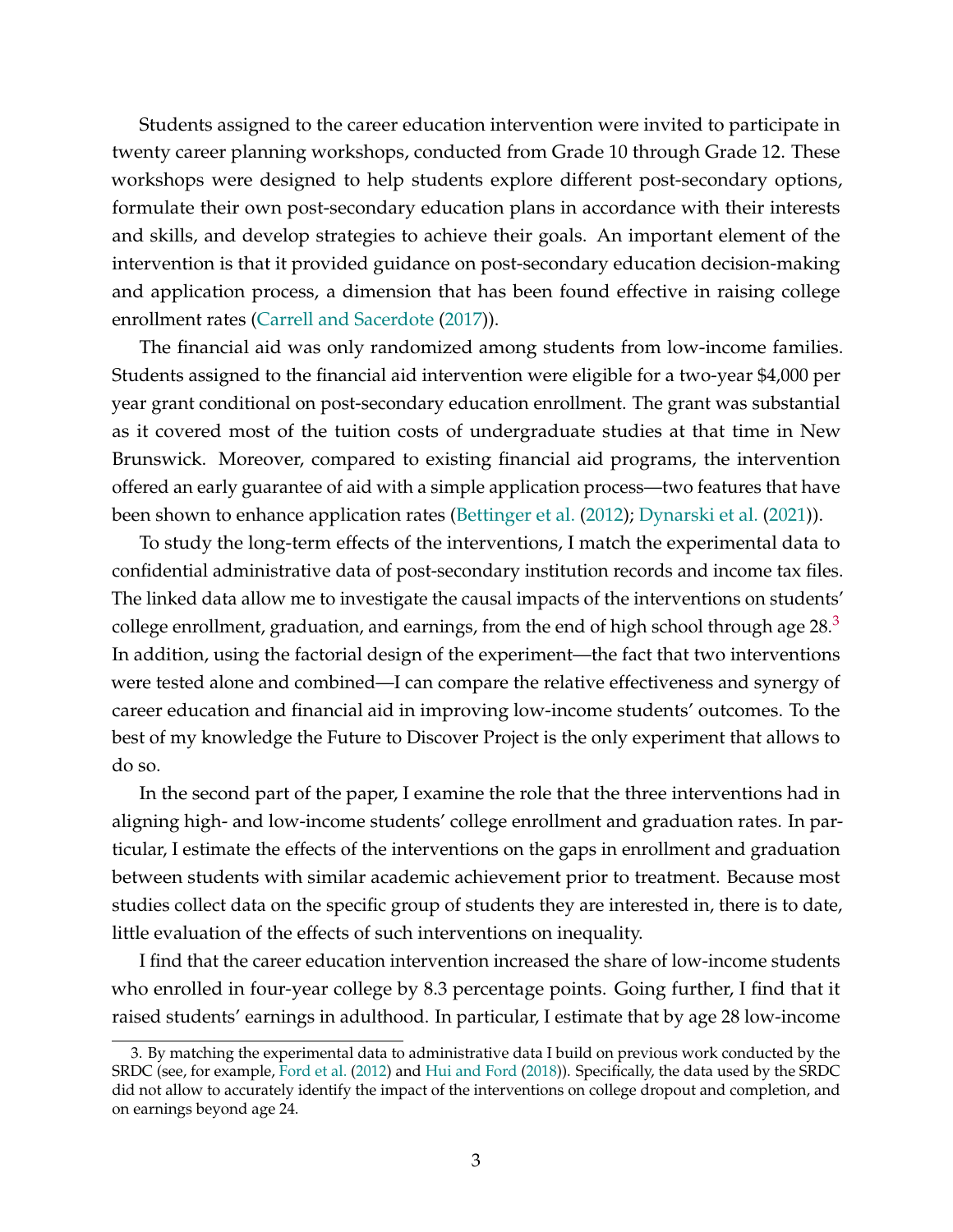students assigned to the career education intervention earned 10% more on average in labor income. It suggests that the intervention effectively improved students' decision-making regarding post-secondary education through the reduction in information frictions and behavioral barriers (e.g., lack of attention and over-reliance on default options) targeted by the program.<sup>[4](#page-4-0)</sup>

In contrast, I do not find evidence that the college grant increased low-income students' earnings, although it substantially increased their community college enrollment and graduation rates. One possible explanation for this finding, consistent with classical models of human capital investment in the absence of credit constraints, is that the aid increased enrollment and graduation for students whose expected benefits from enrolling are slightly smaller than the expected benefits of not doing so, leading to weak effects on long-term outcomes (e.g., [Becker](#page-32-2) [\(1964\)](#page-32-2)).

Together these findings suggest that informational and behavioral obstacles, rather than financial constraints, represent the primary barrier to four-year college enrollment faced by low-income students.

I also explore the effects of the career education intervention on high-income students. I find that the intervention also had positive effects on their earnings in adulthood. Suggestive evidence indicates that part of this increase in earnings is driven by the intervention inducing students with a high risk of dropping out from college not to enroll. In fact, the intervention decreased the share of high-income students who enrolled in four-year college by 3.8 percentage points, but this effect is mostly driven by lower-achieving students and I do not observe a similar decline in four-year college graduation.

It suggests that high-income students also suffer from information frictions and behavioral barriers. But while these obstacles lead some low-income students to academically under-match, they lead some high-income students to academically over-match

By improving academic matching, the career education intervention completely aligned high- and low-income students' four-year college enrollment behavior. In the control group, low-income students were 13 percentage points less likely to enroll in a four-year college than similarly-achieving high-income students. In the career education group, the gap is only 1 percentage point wide. It suggests that academic mismatch arising from informational and behavioral barriers explain a large part of the gap in four-year college enrollment between the two types of students.

My paper makes several contributions to the literature. First, I contribute to the scarce literature on the long-term effects of interventions promoting college access. While

<span id="page-4-0"></span><sup>4.</sup> See [French and Oreopoulos](#page-34-0) [\(2017\)](#page-34-0) for a review of the possible informational and behavioral barriers students face transitioning to college.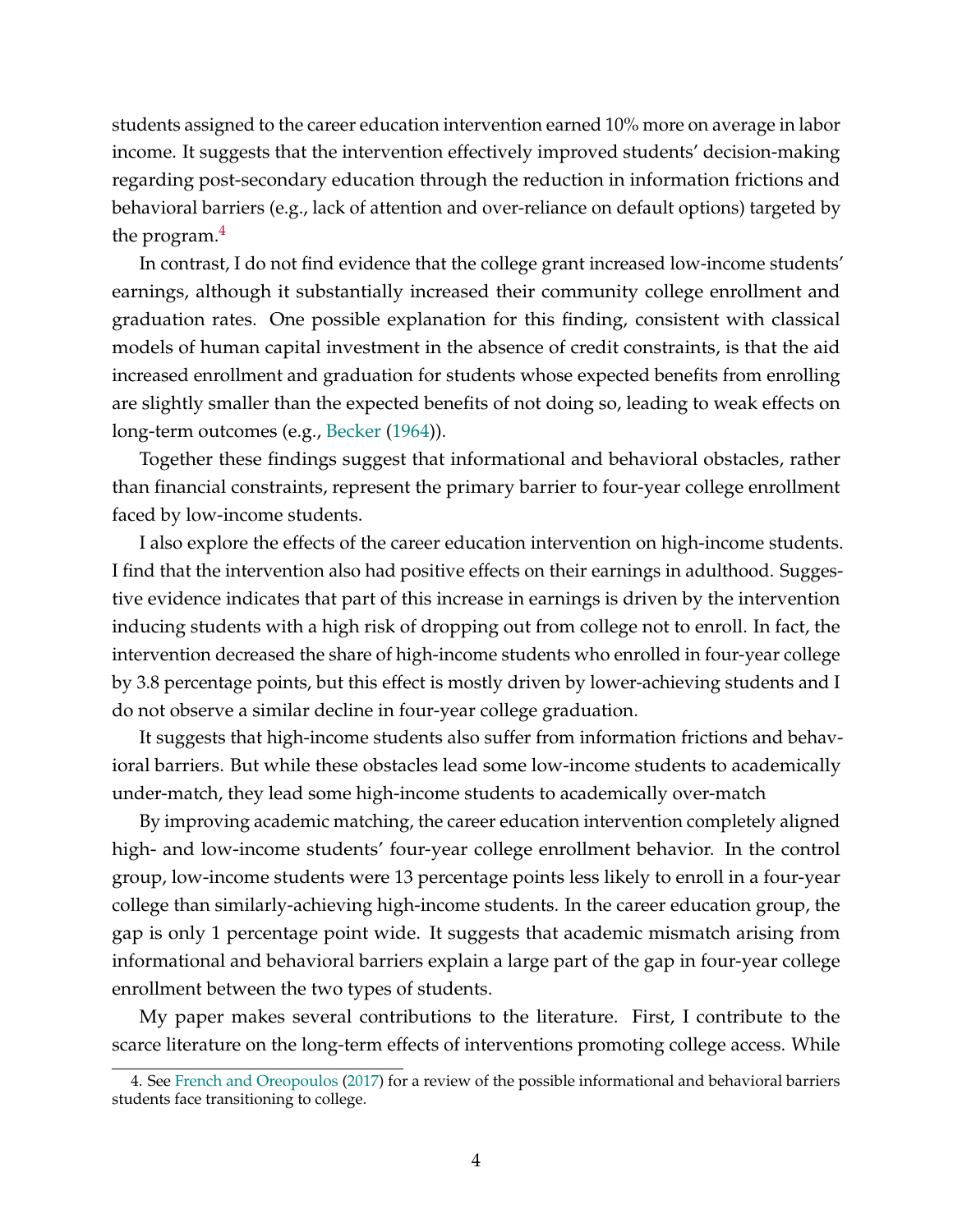previous research has shown the effectiveness of career counseling programs in increasing the college enrollment rate of low-income students (e.g., [Bettinger et al.](#page-33-3) [\(2012\)](#page-33-3); [Carrell](#page-33-2) [and Sacerdote](#page-33-2) [\(2017\)](#page-33-2); [Castleman and Goodman](#page-33-4) [\(2018\)](#page-33-4); [Cunha, Miller, and Weisburst](#page-33-5) [\(2018\)](#page-33-5); [Oreopoulos and Ford](#page-35-5) [\(2019\)](#page-35-5)), little is known about their long-term effects.<sup>[5](#page-5-0)</sup> I show that career counseling programs are not only effective in increasing low-income students' college enrollment rates but are also powerful in improving students' outcomes in the long run.

The literature on the effects of student grant aid is more extensive. Numerous studies have shown the effectiveness of these grants in increasing both college enrollment and completion (e.g., [Fack and Grenet](#page-34-5) [\(2015\)](#page-34-5); [Castleman and Long](#page-33-6) [\(2016\)](#page-33-6), [Goldrick-Rab et](#page-34-6) [al.](#page-34-6) [\(2016\)](#page-34-6)), and a handful of recent evaluations have shown small but positive effects of grant aid on earnings [\(Bettinger et al.](#page-32-3) [\(2019\)](#page-32-3), [Denning, Marx, and Turner](#page-34-7) [\(2019\)](#page-34-7); [Scott-](#page-35-6)[Clayton and Zafar](#page-35-6) [\(2019\)](#page-35-6))<sup>[6](#page-5-1)</sup>. However, the estimates of the treatment effects on earnings are often imprecise and specific to the United States. My paper shows that providing students with additional financial support, in a country where a number of grants and loans are already available to the students, has no long-term monetary benefits.

Second, I add to the understanding of the factors contributing to the gap in educational attainment by parental income. To date, there is little consensus about the role played by credit constraints (e.g., [Keane and Wolpin](#page-35-7) [\(2001\)](#page-35-7); [Belley and Lochner](#page-32-4) [\(2007\)](#page-32-4); [Lochner](#page-35-0) [and Monge-Naranjo](#page-35-0) [\(2012\)](#page-35-0)). Moreover, although recent studies have demonstrated the existence of informational and behavioral barriers for low-income students (e.g., [Bettinger](#page-33-3) [et al.](#page-33-3) [\(2012\)](#page-33-3); [Hoxby and Avery](#page-35-3) [\(2013\)](#page-35-3); [Dynarski et al.](#page-34-3) [\(2021\)](#page-34-3)), little is known on the extent to which they contribute to the gap. This paper provides new evidence that informational and behavioral barriers explain most of the gap in four-year college enrollment between equally-achieving high- and low-income students.

More generally, my paper relates to the literature on the fading-out of educational interventions. As [Bailey et al.](#page-32-0) [\(2020\)](#page-32-0) explains, well-timed interventions introducing the "right" institutional changes are more likely to lead to persistent effects than interventions targeting skills directly. Consistent with this finding, I find that the career education intervention, which tackles informational and behavioral barriers, had large persistent effects on graduation and earnings.

<span id="page-5-0"></span><sup>5.</sup> Two studies show promising results on degree completion. [Bettinger et al.](#page-33-3) [\(2012\)](#page-33-3) show that providing students with personal assistance for the FASFA application increased their likelihood to complete two years of college by 8 percentage points. In addition, [Castleman and Goodman](#page-33-4) [\(2018\)](#page-33-4) show that an intensive post-secondary education counseling program substantially increased persistence throughout the third year of college although this effect was not statistically significant.

<span id="page-5-1"></span><sup>6.</sup> See [Eng and Matsudaira](#page-34-8) [\(2021\)](#page-34-8) for an exception.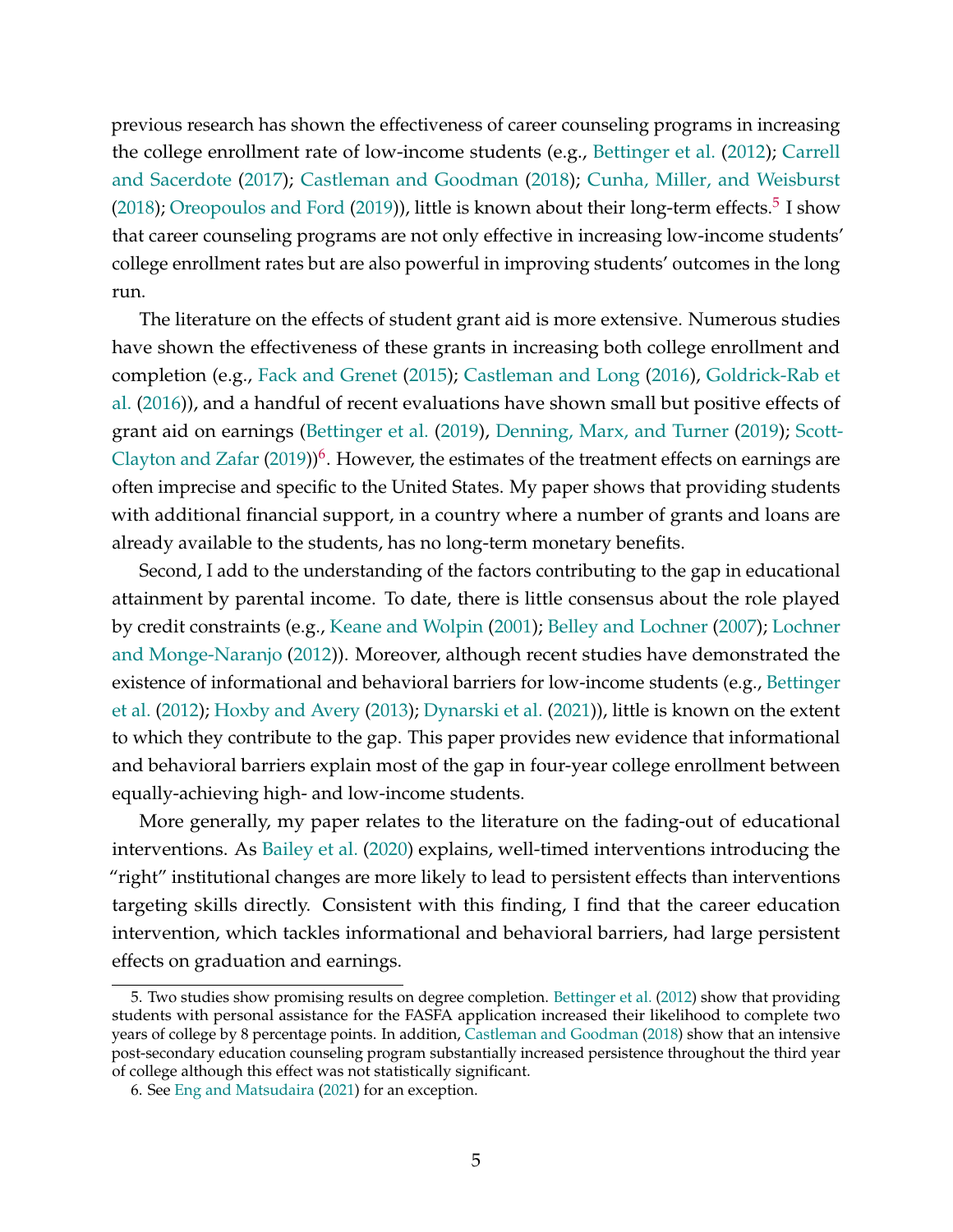# **2 The Future to Discover Project**

In this section, I draw on [Currie et al.](#page-33-7) [\(2007\)](#page-33-7) to describe the Future to Discover experiment. Throughout the paper, sample sizes are rounded to the nearest 10 for data confidentiality concerns.

## **2.1 Context and Background**

High school in New Brunswick, like in the US, runs from Grades 9 to 12, after which students can decide whether to enroll in post-secondary education or not. Students are typically 14 years old at the beginning of high school and graduate at age 18. Three main options are available to students who want to enroll in post-secondary education in Canada: four-year colleges or universities (hereafter, four-year colleges) offering programs that lead to a bachelor's degree; community colleges, also referred to as colleges of applied arts and technology or institutes of technology or science, which typically grant diplomas for technical studies of two years; and private career colleges that offer career-oriented programs of one year or less.

In Canada, the share of adults with a four-year college degree is nearly equal to 33 percent, which is comparable to most developed countries [\(Statistics Canada](#page-36-0) [\(2020\)](#page-36-0)). However, unlike other countries, Canada is characterized by a very high enrollment rate in community and private career colleges: 26 percent of Canadian adults have a short-cycle tertiary diploma compared to 7 percent of adults in other OECD countries [\(Statistics Canada](#page-36-0) [\(2020\)](#page-36-0)). The high enrollment rate in post-secondary education masks large disparities. A young Canadian adult from a family in the bottom income quintile is 30 percent less likely to attend a post-secondary institution than someone from a family in the top income quintile [\(Belley, Frenette, and Lochner](#page-32-5) [\(2014\)](#page-32-5); [Frenette](#page-34-2) [\(2017\)](#page-34-2)).

### **2.2 Experimental Design**

The Future to Discover project was designed and implemented by the SRDC with the support of Statistics Canada.<sup>[7](#page-6-0)</sup> With the objective of finding out what works best to increase college enrollment, three interventions targeted to high school students were designed and tested in the Canadian province of New Brunswick, namely, a career education intervention, a financial aid intervention, and a mixed intervention.

<span id="page-6-0"></span><sup>7.</sup> The SRDC is a non-profit research organization based in Ottawa, Canada. The experiment received financial support from the Canada Millennium Foundation.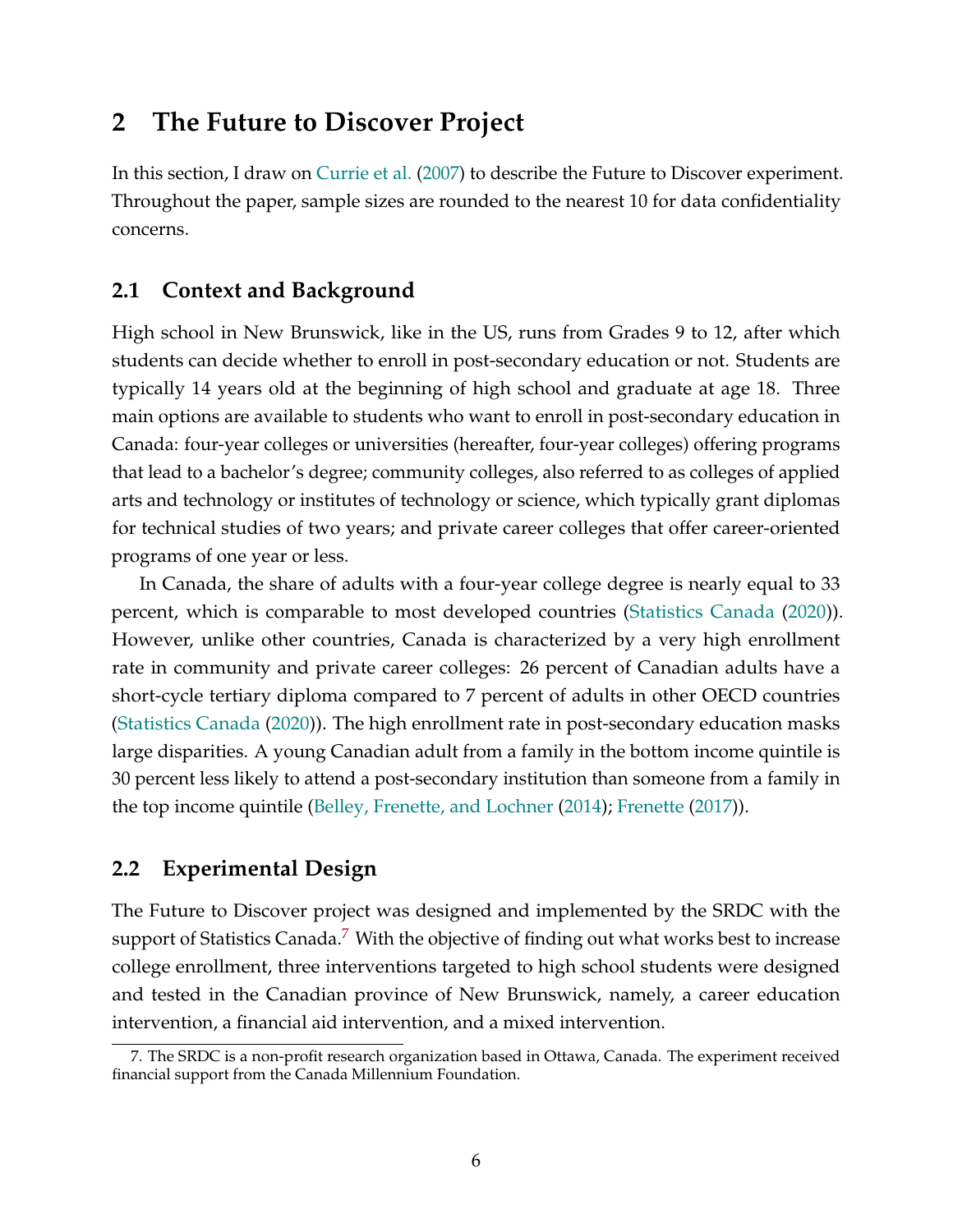Figure [1](#page-7-0) provides an overview of the experimental design. The Future to Discover project was implemented in thirty New Brunswick high schools. The schools were selected to participate in the experiment on the basis of a priority index computed from the size of the school, the number of low-income families in the school, and the number of other schools in the district.

<span id="page-7-0"></span>

Figure 1: Experimental Design

*Notes:* The figure provides an overview of the experimental design with the number of students at each step of the randomization process. The numbers are derived from [Currie et al.](#page-33-7) [\(2007\)](#page-33-7).

Participants in the experiment were selected from the 2003–07 and 2004–08 high school cohorts during the spring of their ninth grade. A random sample of students—roughly 45%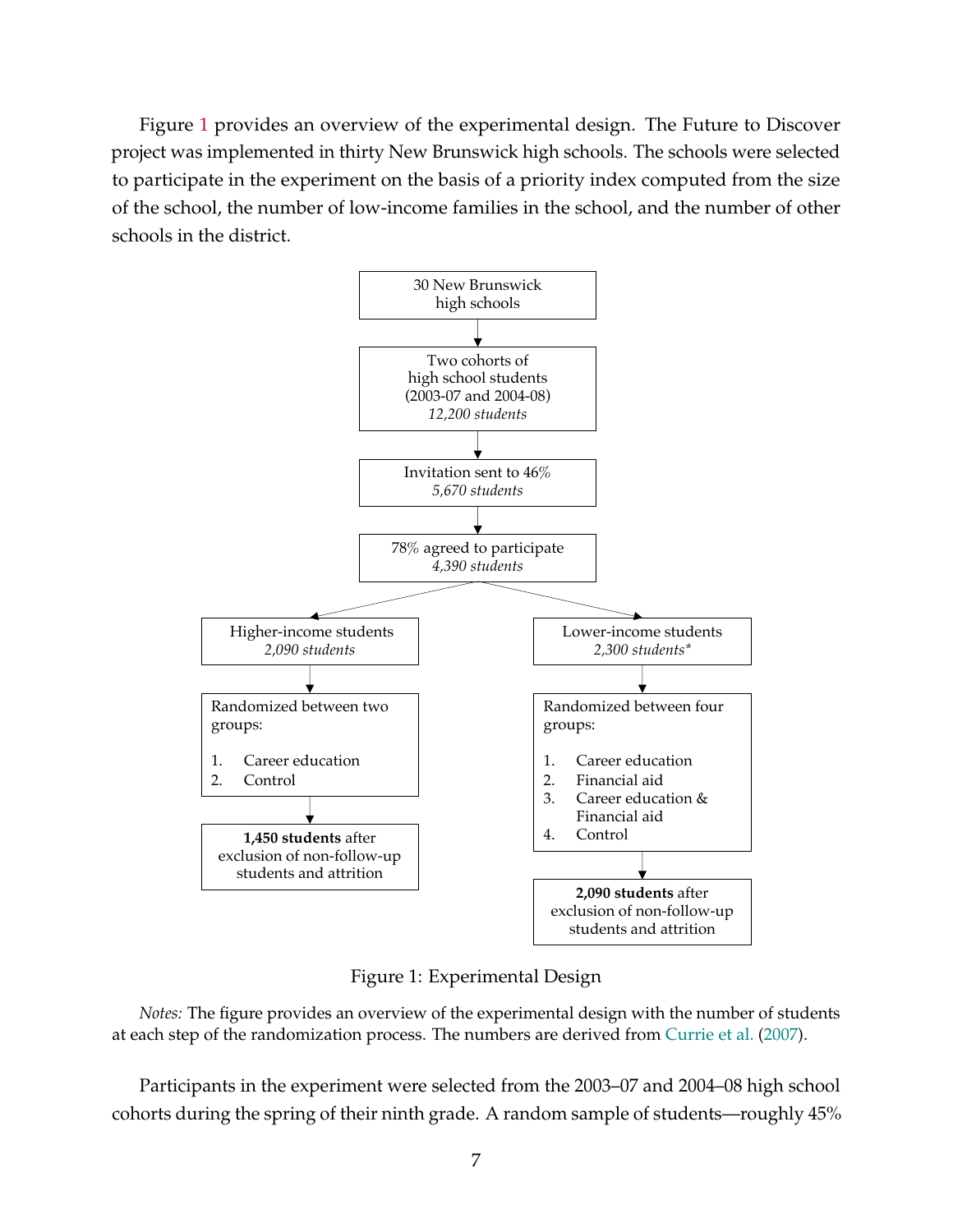or 5,670 students—was initially chosen among the freshmen cohorts to receive invitations to participate in the experiment. Upon invitation, students along with their parents, were required to give their written consent and answer the baseline survey in order to take part in the experiment. These requirements were fulfilled by about 78 percent of the students invited to participate.

During the baseline interview, the answering parent was asked to provide the annual household income as stated in his previous year's income tax returns. If the amount earned was above the provincial median, the student was classified as a high-income student and as a low-income student otherwise. $8 \text{ Low-income students were randomly assigned to the}$  $8 \text{ Low-income students were randomly assigned to the}$ three treatment arms (career education, financial aid, mixed intervention) and the control group. High-income students were not eligible for financial aid and were accordingly only randomized between the career education and control groups. The randomization was conducted at the student level within each school.<sup>[9](#page-8-1)</sup>

Tables [A3](#page-38-0) and [A4](#page-39-0) show baseline descriptive statistics (mean and standard deviation) for low- and high-income students in the control group, and report the differences between the control group and the treatment groups. The table shows a balance on almost all baseline characteristics. I find four significant differences out of 56 tests, a number that could have been obtained by chance alone. In addition, I test for whether the baseline characteristics jointly predict treatment status. I find no evidence that the baseline characteristics jointly predict treatment status for both high- and low-income students (*p*-value from *F*-test is 0.55 for low-income students and 0.95 for high-income students).

### **2.3 Career Education Program**

Students assigned to the career education program were invited to participate in twenty career planning workshops, conducted from Grade 10 through Grade 12. The workshops were split into the following four series:

1. *Career Focusing*—The first workshop series was conducted in Grade 10. It included six workshops that were designed to guide students into the exploration of career op-

<span id="page-8-0"></span><sup>8.</sup> The threshold varied with family size. Six thresholds were defined, ranging from \$40,000 for a singleparent family with one child to \$60,000 for a family with two parents and three children or more.

<span id="page-8-1"></span><sup>9.</sup> Due to budgetary concerns the assignment ratios were adjusted for the second cohort of students, and a small random sample of students was excluded from the data collection. While the differential treatment assignment ratios across cohorts could lead to a complex empirical analysis design, the exclusion of students was conducted so as to equalize the assignment ratios across the two cohorts, allowing for a straightforward pooling of the students in the analysis. Although some administrative data are available for the non-follow-up students, I follow previous studies [\(Ford et al.](#page-34-4) [\(2012\)](#page-34-4), [Ford and Kwakye](#page-34-9) [\(2016\)](#page-34-9), and [Hui and Ford](#page-35-4) [\(2018\)](#page-35-4)) and exclude them from my analysis. Table [A1](#page-37-0) presents the distribution of the students across parental income and the four randomization groups.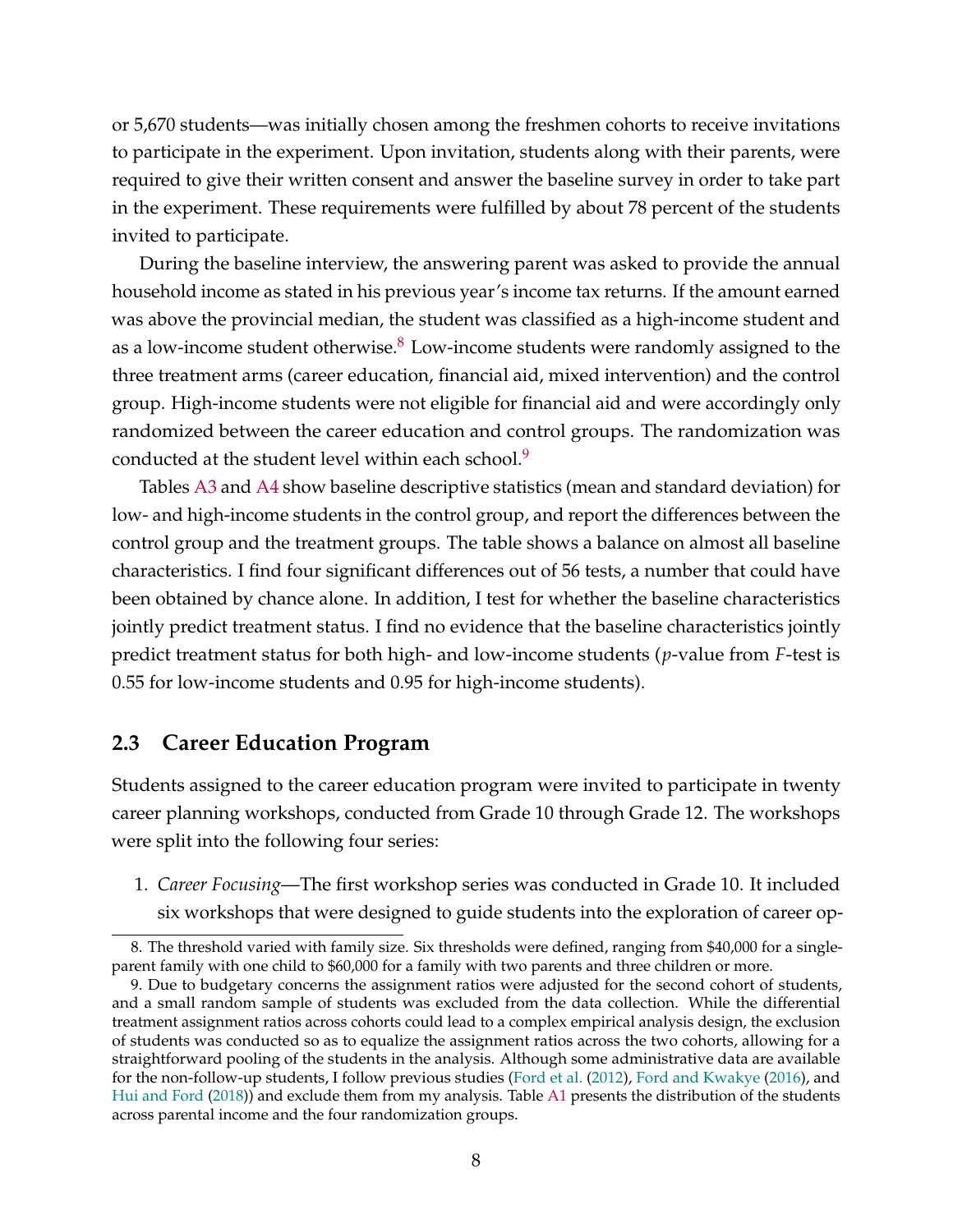tions. Besides being taught how to research information on post-secondary education and labor market trends, students were encouraged to explore their post-secondary options through different activities and exercises.

- 2. *Lasting Gifts*—The second workshop series, which took place in Grade 11, was tailored toward the parents. The four workshops of the series aimed to encourage and assist the parents in getting involved in their children's career planning. Together with their children, parents were exposed to various career-planning approaches and were instructed to test these approaches through interactive activities and reflective exercises.
- 3. *Future in Focus*—The third workshop series was designed to help Grade 12 students build resilience to overcome unexpected life challenges. The workshops focused on the specific skills and attitudes needed to work through obstacles and on the importance of developing a support network.
- 4. *Post-secondary Ambassadors*—Six meetings with post-secondary education students from various institutions were organized over Grades 10 to 12. The invited students were asked to share their experiences and advice, providing high school students with peer mentors and role models.

The workshops were held on each school property right after school hours, with the exception of the second workshop series, which took place in the evening to facilitate the participation of the parents. From the randomization, 30 to 35 students were typically invited to the workshops in each school, allowing the meetings to be held in a classroom and facilitating interactions. The workshops were optional. Students were actively reminded about the date and location of the workshops through text messages, mails, and announcements in each school. They were also encouraged to attend through prizes and snacks.

In addition, students were given access to post-secondary and career information via a website and a magazine.<sup>[10](#page-9-0)</sup> The two media shared the same content—a description of post-secondary options, a guide to the financial aid system, labor market trends, and links to other career education resources. The same content was offered across the two media in order to reach more students and parents with different habits and access to the internet.

The career education program can theoretically have several effects on students' college enrollment and earnings. On the one hand, the program can improve students'

<span id="page-9-0"></span><sup>10.</sup> Six issues of the magazine were sent to the students over Grades 10 to 12. To limit spillover, the website was restricted to treated students only via a unique access key. Students received their login information with the magazine's first issue and could access the website anytime from then on.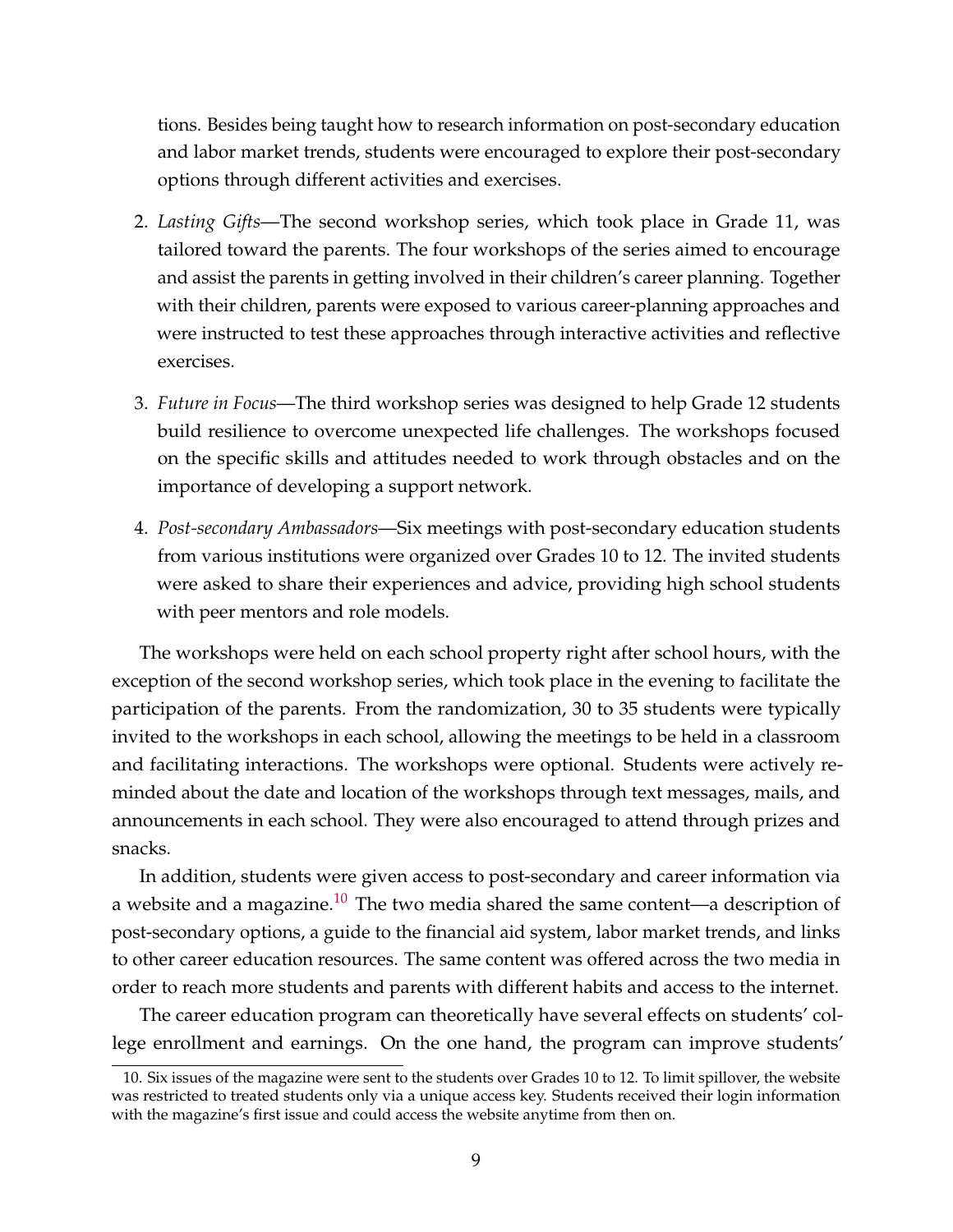decision-making regarding post-secondary education by tackling several informational and behavioral barriers students might face. First, by pushing students to look for information on the costs and benefits of each post-secondary option, the program is expected to reduce misinformation. Second, by helping students think about their options and understand the long-lasting effects of their choices, it might minimize students' lack of attention, present bias, and over-reliance on default options—three behavioral barriers that have be found to be important in students' educational decisions [\(French and Oreopoulos](#page-34-0) [\(2017\)](#page-34-0)). An improvement in decision-making can result, in turn, in an increase or to a decrease in college enrollment depending on the direction of the initial mistakes made by the students. It should however lead to an improvement in students' outcomes in the long run.

On the other hand, the program can bias students' beliefs about their private returns to college enrollment, leading to an increase in enrollment but negative effects on students long-run outcomes. That will be the case if, for instance, it pushes students to enroll in four-year college programs regardless of their academic ability.

### **2.4 Financial Aid**

Students assigned to the financial aid intervention were eligible for a college grant worth up to \$8,000. They could claim \$2,000 each academic term they enrolled in post-secondary education, for a period of four terms or two years.<sup>[11](#page-10-0)</sup> They were informed about the grant at the time of recruitment in Grade 9 and reminded about it at the end of Grade 12 and one year after high school.

The financial aid was substantial compared to tuition fees at the time of the experiment. Between 2007 and 2011, when most students from the sample enrolled in post-secondary education, tuition fees in New Brunswick for one year of undergraduate schooling were roughly equal to \$5,500 in four-year colleges and \$2,300 in community colleges.<sup>[12](#page-10-1)</sup>

The financial intervention can affect students' outcomes in two ways. On the one hand, by reducing the amount students need to borrow to finance their education, the intervention might reduce financial barriers such as credit constraints and debt aversion. In that case, we would expect an increase in enrollment and an improvement in students' long-run outcomes. On the other hand, classical models of human capital investment

<span id="page-10-0"></span><sup>11.</sup> To receive the grant, students had to register in a post-secondary program recognized by the Canada Student Loans Program. It includes most four-year and vocational programs as long as they lead to a certificate, diploma, or degree. Students were eligible to receive the payments for three years after high school graduation.

<span id="page-10-1"></span><sup>12.</sup> Tuition fees from the four main four-year colleges were retrieved from Statistics Canada: *Table 37-10- 0045-01 Canadian and international tuition fees by level of study*.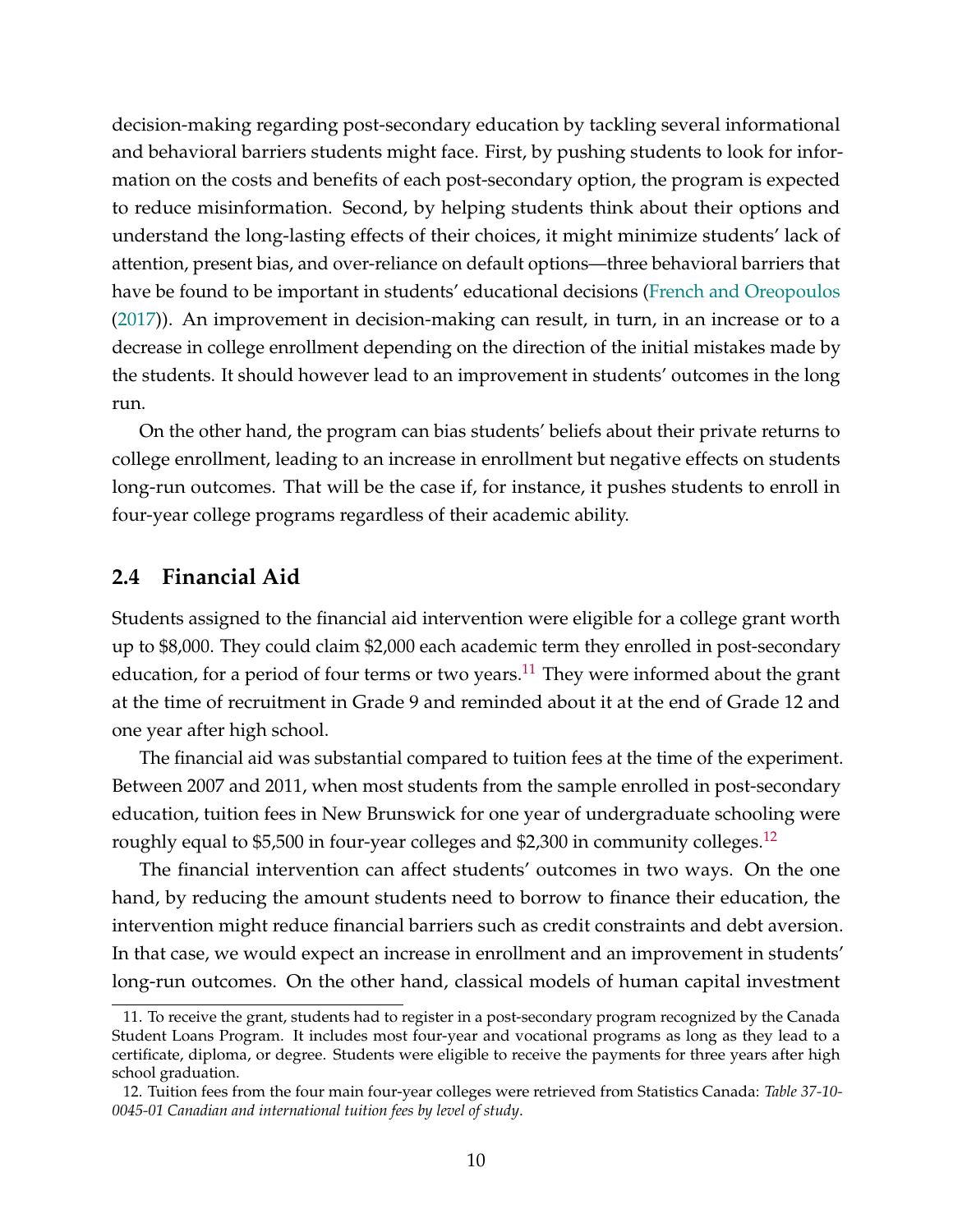predict that the aid, by lowering the cost of college, would increase enrollment for students whose expected benefits from enrolling are slightly smaller than the expected benefits of not enrolling, resulting in limited benefits in the long run.

# **3 Empirical Framework**

## **3.1 Data**

I use data from three main sources.

- 1. *Experimental Data*—First, I obtained data from the SRDC on (i) students' characteristics collected through the baseline survey conducted in Grade 9 (demographics, family composition, socioeconomic status and aspirations); (ii) students' participation in the workshops and their claims to the financial aid; and (iii) student test scores and high school graduation.
- 2. *Canadian Post-Secondary Information System*—Second, I matched the experimental data obtained from the SRDC to the Canadian Post-Secondary Information System, which provides information on enrollment and graduation for the universe of students who attended a public post-secondary institution in Canada from the 2000–01 academic year to the 2017–18 academic year, allowing me to observe post-secondary education trajectories in public institutions until age 28 for both cohorts.<sup>[13](#page-11-0)</sup>
- 3. *Statistics Canada Tax Filer Database*—The experimental data were also matched to earnings data from the Statistics Canada confidential tax filer database. The database provides information on earnings (labor income, total earnings) for all individuals who filed a tax return during a reference year. Because Canada requires anyone who owes taxes or qualifies for refunds or credits to file a tax return, the majority of adults, including post-secondary students, generally file a tax return every year, irrespective of their working status.

These data suffer from two limitations that I address in different ways. First, I cannot estimate the impact of the interventions on enrollment and graduation from private

<span id="page-11-0"></span><sup>13.</sup> The system aims to cover the universe of public post-secondary institutions. However, only 95 percent of these institutions are indeed covered (even fewer before 2009, when only 80 percent were covered by the system). In New Brunswick specifically, the platform does not cover the New Brunswick Community College—one of the two largest community colleges in New Brunswick—before 2010. This is challenging as I expect most of the impact of the program to happen from 2007 to 2009. To recover data from this institution, I supplement the platform until 2010 with data on enrollment and graduation gathered by the SRDC from the New Brunswick Department of Post-secondary Education, Training, and Labour.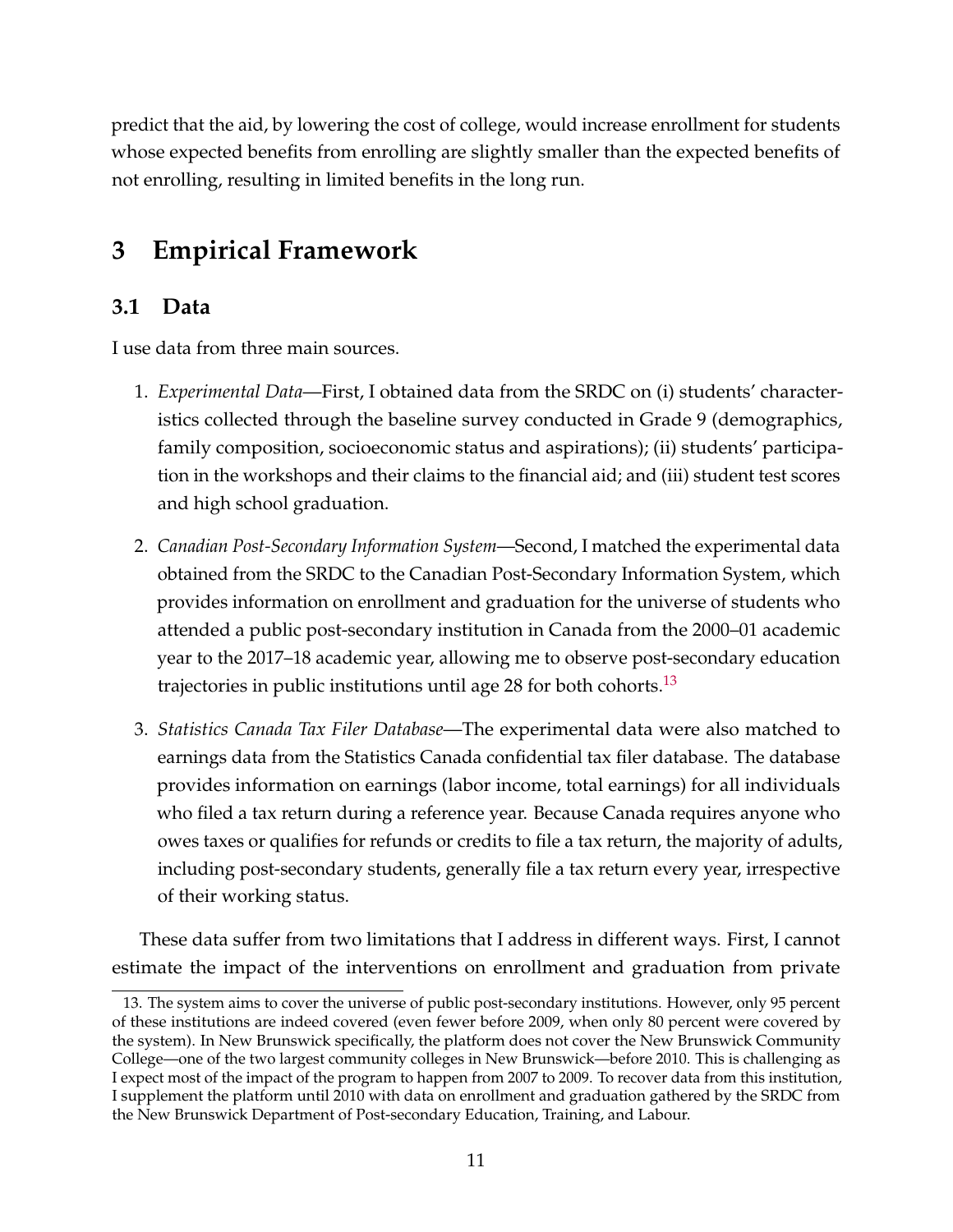institutions. This is likely a small limitation for the identification of enrollment and graduation from four-year and community colleges as they are nearly all public-funded. Only a few private, most of which are faith-based, four-year colleges exist, and they attract a tiny fraction of students [\(Jones and Li](#page-35-8) [\(2015\)](#page-35-8)). However, a number of small private career colleges, which offer short and career-oriented programs of one year or less, are not captured by the administrative data. To identify the impact of the interventions on enrollment in these types of institutions, I rely on the survey conducted two and a half years after high school graduation. The survey is, however, conducted too soon to provide a reliable view of graduation.

Second, I do not observe earnings data beyond age 24 for the students who never enrolled in a public post-secondary institution or registered as an apprentice (34 percent of the sample). This stems from the fact that the link with earnings data was done in two waves. First, earnings until age 24 were initially acquired by the SRDC for all students in the sample. Second, earnings until age 28 were retrieved for students who enrolled in a public post-secondary institution or registered as an apprentice via the Canadian Education and Labour Market Longitudinal Platform. I address this limitation by imputing the missing data. Section [3.3](#page-13-0) provides more details on the methodology used.

Appendix Section [B](#page-68-0) summarizes the timeline of data coverage and details the construction of the outcomes of interest.

### **3.2 Analytic Samples**

I exclude 49 students from the sample for whom less than two years of earnings data is available, suggesting that they might have moved out of the country or that their Social Insurance Number used to match the administrative data could not be relied upon. These students account for 1.4 percent of the initial sample. I find no evidence that the attrition rate differs by treatment group, as shown in Table [A2.](#page-37-1) In Table [A5](#page-40-0) and [A6,](#page-41-0) I also ensure that baseline characteristics remain balanced across treatment groups after excluding these students. In total, my sample is composed of 2,090 low-income students and 1,450 high-income students.

I further restrict my sample when looking at specific secondary outcomes for which data is not available for all students. It is the case for high school graduation and average test scores in Grade 12 that was not provided for all students, most likely because some students dropped out or transferred to another school.<sup>[14](#page-12-0)</sup> This is also true for enrollment in

<span id="page-12-0"></span><sup>14.</sup> Test scores in Grade 12 are available for 80 percent of the low-income students and 91 percent of the high-income students. Graduation data are available for 87 percent of the low-income students and 94 percent of the high-income students.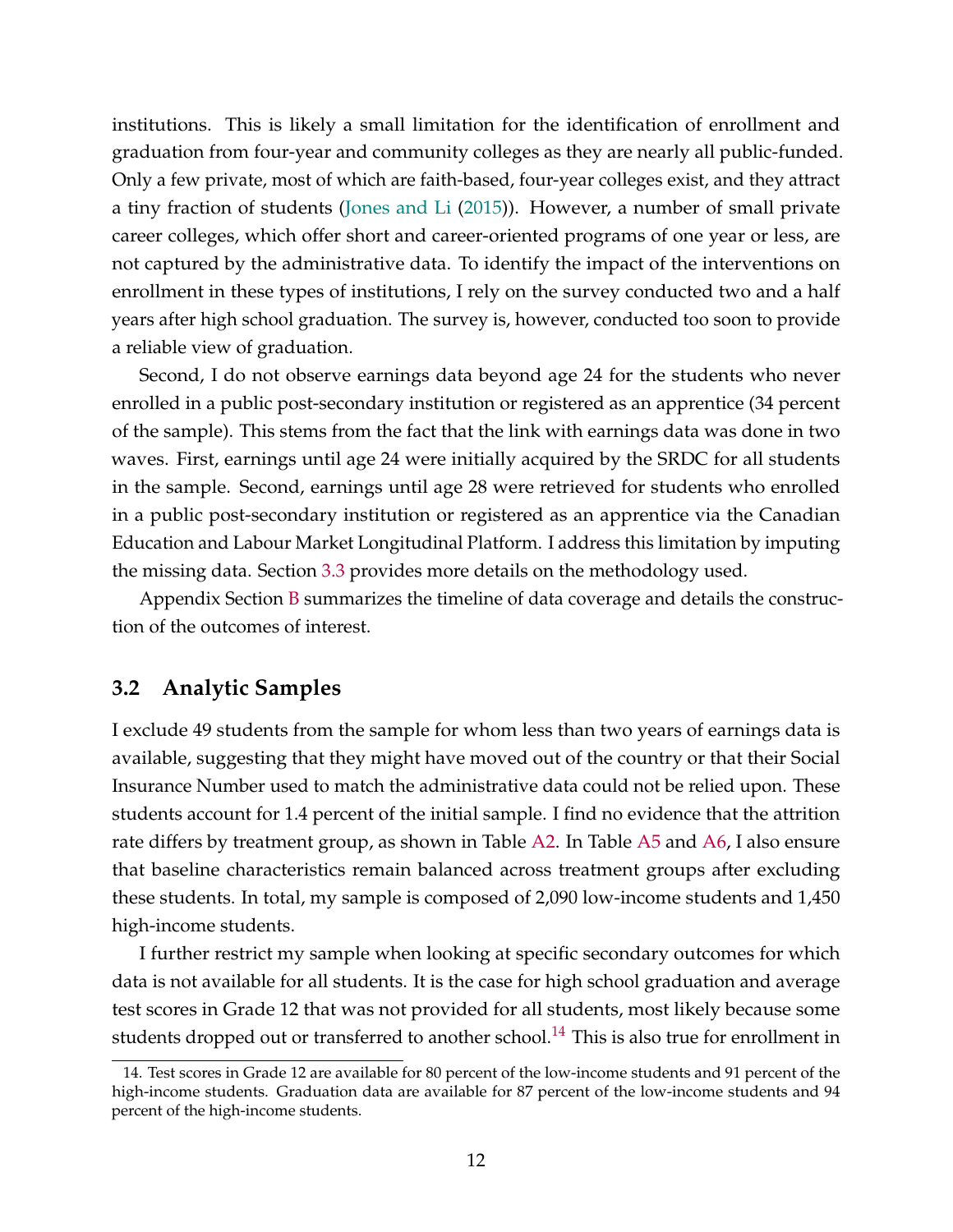private institutions for which I only have data for students who answered the survey.<sup>[15](#page-13-1)</sup> I test and discuss potential threats to causal identification arising from selective missingness when presenting the results on these outcomes. Moreover, to enable the comparison of the treatment effects measured on the restricted samples with the ones measured from the full sample, I adjust the treatment effects on these outcomes using inverse probability weighting (IPW) [\(Seaman and White](#page-36-1) [\(2013\)](#page-36-1)). This method puts more weight on observations that have, according to observed baseline characteristics, a high probability to be missing for the outcome of interest but are not. In practice, I construct the weights from Probit regressions of the missingness indicators on treatment dummies, baseline characteristics, and cohort and school dummies.

### <span id="page-13-0"></span>**3.3 Imputation of Earnings Data**

I seek to study the impact of the interventions on earnings at different ages, starting from age 19, when most students have left high school, until the age of 28, the most recent year for which I have data on earnings.

Earnings data may be missing for two reasons (Table [A7\)](#page-42-0). First, as explained in the data section, earnings data were not collected beyond age 24 for students who did not enroll in a public post-secondary institution. This is the case for roughly 1,210 students, or 34 percent of the entire sample. Second, over the period for which earnings data were collected, earnings records are missing for students who did not file a tax return during the reference year or filed the return too late. It is the case for 6 percent of the records.

To estimate the effects of the interventions on earnings, I need to account for these missing values. I address the issue by imputing the missing records rather than by restricting the sample to complete cases, which would lead to a loss of power and biases. I deal with the two types of missing values in different ways. First, I impute the missing records found over the period data were collected using linear interpolations from the available records of each individual.<sup>[16](#page-13-2)</sup> Second, I forecast the earnings from age 25 to age 28 for each student whose data were only collected until age 24. For this purpose, I estimate a model which takes into account the students' past earnings records, their current level of education and years of experience and whether they are currently enrolled in post-secondary education.

I formally describe the linear interpolation method and the forecasting procedure in Appendix Section [C.](#page-72-0)

<span id="page-13-2"></span><span id="page-13-1"></span><sup>15.</sup> 87 percent of the low-income students and 95 percent of the high-income students answered the survey. 16. The data restriction mentioned above ensure that I observe at least two years of earnings data points for each individual, making sure the interpolation is feasible for each individual.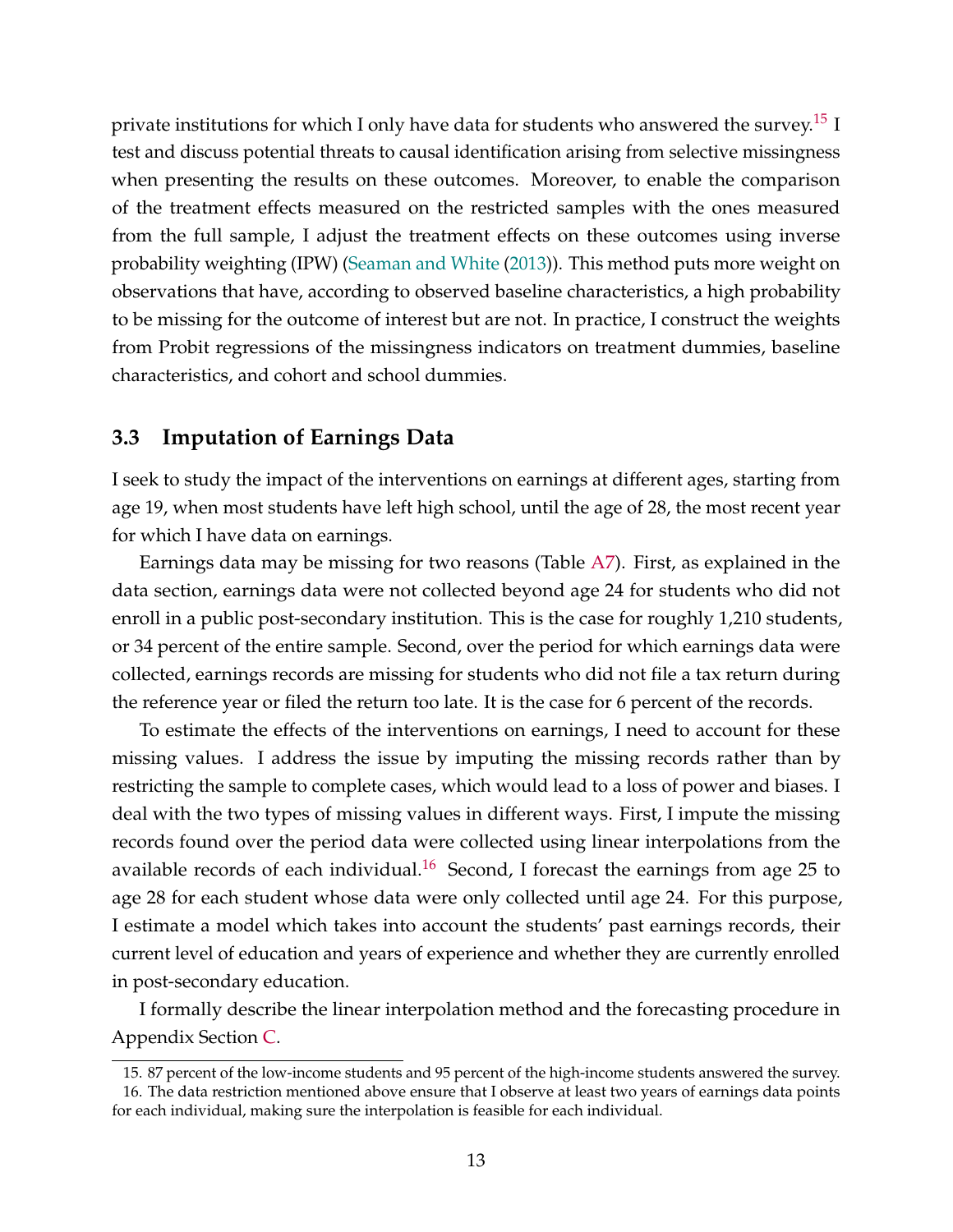### **3.4 Empirical Strategy**

I first focus on the effect of the three interventions on low-income students. To recover the treatment effects, I estimate the following equation by Ordinary Least Squares (OLS),  $17$ 

<span id="page-14-3"></span>
$$
Y_i = \beta_0 + \beta_1 C_i + \beta_2 F_i + \beta_3 M_i + \beta_4 X_i + \beta_5 S_i + \epsilon_i
$$
\n(1)

with  $Y_i$  is the outcome of interest for student  $i$ ,  $C$  is a binary indicator equal to one if student *i* was assigned to the career education only group, *F* is a binary indicator equal to one if student *i* was assigned to the financial aid only group, and *M* is a binary indicator equal to one if student *i* was assigned to the mixed intervention group. *X<sup>i</sup>* is a vector of baseline characteristics for student *i* and *S<sup>i</sup>* is a vector of school-cohort dummies corresponding to the level of stratification.<sup>[18](#page-14-1)</sup>

I follow the common practice of adjusting the results with the inclusion of baseline characteristics. I explore the sensitivity of the results to the exclusion of covariates in Tables [A8,](#page-43-0) [A9,](#page-44-0) and [A10.](#page-45-0) The results do not significantly change when controls are removed, except for the treatment effects of the career education program on low-income students that are larger. I also report in the same table the results from the regressions where relevant controls are selected using the post-double-selection lasso method developed by Belloni, Chernozhukov, and Hansen  $(2013).<sup>19</sup>$  $(2013).<sup>19</sup>$  $(2013).<sup>19</sup>$  The treatment effects are virtually identical when controls are selected following the post-double-selection lasso method to when they are not.

The *β*<sup>1</sup> and *β*<sup>3</sup> coefficients capture the effects of eligibility for the career education program alone and combined with a financial nudge, respectively. Participation in the program was not compulsory—students were neither compelled to attend the workshop or to read the magazine/visit the website. However, note that nearly all students assigned to treatment were exposed to the program if we consider all forms of exposure. Among those assigned to treatment, 85 percent attended at least one workshop, 73 percent declared having read parts of the magazine, and 22 percent visited the website. In what follows, I use the terms "eligibility for the career education program" and "career education intervention"

<span id="page-14-0"></span><sup>17.</sup> I estimate the same linear model for both continuous and binary outcomes. Although a linear probability model can yield fitted values being outside the unit interval, it produces unbiased estimates of the average effects [\(Wooldridge](#page-36-2) [\(2010\)](#page-36-2)).

<span id="page-14-1"></span><sup>18.</sup> The baseline characteristics included in the regression are all variables in Table [A3,](#page-38-0) namely, gender, language spoken at home, whether one parent was born outside Canada, household composition, level of education of parents, whether student wants a four-year college degree and test score dummies.

<span id="page-14-2"></span><sup>19.</sup> The selection procedure chooses variables from the set of characteristics listed in Table [A3](#page-38-0) and their interactions that are significant predictors of either the outcome of interest *Y<sup>i</sup>* or any of the treatment variables of interest, *C<sup>i</sup>* , *F<sup>i</sup>* , and *M<sup>i</sup>* [\(Belloni, Chernozhukov, and Hansen](#page-32-6) [\(2013\)](#page-32-6)).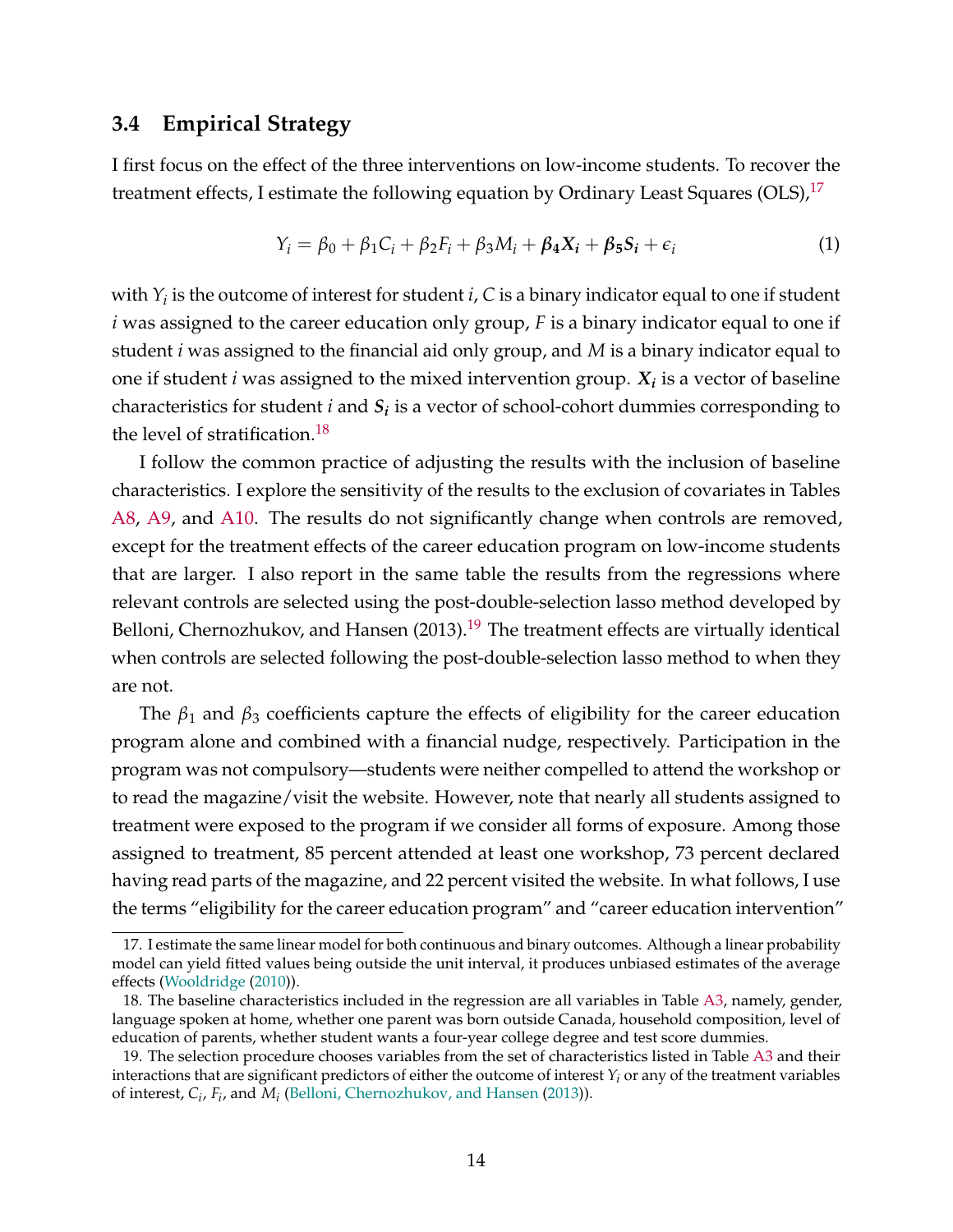interchangeably.

Since the intervention is randomized at the individual level in each school, I cannot rule out spillover effects. Spillover might have occurred in two ways. First, students from the career education group might have shared information they learned during the workshops or from the website and the magazine. They might have even lent the magazine or shared their login information with other students. Second, by changing the students' enrollment behavior, the program might have influenced students in the control group through peer effects. Assuming that the spillover effects, if any, would play in the same direction as of the direct effects, the impacts I estimate are lower bounds for the true impacts.

I report in all tables Huber–White robust standard errors and standard sampling-based significance levels. In addition, I report in Tables [A11](#page-46-0) and [A12,](#page-47-0) randomization-based Fisher-exact *p*-values for the main outcomes of interest. These *p*-values do not rely on asymptotic properties but on the random assignment itself [\(Heß](#page-35-9) [\(2017\)](#page-35-9), [Young](#page-36-3) [\(2019\)](#page-36-3)). I find that the exact *p*-values are virtually identical to the sampling-based *p*-values which is explained by the fact that the samples used are not small. I also address in the same table potential concerns arising from multiple hypothesis testing by computing sharpened *q*values which control for the False Discovery Rate [\(Benjamini, Krieger, and Yekutieli](#page-32-7) [\(2006\)](#page-32-7), [Anderson](#page-32-8) [\(2008\)](#page-32-8)). Most of the effects (72 percent) found to be significant using samplingbased significance levels survive multiple hypothesis testing correction. I indicate below when they do not.

I am also interested in understanding the treatment effects of eligibility for the career education program on high-income students as well as in the difference in effects between high- and low-income students. I thus estimate the following equation by OLS, on the restricted sample of students assigned to the control or career education groups,

<span id="page-15-0"></span>
$$
Y_i = \gamma_0 + \gamma_1 H I_i + \gamma_2 C_i + \gamma_3 C_i \times H I_i + \gamma_4 X_i + \gamma_5 S_i + v_i,
$$
\n(2)

where *H I<sup>i</sup>* is a binary indicator equal to one if student *i* is a high-income student and 0 otherwise.  $\gamma_2$  measures the treatment effect on low-income students, the sum of  $\gamma_2$  and *γ*<sup>3</sup> the treatment effect on high-income students and *γ*<sup>3</sup> the treatment effect on the gap in outcome between the two types of students.

Additional specifications are used and described in the results section.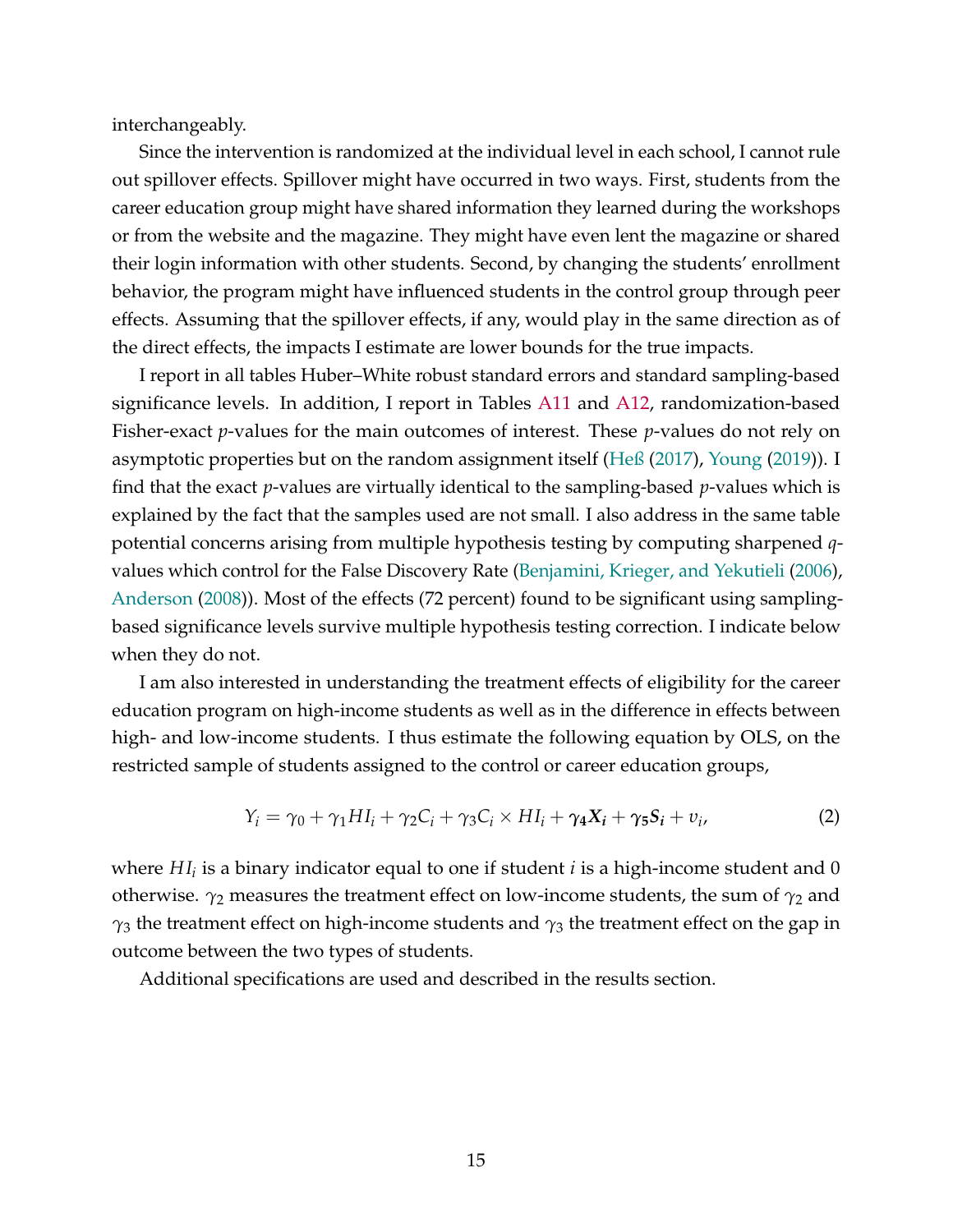# **4 Results**

# **4.1 Effects of the Career Education and Financial Aid Interventions on Low-Income Students' Outcomes**

I first focus on the effects of eligibility for the career education program and eligibility for the college grant on low-income students' outcomes.

### **High school Graduation and Academic Performance**

By changing students' post-secondary education aspirations, the interventions might have influenced students' effort and graduation plans. Therefore, I begin by exploring the effects of the interventions on high school graduation and academic performance in Table [A13.](#page-48-0) The two interventions had no meaningful effects on students' academic performance as measured by average test scores in Grade 12, or on the fraction of students who graduated from high school. As a result, any effects observed in the next section on college enrollment are more likely to result from a change in aspiration than from a change in performance.

### **College Enrollment and Completion**

I then explore, in Table [1,](#page-17-0) how low-income students' college enrollment and graduation rates were affected by the two interventions. My first three outcomes of interest are whether a student has ever enrolled in, graduated from, and dropped out of public college within 10 years of high school graduation. As mentioned before, public colleges include nearly all four-year and community colleges but exclude private career colleges that offer programs of one year and less. Column (1) reports the outcomes' means in the control group. I report the treatment effects of eligibility for the career education program in column (2) and eligibility for the financial aid in column (3). I also test whether the treatment effects of the two interventions are significantly different from each other and report the associated *p*-value in column (4).

In the control group, 52 percent of the low-income students ever enrolled in a public college—of these students, 69 percent graduated. I do not observe a significant change following the career education intervention in the fraction of students who enrolled, graduated, or dropped out of college. In contrast, the college grant significantly increased the fraction of students who enrolled and graduated from college: students assigned to the financial aid group were 8.0 percentage points more likely to enroll and 7.5 percentage points more likely to graduate than control group students and the two effects are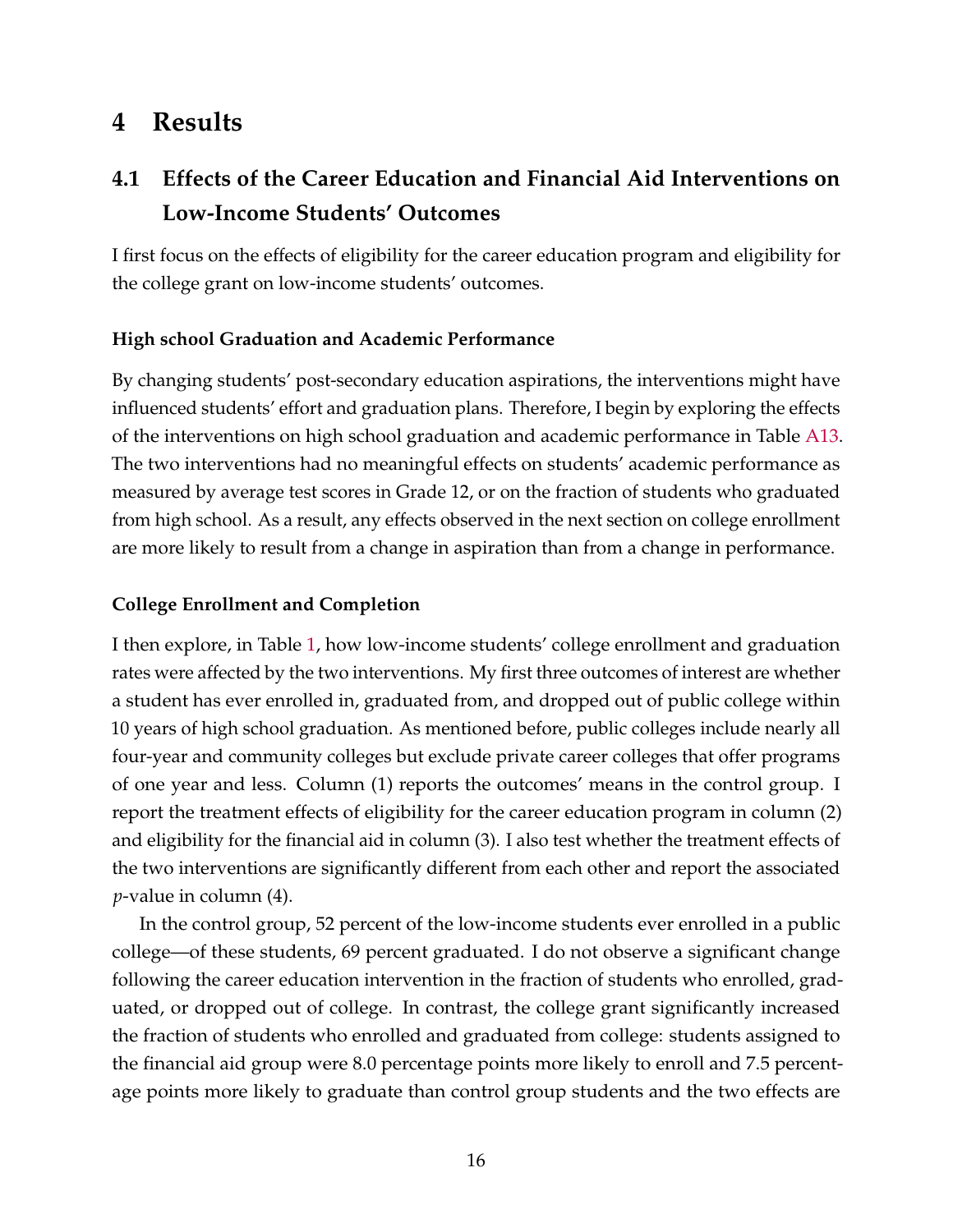| Dependent variable                   | Control<br>mean<br>(1) | Career<br>education<br>(2) | Financial<br>aid<br>(3) | $P$ -value<br>difference<br>$\left( 4\right)$ |
|--------------------------------------|------------------------|----------------------------|-------------------------|-----------------------------------------------|
| Ever enrolled in any public college  | 0.52                   | 0.034<br>(0.028)           | $0.080***$<br>(0.026)   | 0.10                                          |
| Ever graduated from a public college | 0.36                   | $-0.007$<br>(0.028)        | $0.075***$<br>(0.026)   | 0.00                                          |
| Dropped out of college               | 0.15                   | 0.032<br>(0.024)           | $-0.003$<br>(0.021)     | 0.15                                          |
| Group size                           | 590                    | 420                        | 530                     |                                               |

<span id="page-17-0"></span>Table 1: Treatment Effects on Low-Income Students' College Enrollment and Graduation

*Notes:* The table reports the treatment effects of eligibility for the career education program and for the financial aid on college enrollment and graduation. Each row represents a separate OLS estimation of equation [1.](#page-14-3) Enrollment and graduation are measured within 10 years of high school graduation. Huber–White robust standard errors are reported in parentheses. \* Significant at 10%, \*\* significant at 5%, \*\*\* significant at 1%. For each outcome, I test whether the treatment effects of the two interventions are significantly different from each other and report the associated *p*-value in column (4). Group sizes are rounded to the nearest 10 for data confidentiality concerns.

significant at the 1 percent confidence level. $^{20}$  $^{20}$  $^{20}$ 

In addition, relying on the follow-up survey conducted at age 20, I find that two interventions had essentially no impact on enrollment in private career colleges (Table [A14\)](#page-49-0).

### **Types of Colleges**

I next investigate, in Table [2,](#page-18-0) the impact of the interventions on a set of indicators for the types of colleges students enrolled in and graduated from. The format of the table is identical to Table [1.](#page-17-0)

The insignificant effect of the career education intervention on college enrollment masks strong significant effects on the types of colleges students enrolled in. The fraction of students who ever enrolled in a four-year college rose by 8.3 percentage points following the intervention, which corresponds to a 36 percent increase from the control mean and is significant at the 1 percent level. Note that this increase is not balanced by an equivalent decrease in community college enrollment that would have otherwise been expected from

<span id="page-17-1"></span><sup>20.</sup> The increase in college enrollment occurred between ages 18 and 20 when students were still eligible for the financial aid (Figure [A2–](#page-51-0)Panel A3).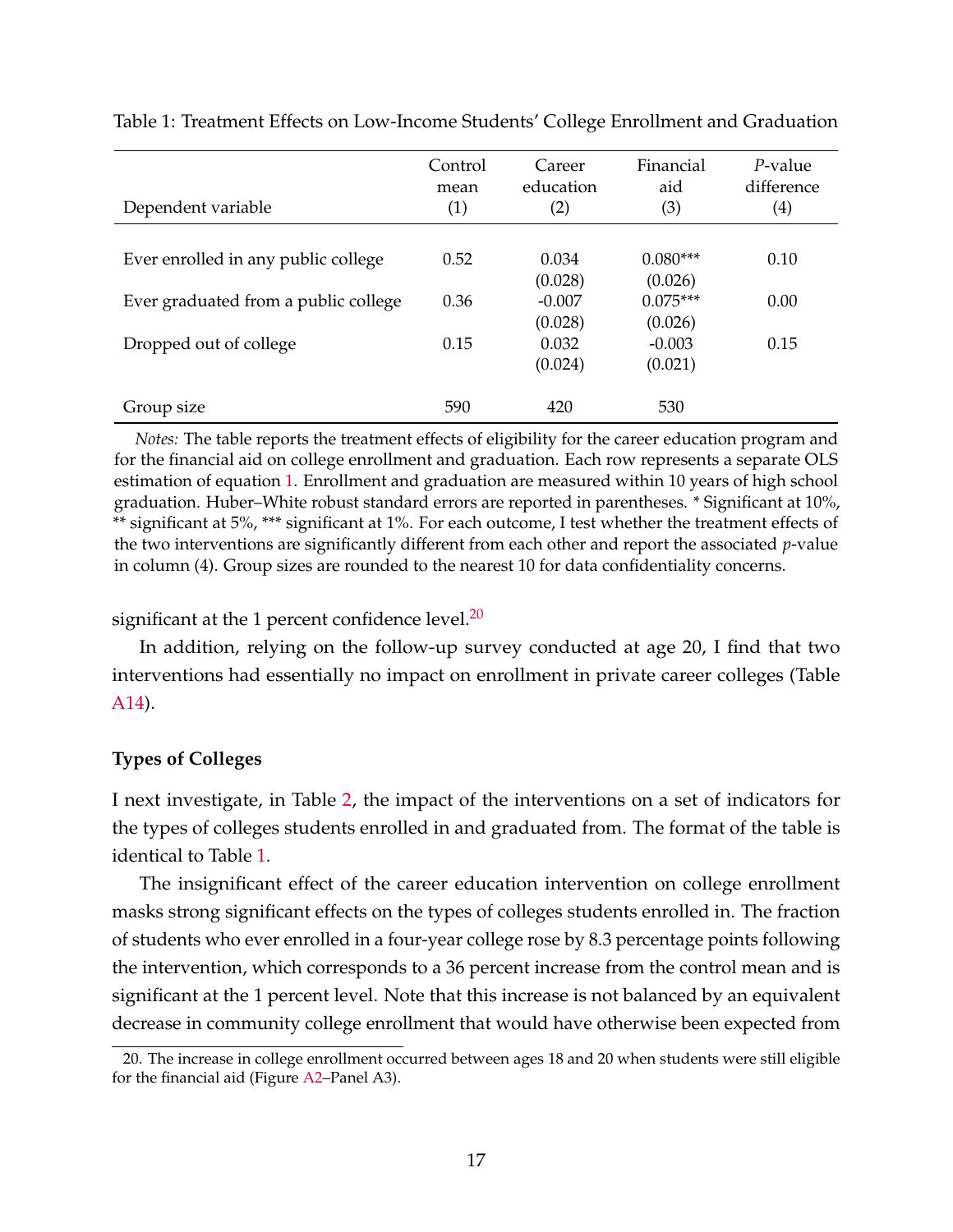|                                       | Control | Career     | Financial  | $P$ -value |
|---------------------------------------|---------|------------|------------|------------|
|                                       | mean    | education  | aid        | difference |
| Dependent variable                    | (1)     | (2)        | (3)        | (4)        |
|                                       |         |            |            |            |
| Panel A-Enrollment                    |         |            |            |            |
|                                       |         |            |            |            |
| First enrolled in a four-year college | 0.21    | $0.057**$  | 0.030      | 0.26       |
|                                       |         | (0.023)    | (0.021)    |            |
| First enrolled in a community college | 0.31    | $-0.017$   | $0.048*$   | 0.03       |
|                                       |         | (0.028)    | (0.027)    |            |
| Switched to a community college       | 0.06    | 0.009      | 0.015      | 0.72       |
|                                       |         | (0.016)    | (0.014)    |            |
| Switched to a four-year college       | 0.02    | $0.028**$  | 0.002      | 0.02       |
|                                       |         | (0.011)    | (0.008)    |            |
| Ever enrolled in a four-year college  | 0.23    | $0.083***$ | 0.032      | 0.04       |
|                                       |         | (0.024)    | (0.021)    |            |
| Ever enrolled in a community college  | 0.36    | $-0.012$   | $0.065**$  | 0.01       |
|                                       |         | (0.030)    | (0.028)    |            |
| Panel B-Graduation                    |         |            |            |            |
|                                       |         |            |            |            |
| Four-year college degree              | 0.14    | $0.037*$   | $-0.003$   | 0.07       |
|                                       |         | (0.021)    | (0.018)    |            |
| Community college diploma             | 0.24    | $-0.033$   | $0.076***$ | 0.00       |
|                                       |         | (0.027)    | (0.026)    |            |
| Panel C-Dropout                       |         |            |            |            |
| Dropped out of a four-year college    | 0.08    | $0.041**$  | 0.026      | 0.46       |
|                                       |         | (0.020)    | (0.017)    |            |
| Dropped out of a community college    | 0.08    | 0.019      | $-0.017$   | 0.09       |
|                                       |         | (0.021)    | (0.018)    |            |
|                                       |         |            |            |            |
| Group size                            | 590     | 420        | 530        |            |
|                                       |         |            |            |            |

<span id="page-18-0"></span>Table 2: Treatment Effects on the Type of College Low-Income Students Enrolled in and Graduated from

*Notes:* The table reports the treatment effects of eligibility for the career education program and for the financial aid on the type of college students enrolled in and graduated from. Each row represents a separate OLS estimation of equation [1.](#page-14-3) Enrollment and graduation are measured within 10 years of high school graduation. Huber–White robust standard errors are reported in parentheses. \* Significant at 10%, \*\* significant at 5%, \*\*\* significant at 1%. For each outcome, I test whether the treatment effects of the two interventions are significantly different from each other and report the associated *p*-value in column (4). Group sizes are rounded to the nearest 10 for data confidentiality concerns.

### the null effect on any college enrollment.<sup>[21](#page-18-1)</sup>

<span id="page-18-1"></span><sup>21.</sup> In line with these results, I find that eligibility for the career education program increased the fraction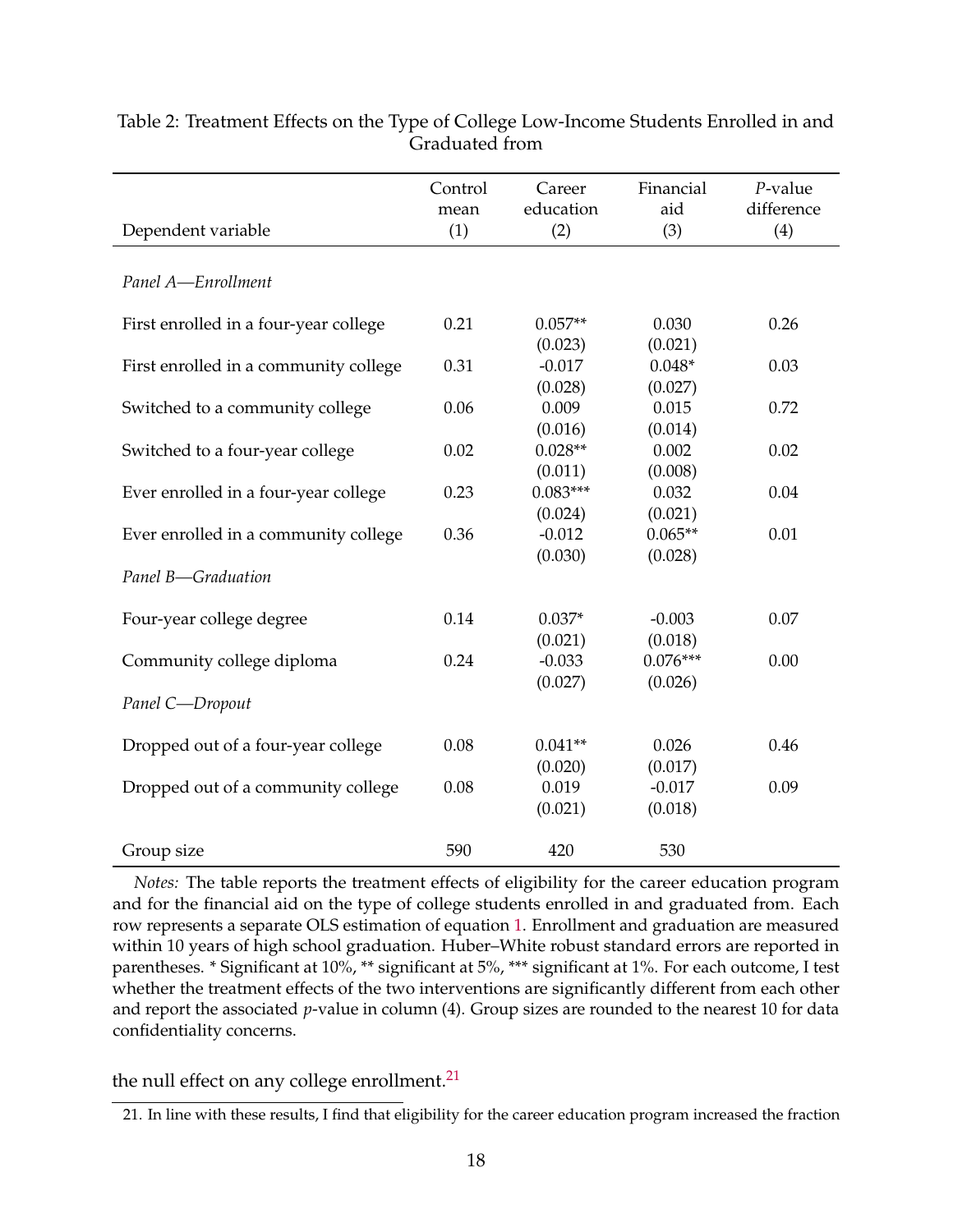The increase in four-year college enrollment translated into a significant increase in both four-year college graduation (+3.7 percentage points) and dropout (+4.1 percentage points).[22](#page-19-0) Assuming that the *inframarginal* students—those who would still have enrolled in the absence of the intervention—were not affected by the intervention, $^{23}$  $^{23}$  $^{23}$  the results imply that 45 percent of the students induced to enroll in four-year college by the intervention graduated, and that 55 percent did not. This 45 percent success rate is not statistically different from the 61 percent success rate of the inframarginal students, suggesting that the students who were induced to enroll in four-year colleges by the intervention performed similarly to their peers.

In contrast, the effect of the college grant on college enrollment is mostly driven by a 6.5 percentage points increase in community college enrollment. Going further, I observe a strong significant increase in community college graduation (+7.6 percentage points). The fact that the increase in community college graduation is of the same magnitude as the increase in community college enrollment could imply two things. Either all students induced to enroll in a community college successfully graduated from it, which suggests that they are doing (much) better than the *inframarginal* students (Table [A16\)](#page-53-0). Or some students who would have dropped out from community college in the absence of the intervention were induced to graduate.

As a result of all of the effects combined, the average number of years students spent in college was 0.24 higher in the career education group (*p*-value=0.08), and 0.15 higher in the financial aid group (*p*-value=0.19), than in the control group (Table [A18\)](#page-55-0).

I also explore the effects heterogeneity across skills in Table [A15.](#page-52-0) While I observe that the effect of the career education intervention on four-year college enrollment was significantly higher for higher-achieving students, I do not find any major differences in the impact of the financial aid intervention across skills. This suggests that the two types of interventions reached different types of students, which is confirmed by the analysis of the mixed intervention in Section [4.2.](#page-22-0)

To sum up, the two interventions had contrasting effects on the types of colleges students enrolled in and graduated from. $24$  On the one hand, the career education intervention increased four-year college graduation by 3.7 percentage points while decreasing community college graduation and increasing dropout. On the other hand, the financial aid intervention increased community college graduation by 7.6 percentage points while

<span id="page-19-0"></span>of students who enrolled in four-year college at ages 18 and 19, as well as at later ages (Figure [A1–](#page-50-0)Panel A1). 22. Note that these effects do not survive multiple hypothesis correction.

<span id="page-19-1"></span><sup>23.</sup> This is speculative as I cannot exclude that the program also influenced the *inframarginal* students through a change in major choice, effort, and access to financial aid.

<span id="page-19-2"></span><sup>24.</sup> The treatment effects are different between the two interventions for most outcomes of Table [2.](#page-18-0)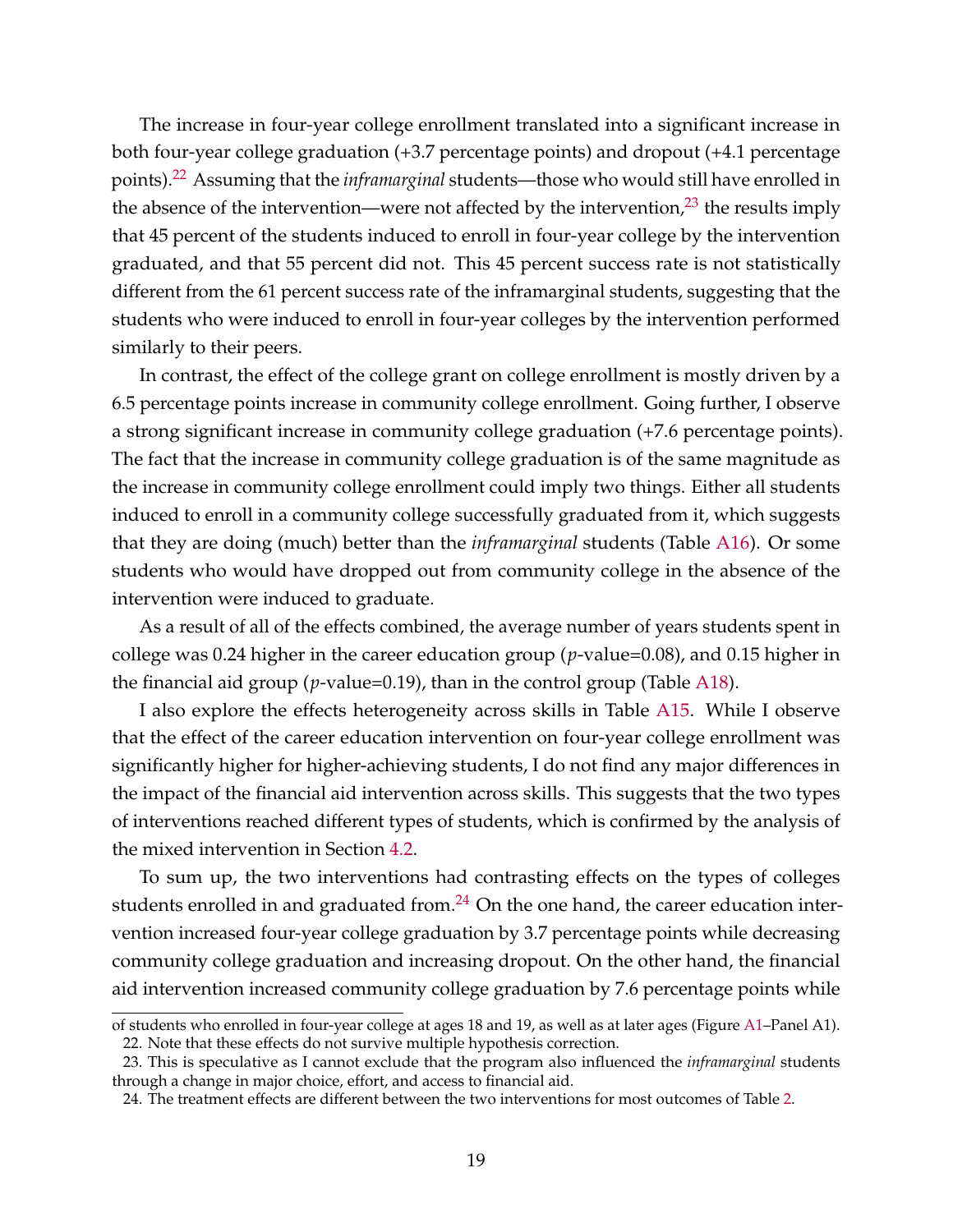having no adverse effect on dropout.

From these results alone, it is unclear what will be the effects of the two interventions on students' long-term outcomes. These effects will ultimately depend on the returns to four-year and community college graduation for the marginal students, and on the magnitude of the adverse effects of college dropout.

#### **Earnings**

I finally present the results of the impact of the two interventions on labor income, unconditional on working, in Figure [2.](#page-21-0) The estimated effects capture the combination of the effects on the probability of working as well as on the wage earned when working. The Figure presents the estimated effects against age. Each point is estimated from equation [1,](#page-14-3) and the shaded area indicates the associated 90 percent confidence interval. The impact of the career education intervention and of the financial aid are presented in Panel (a) and (b), respectively. I also report in Table [A19](#page-56-0) the corresponding coefficients and standard errors. The same table presents the effects on total earnings, which include on top of labor income, self-employment earnings, unemployment insurance benefits, and other social benefits. All earnings are expressed in 2020 Canadian dollars.

The career education intervention marginally decreased low-income students' unconditional labor income between the ages of 19 and 21, which is in line with the increase in college attendance induced by the intervention. Conversely, I observe, starting from age 22, a growing positive effect of the intervention on average annual labor income. By the age of age 28, low-income students assigned to the career education group earned on average \$3,300 more annually in labor income than control group students, corresponding to a 10 percent increase from the control mean of \$31,700, and is statistically significant at the 10 percent confidence level (*p*-value=0.15 after correcting for multiple hypothesis testing). The effects on total earnings are largely identical (Table [A19\)](#page-56-0). Moreover, the increase in earnings does not stem from an increase in the likelihood of working but rather by an increase in wages as can be seen from Table [A20.](#page-57-0)

Assuming the rise in income is solely driven by the 0.24-year increase in the length of post-secondary education observed in Table [A18,](#page-55-0) it can be inferred that the students who were induced to get more schooling after the intervention had very high returns to it. More specifically, students earned on average \$14,000 more annually by age 28 for each additional year of schooling students they were induced to get, which is significantly higher than the returns to schooling observed in the control group.<sup>[25](#page-20-0)</sup> However, this is

<span id="page-20-0"></span><sup>25.</sup> In the control group, one year of post-secondary education is associated with a \$3,000 increase in annual labor income by age 28.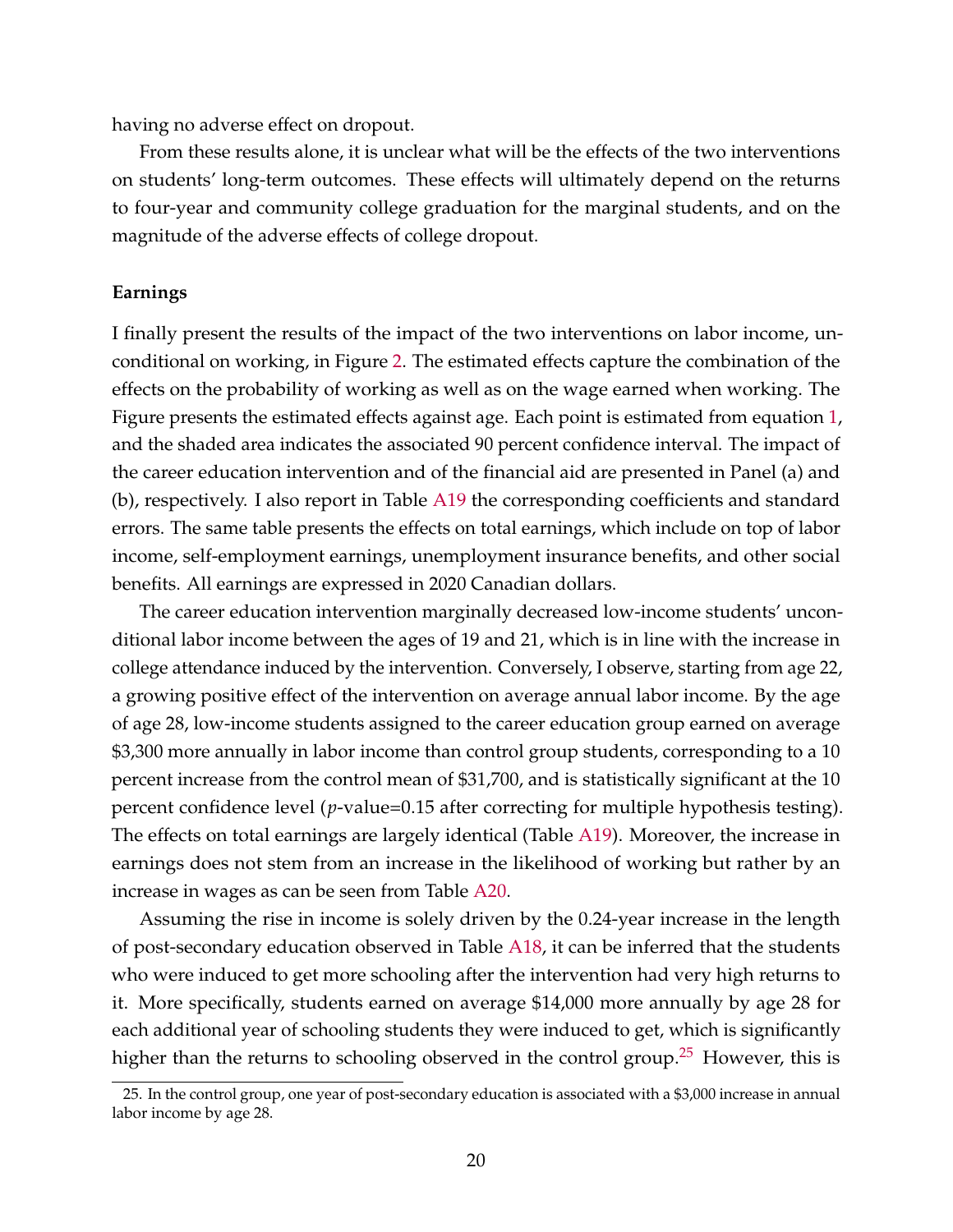<span id="page-21-0"></span>(a) Career education intervention

(b) Financial aid intervention



Figure 2: Impact on Labor Income Over Time

*Notes:* The figure plots the effects of eligibility for the career education program and for the financial aid on labor income against age. Point estimates together with the associated 90 percent confidence intervals are reported. Each point is estimated from a separate OLS estimation of equation [1.](#page-14-3) Huber–White robust standard errors are used to compute the confidence intervals. Earnings are expressed in 2020 Canadian dollars.

only suggestive as I cannot empirically rule out that other channels drove the increase in earnings, such as changes in major or occupational choices.

These findings imply that the intervention did lower the barriers students encountered in maximizing earnings. Since the intervention only changed students' decision-making process but not the environment they actually faced, it highlights the existence of informational and behavioral barriers for some students.

The decrease in labor income between the ages of 19 and 21 induced by the career education intervention is also observed with the financial aid treatment since they both had similar effects on college enrollment. Surprisingly, the financial aid intervention had no noticeable effect on labor income and total earnings beyond age 22, although it substantially increased graduation from community colleges. The lack of effect suggests that students were induced to enroll in and graduate from programs with on average limited monetary returns.

One possible explanation for this finding is that the aid increased enrollment and graduation for students whose expected benefits from enrolling/graduating are slightly smaller than the expected benefits of not doing so, leading to weak effects on long-term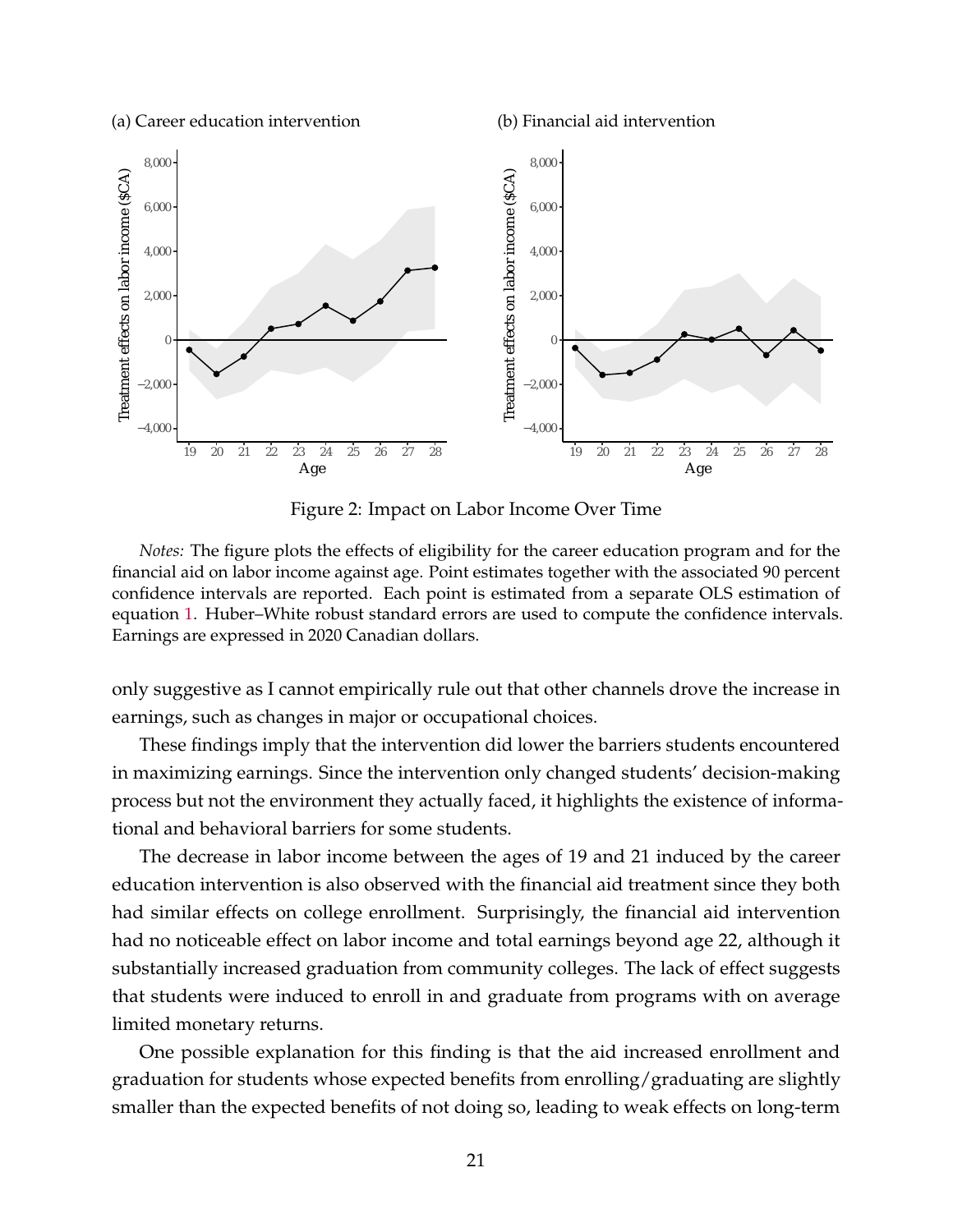outcomes. This is consistent with classical models of human capital investment (e.g., [Becker](#page-32-2) [\(1964\)](#page-32-2)). One alternative explanation is that the intervention effectively improved students' long-term outcomes albeit along non-pecuniary dimensions that are not captured by monetary outcomes. In fact, college attendance is often associated with non-pecuniary benefits such as social interactions, improved health, less risky behaviors, and better occupational matching, which are not captured in my analysis (see, for instance, [Oreopoulos](#page-35-10) [and Salvanes](#page-35-10) [\(2011\)](#page-35-10).).

The identification of the treatment effects on earnings hinges on the validity of the imputation performed. I address these concerns in Table [A21](#page-58-0) by showing how the results vary with alternative models of forecasting for the missing data. The treatment effects remain largely unchanged with different models. More specifically, none of the significant coefficients become insignificant and vice-versa. Moreover, I also check in Table [A22](#page-59-0) that the prediction errors are not correlated with students' treatment status by using the earnings observed at age 24.

# <span id="page-22-0"></span>**4.2 Effects of the Mixed Intervention on Low-Income Students' Outcomes**

I next explore the effects of the mixed intervention in Table [3](#page-23-0) in order to understand the synergy between the two interventions. Column (1) reports the treatment effects of the intervention. For each outcome, I test whether the treatment effect of the mixed intervention is significantly different from the effect of the career education intervention and of the financial aid intervention and report the associated *p*-value in columns (2) and (3), respectively.

I find that the mixed intervention combined the effects of the career education and financial aid programs but had no additional effect, which suggests (i) a lack of synergy between the two types of interventions and (ii) that they reached different types of students.

Specifically, the mixed intervention increased the college enrollment rate similarly to the financial aid intervention, and increased the four-year college enrollment rate similarly to the career education intervention.<sup>[26](#page-22-1)</sup> The fraction of students who enrolled in a community college was unaffected by the intervention. This is probably explained by the fact that the intervention induced some students who would not have enrolled in any college to enroll in a community college (financial dimension), and some students who would have enrolled in a community college to enroll in a four-year college (career education

<span id="page-22-1"></span><sup>26.</sup> As with the career education intervention, the treatment effect of the mixed intervention on four-year college enrollment was significantly higher for higher-achieving students (Table [A15\)](#page-52-0).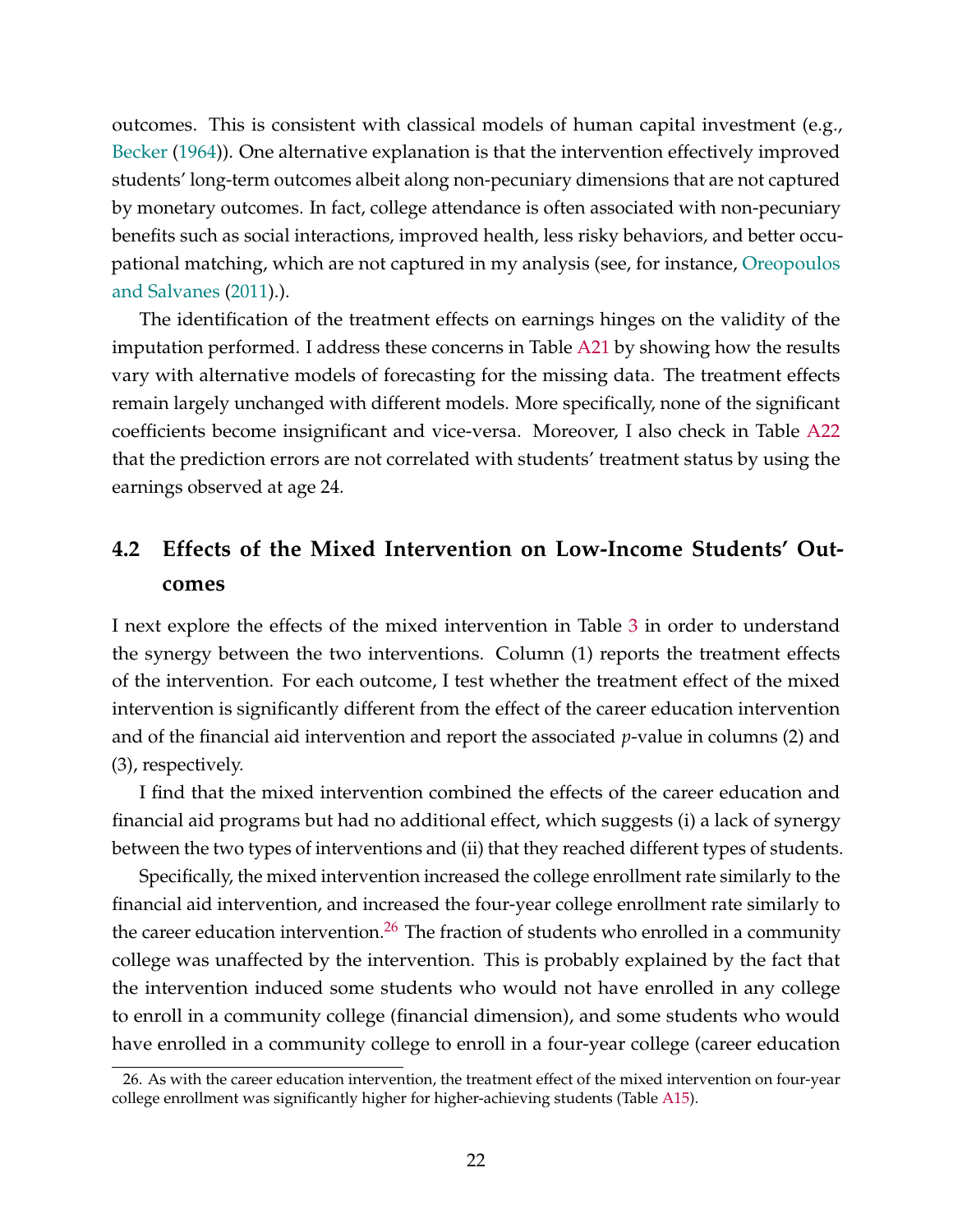<span id="page-23-0"></span>

|                                      | Treatment<br>effects  | P-value diff.<br>with career<br>educ. | P-value diff.<br>with financial<br>aid |
|--------------------------------------|-----------------------|---------------------------------------|----------------------------------------|
| Dependent variable                   | (1)                   | (2)                                   | (3)                                    |
| Panel A-Enrollment                   |                       |                                       |                                        |
| Ever enrolled in any public college  | $0.059**$<br>(0.028)  | 0.36                                  | 0.42                                   |
| Ever enrolled in a four-year college | $0.087***$<br>(0.024) | 0.87                                  | 0.01                                   |
| Ever enrolled in a community college | 0.013<br>(0.030)      | 0.42                                  | 0.07                                   |
| Panel B-Graduation                   |                       |                                       |                                        |
| Ever graduated from a public college | $0.055**$<br>(0.028)  | 0.04                                  | 0.47                                   |
| Four-year college degree             | 0.026<br>(0.021)      | 0.61                                  | 0.13                                   |
| Community college diploma            | 0.029<br>(0.025)      | 0.01                                  | 0.07                                   |
| Dropped out of college               | $-0.003$<br>(0.024)   | 0.15                                  | 0.99                                   |
| Panel C-Earnings                     |                       |                                       |                                        |
| Labor income at age 28               | 1,588<br>(1,688)      | 0.35                                  | 0.19                                   |
| Control group size                   | 590                   |                                       |                                        |
| Mixed intervention group size        | 540                   |                                       |                                        |

### Table 3: Treatment Effects of the Mixed Intervention

*Notes:* The table reports the treatment effects of eligibility for the career education program combined with eligibility for the financial aid on the main outcomes of interest. Each row represents a separate OLS estimation of equation [1.](#page-14-3) Enrollment and graduation are measured within 10 years of high school graduation. Huber–White robust standard errors are reported in parentheses. \* Significant at 10%, \*\* significant at 5%, \*\*\* significant at 1%. For each outcome, I test whether the treatment effect of the mixed intervention is significantly different from the effect of the career education intervention and of the financial aid intervention and report the associated *p*-value in column (2) and (3), respectively. Group size is rounded to the nearest 10 for data confidentiality concerns.

dimension).<sup>[27](#page-23-1)</sup>

<span id="page-23-1"></span><sup>27.</sup> This is the case if we assume: (1) that students who would have enrolled in college in the absence of the intervention were not induced not to enroll following the interventions; (2) students who would have enrolled in a four-year college in the absence of the intervention were not induced to enroll in a community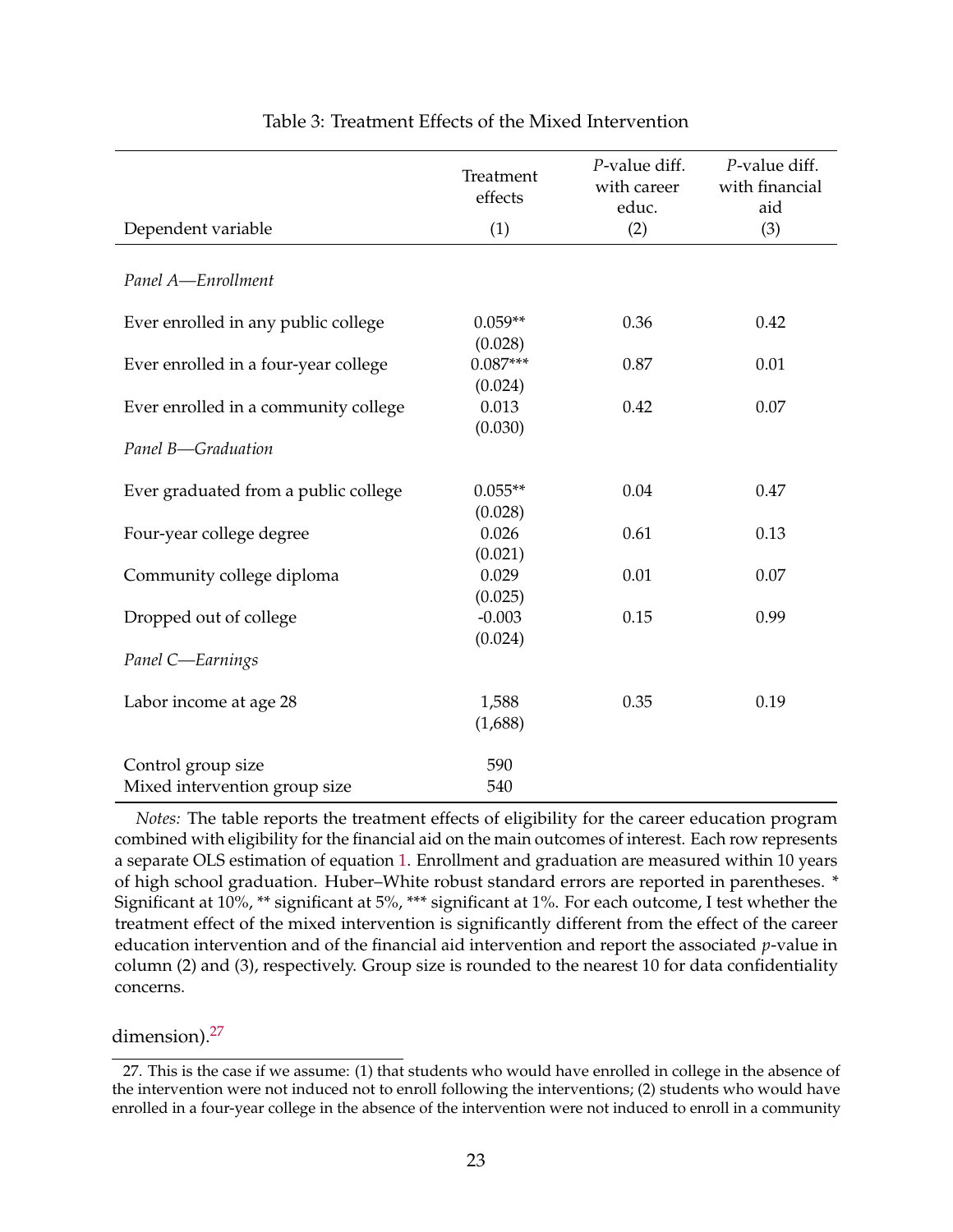Consistent with these effects on enrollment, students assigned to the mixed intervention group were more likely to graduate from any college and from four-year college than control group counterparts (+5.5 and +2.6 percentage points, respectively). The intervention also increased, as the career education intervention, four-year college dropout (Table [A17\)](#page-54-0). However, this increase is compensated by a rise in community college graduation. All in all, there was no change in the fraction of students who dropped out of college.<sup>[28](#page-24-0)</sup>

Considering these findings, the effects of mixed intervention on earnings would be expected to be similar to those of the career education intervention. Indeed, the only difference observed between the effects of the career education intervention and of the mixed intervention is that unlike the former, the latter prompted some students to enroll in community college. However, the community college programs in which students were induced to enroll did not seem to yield any monetary returns. Consistent with the prediction, I observe a rise in annual labor income following the mixed intervention which is not statistically different from the effects of the career education intervention—although it is smaller and not significantly different from zero.<sup>[29](#page-24-1)</sup>

# **4.3 Effects of the Career Education Intervention on High-Income Students' Outcomes**

The design of the experiment allows me to assess the effects of eligibility for the career education program on high-income students. Table [4](#page-25-0) presents the results on college enrollment and graduation. Column (1) reports the effects for low-income students, column (2) the effects for high-income students, and column (3) the impact differential between the two types of students, as estimated from equation [2.](#page-15-0) $^{\rm 30}$  $^{\rm 30}$  $^{\rm 30}$ 

While I showed earlier that eligibility for the career education program substantially increased low-income students' enrollment in four-year colleges, a contrasting effect emerges for high-income students. High-income students assigned to the career education

college following the interventions; and (3) students who were induced to enroll in a four-year college by the career education intervention were also induced to enroll in a four-year college by the mixed intervention.

<span id="page-24-0"></span><sup>28.</sup> This is coming from two channels. First, as with the financial aid-only intervention, the dropout rate of students who enrolled in a community college decreased following the intervention from 30 to 23 percent (Table [A16\)](#page-53-0). Second, students assigned to the mixed intervention were more likely to switch and graduate from a community college after dropping out of a four-year college, compared to students in the career education group (Table [A17\)](#page-54-0).

<span id="page-24-1"></span><sup>29.</sup> Figure [A3](#page-60-0) shows the evolution of the treatment effects on labor income from ages 19 to 28. Table [A19](#page-56-0) reports the coefficients and standard errors plotted in the Figure and the results on total earnings. Table [A21](#page-58-0) presents the results for alternative models of forecasting.

<span id="page-24-2"></span><sup>30.</sup> The treatment effects reported for low-income students can slightly differ from the ones reported earlier in Tables [1](#page-17-0) and [2](#page-18-0) which is explained by a difference in the sample on which the coefficients from the control variables are estimated. See empirical strategy section.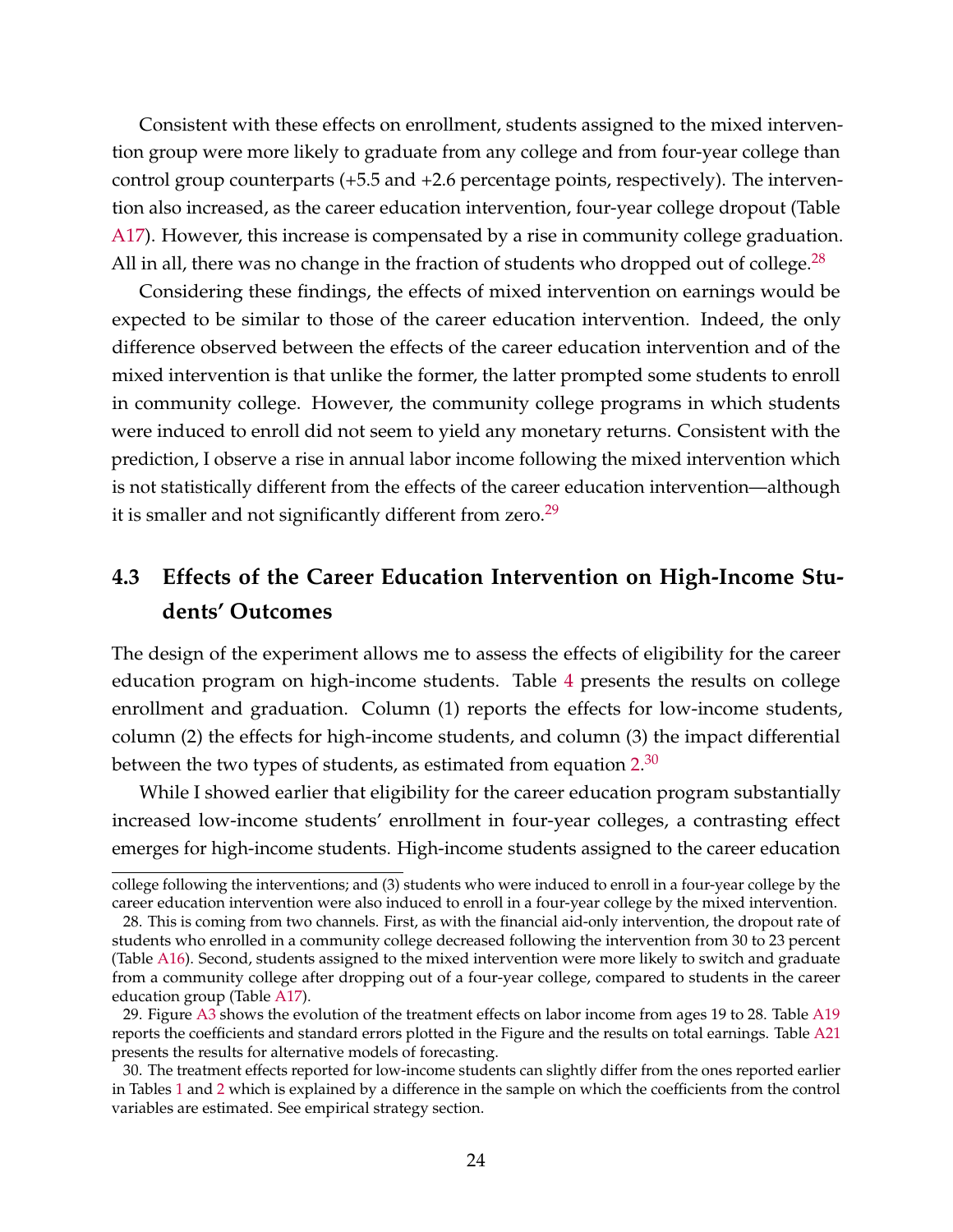|                                         | Low-income<br>students | High-income<br>students | Difference<br>high vs. low |
|-----------------------------------------|------------------------|-------------------------|----------------------------|
| Dependent variable                      | (1)                    | (2)                     | (3)                        |
|                                         |                        |                         |                            |
| Panel A-Enrollment                      |                        |                         |                            |
| Ever enrolled in any public college     | 0.040                  | $-0.028$                | $-0.068**$                 |
|                                         | (0.028)                | (0.020)                 | (0.034)                    |
|                                         | 0.52                   | 0.78                    | 0.26                       |
| Ever enrolled in a four-year college    | $0.084***$             | $-0.038*$               | $-0.122***$                |
|                                         | (0.024)                | (0.021)                 | (0.032)                    |
|                                         | 0.23                   | 0.54                    | 0.31                       |
| Ever enrolled in a community college    | $-0.009$               | 0.010                   | 0.020                      |
|                                         | (0.030)                | (0.026)                 | (0.040)                    |
|                                         | 0.36                   | 0.41                    | 0.05                       |
| Panel B-Graduation                      |                        |                         |                            |
| Ever graduated from a public college    | 0.000                  | $-0.013$                | $-0.013$                   |
|                                         | (0.028)                | (0.023)                 | (0.036)                    |
|                                         | 0.36                   | 0.62                    | 0.26                       |
| Ever graduated from a four-year college | $0.038*$               | $-0.016$                | $-0.054*$                  |
|                                         | (0.021)                | (0.021)                 | (0.030)                    |
|                                         | 0.14                   | 0.38                    | 0.24                       |
| Dropped out of a four-year college      | $0.041**$              | $-0.025$                | $-0.066**$                 |
|                                         | (0.019)                | (0.018)                 | (0.026)                    |
|                                         | 0.08                   | 0.15                    | 0.07                       |
| Control group size                      | 590                    | 850                     |                            |
| Career education group size             | 420                    | 600                     |                            |

### <span id="page-25-0"></span>Table 4: Comparison of the Treatments Effects on Low- and High-Income Students' College Enrollment and Graduation

*Notes:* The table reports the treatment effects of eligibility for the career education program on low- and high-income students' outcomes. Each row represents a separate OLS estimation of equation [2.](#page-15-0) Enrollment and graduation are measured within 10 years of high school graduation. Huber–White robust standard errors are reported in parentheses. \* Significant at 10%, \*\* significant at 5%, \*\*\* significant at 1%. Control means are reported in italic below the standard errors. For each outcome, I report the effect on low-income students (column (1)), the effect on high-income students (column (2)) and the difference in effect between the two types of students (column (3)). Group sizes are rounded to the nearest 10 for data confidentiality concerns.

group were 3.8 percentage points less likely to enroll in a four-year college than control group students. It is however empirically unclear whether this decrease is balanced by an increase in the fraction of students who enrolled in a community college or in the fraction of students who did not enroll at all, since none of these effects are significant. I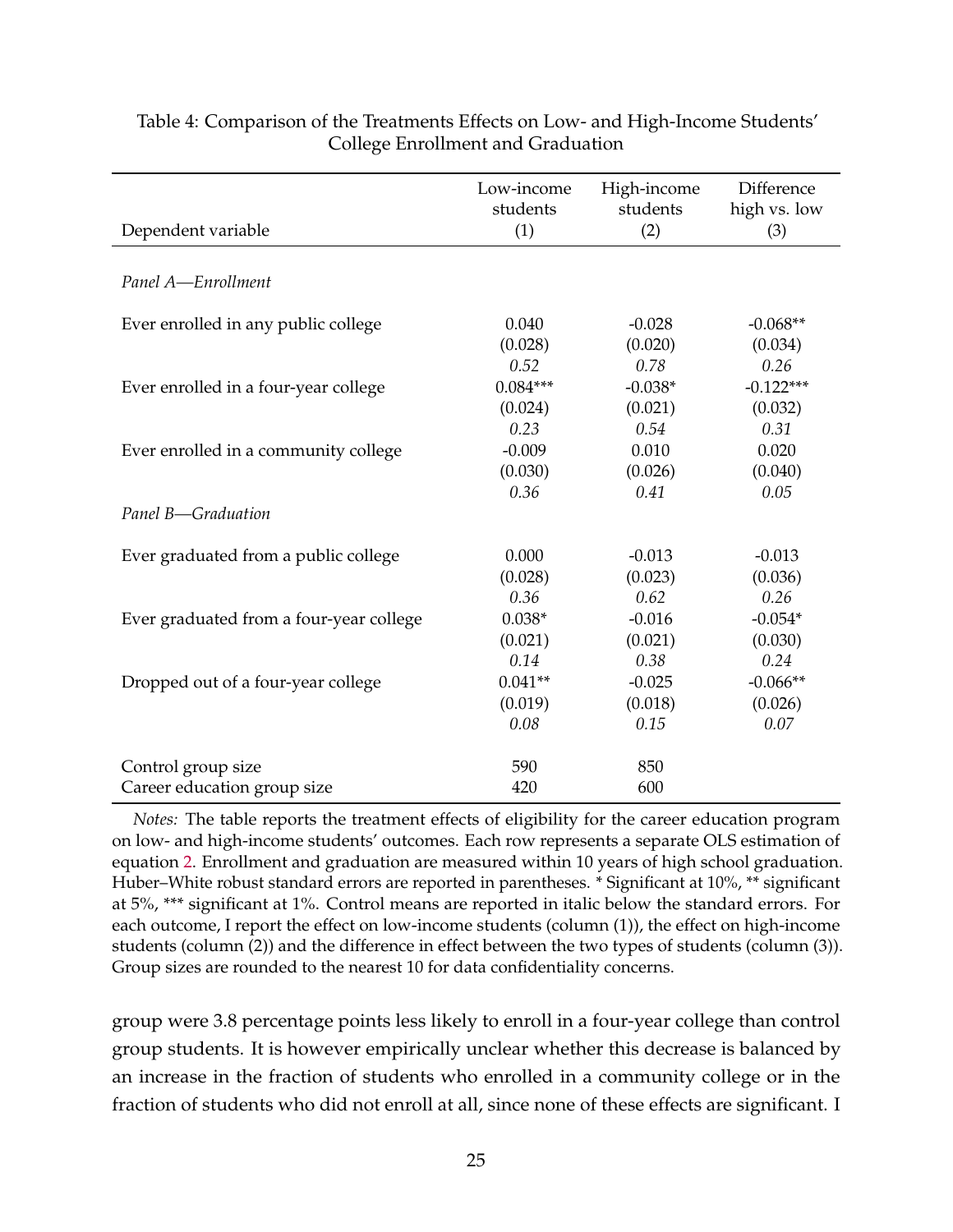also observe a reduction in the fraction of students who dropped out of four-year college following the intervention, although the effect is not statistically significant (*p*-value=0.16). It suggests that students who were induced not to enroll in a four-year college by the intervention would not have graduated in the absence of the intervention. Note that the effects on high-income students do not survive multiple hypothesis testing and should accordingly be taken with caution.

In next explore in Figure [3](#page-26-0) the effects of the career education intervention on unconditional labor income from ages 19 to 28. Each point is estimated from equation [2,](#page-15-0) and the shaded area indicates the associated 90 percent confidence interval. The effects of the career education intervention on low-income students are presented in Panel (a) and the effects on high-income students in Panel (b). I also report in Table [A23](#page-61-0) the corresponding coefficients and standard errors together with the effects on total earnings.

<span id="page-26-0"></span>

Figure 3: Impact on Labor Income Over Time

*Notes:* The figure plots the effects of eligibility for the career education program on labor income against age, for both low- and high-income students. Point estimates together with the associated 90 percent confidence intervals are reported. Each point is estimated from a OLS regression of the outcome on the treatment dummy, the treatment dummy interacted with the parental income dummy, the parental income dummy and controls for student baseline characteristics listed in Table [A3.](#page-38-0) Huber–White robust standard errors are used to compute the confidence intervals. Earnings are expressed in 2020 Canadian dollars.

Eligibility for the career education program did not have any noticeable impact on labor income between the ages of 19 and 24. Nevertheless, starting from age 25, I observe a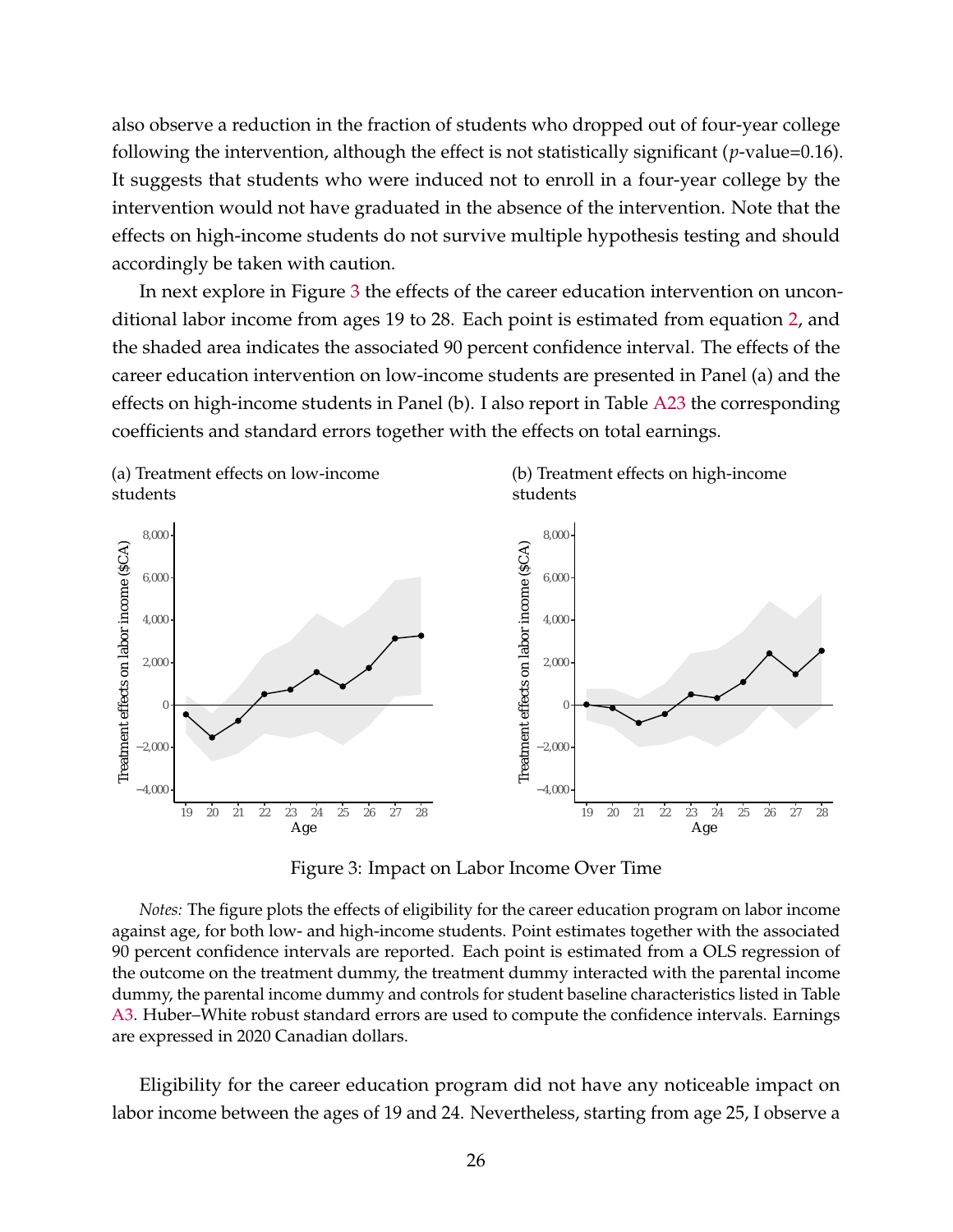growing positive difference in labor income between treated and control students although none of these differences are statistically significant. The effects are, however, substantial and at the margin of significance—high-income students assigned to the career education group earned, on average, \$2,558 more annually in labor income by age 28 than control group students (*p*-value=0.12). As with low-income students, the increase in earnings does not come from an increase in the likelihood of working but rather by an increase in wages (Table [A20\)](#page-57-0). The treatment effects are found to be similar on total earnings.

The increase in earnings is consistent with the decline in four-year college dropout. It can also be driven by a change in students' major choices or the quality of the colleges they enrolled in. I however do not find evidence that the intervention changed these dimensions of enrollment even though I cannot rule out some small effects (Table  $A24$ ).<sup>[31](#page-27-0)</sup>

Together, these findings are consistent with a model where students lack information and rely on default options [\(French and Oreopoulos](#page-34-0) [\(2017\)](#page-34-0)). For instance, some lowincome students might not enroll in four-year colleges because of a lack of attention and information on opportunities. Inversely, some high-income students with low skills and taste for schooling might enroll in four-year colleges because that is the norm among their peers.

# **4.4 Impact on the Gaps in College Enrollment and Graduation Between High- and Low-income Students**

By expanding low-income students' enrollment and graduation rates, the three interventions had sizable effects on the gaps in college enrollment and graduation between highand low-income students—effects that are reinforced by the lower enrollment rates of high-income students assigned to the career education group. In this section, I evaluate the magnitude of the reduction in these gaps. I focus on the four-year college enrollment and graduation gaps since my previous findings have proven little monetary benefits of community college enrollment/graduation for the marginal students.

In particular, I am interested in the gaps in enrollment and graduation between students with similar academic achievement prior to treatment. To this end, I estimate the relationship between enrollment/graduation and student test scores in Grade 9, for each income group and treatment arm. $32$  Results are illustrated in Figure [4](#page-29-0) and Table [A25](#page-64-0)

<span id="page-27-0"></span><sup>31.</sup> I do observe, conditional on enrollment, a small increase in the fraction of college students who enrolled in a STEM program. However, I do not observe a change in the overall fraction of students who enrolled in a four-year college program. It might be the case that students who were induced not to enroll in a four-year college following the intervention would not have enrolled in a STEM program in the absence of the intervention.

<span id="page-27-1"></span><sup>32.</sup> I standardize students test scores in each school and estimate the relationship using a polynomial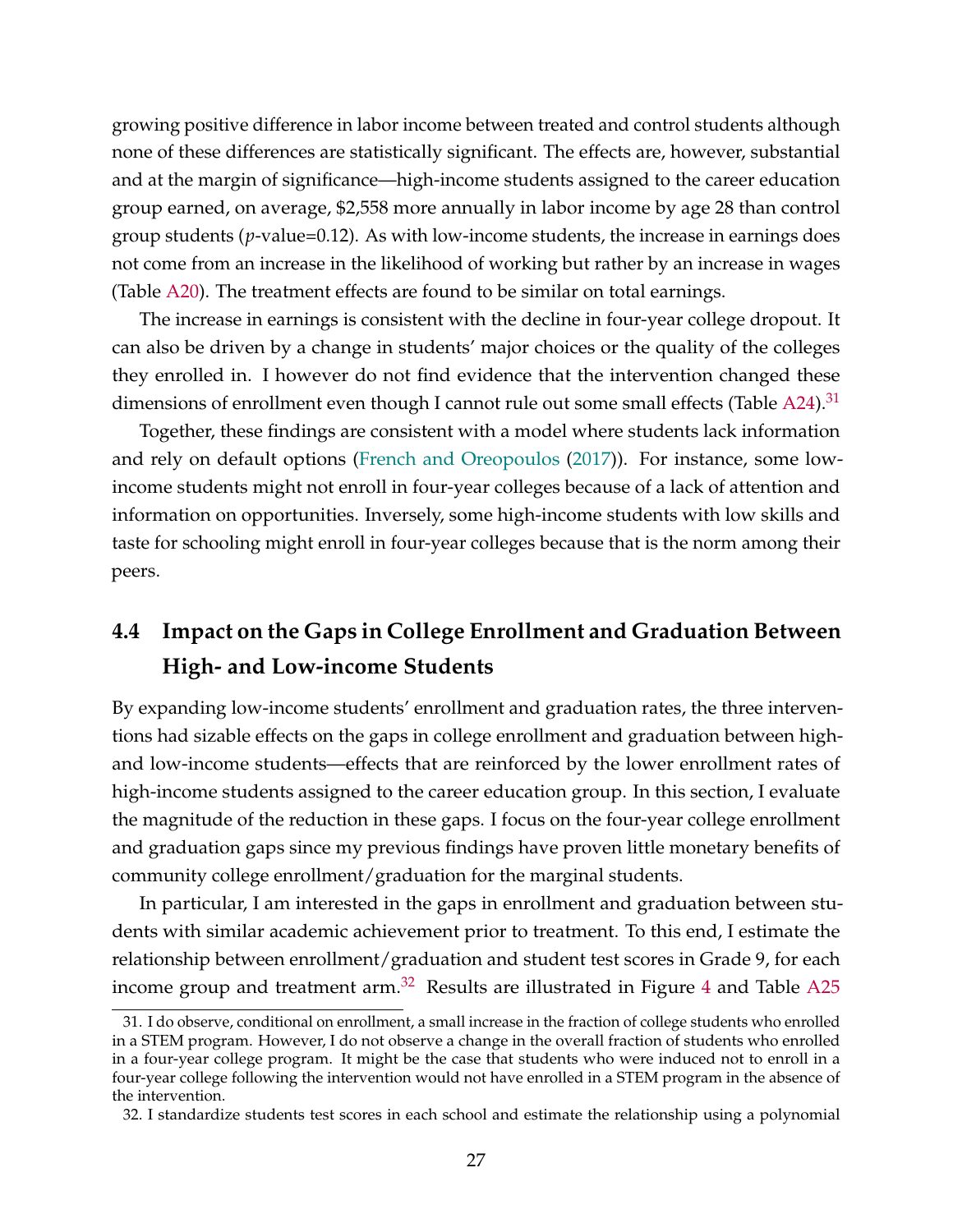reports the average size of the gap across test scores and schools. $33$ 

Eligibility for the career education program for both high- and low-income students decreased the four-year college enrollment gap between equally-achieving students almost entirely. As a matter of fact, the four-year college gap among equally-achieving students decreased by 92 percent on average. In a similar manner the four-year college graduation gap decreased, on average, by 74 percent. The effect on graduation is smaller than that on enrollment as the dropout rate of college students was slightly higher in the career education group when compared to the control group.

I cannot attribute all of the decrease in the four-year college enrollment gap to a reduction in behavioral and informational barriers since the intervention might also have biased students' beliefs concerning their private returns to college enrollment. However, assuming that all students who were induced to graduate from a four-year college by the intervention did derive benefits from it, my findings indicate that behavioral and informational barriers drive at least 74 percent of the observed differences in four-year college graduation between high- and low-income students.

I further test this hypothesis by investigating how systematic the reduction in gaps is across schools (Figures [A5](#page-65-0) and Table [A26\)](#page-66-0). The idea is as follows. Suppose the career education program did bias students' beliefs concerning their private returns to college enrollment. In that case, we should not see a strong relationship between the size of the gap between high- and low-income students and the magnitude of the effects of the intervention. However, assuming that the size of the gaps in four-year college enrollment and graduation in each school reveals the extent of the barriers faced by the students, if the intervention effectively removed these barriers, we must observe a positive relationship between initial gap size and the treatment effects. I find that the schools where initial differences between high- and low-income students were the largest are those where the absolute reductions in the gaps were the most significant. Put differently, I observe a systematic and homogeneous decline in within-school inequality. The strong correlation between initial gap size and the magnitude of the treatment effects holds even after controlling for school characteristics. It suggests that the intervention effectively removed some of the barriers students faced, supporting the hypothesis that strong informational and behavioral barriers exist.

In addition, low-income students' eligibility for financial aid did not significantly affect the four-year college enrollment and graduation gaps, suggesting that financial barriers

of degree 2. I make sure that the Figures compare students attending the same schools by estimating the relationships in each school and by taking the average across schools. Refer to Appendix Section [D](#page-74-0) for more details on the estimation procedure.

<span id="page-28-0"></span><sup>33.</sup> Figure [A4](#page-63-0) present the results for any college enrollment.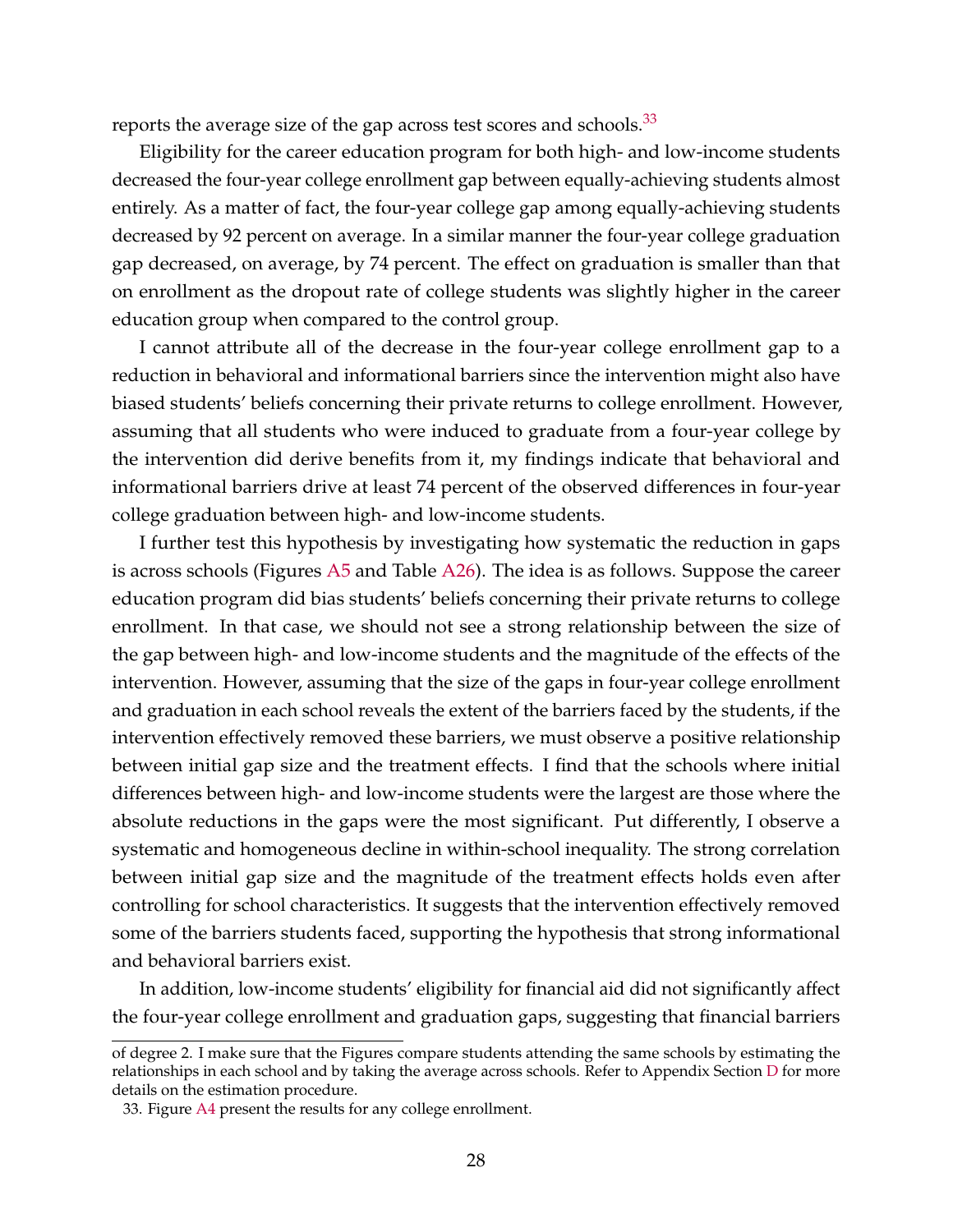<span id="page-29-0"></span>Panel A—Career education intervention

Panel B—Financial aid intervention



Four-year college enrollment gap

Four-year college enrollment gap

### Figure 4: Enrollment Rates of High- and Low-Income Students by Percentile Rank and Treatment Arms

*Notes:* The figure plots, across within-school test scores percentile rank, the four-year college enrollment and graduation rates of high- and low-income students. Panel A plots the rates for students in the career education group and Panel B the rates for students in the financial aid group. The enrollment rates in the control group are also shown for comparability purposes. Each rate is a simple average of the rates across the 30 schools, as estimated from equation [A5.](#page-74-1)

do not play a major role in the four-year college enrollment and graduation gaps.

Overall, these findings indicate that career education is an important tool for aligning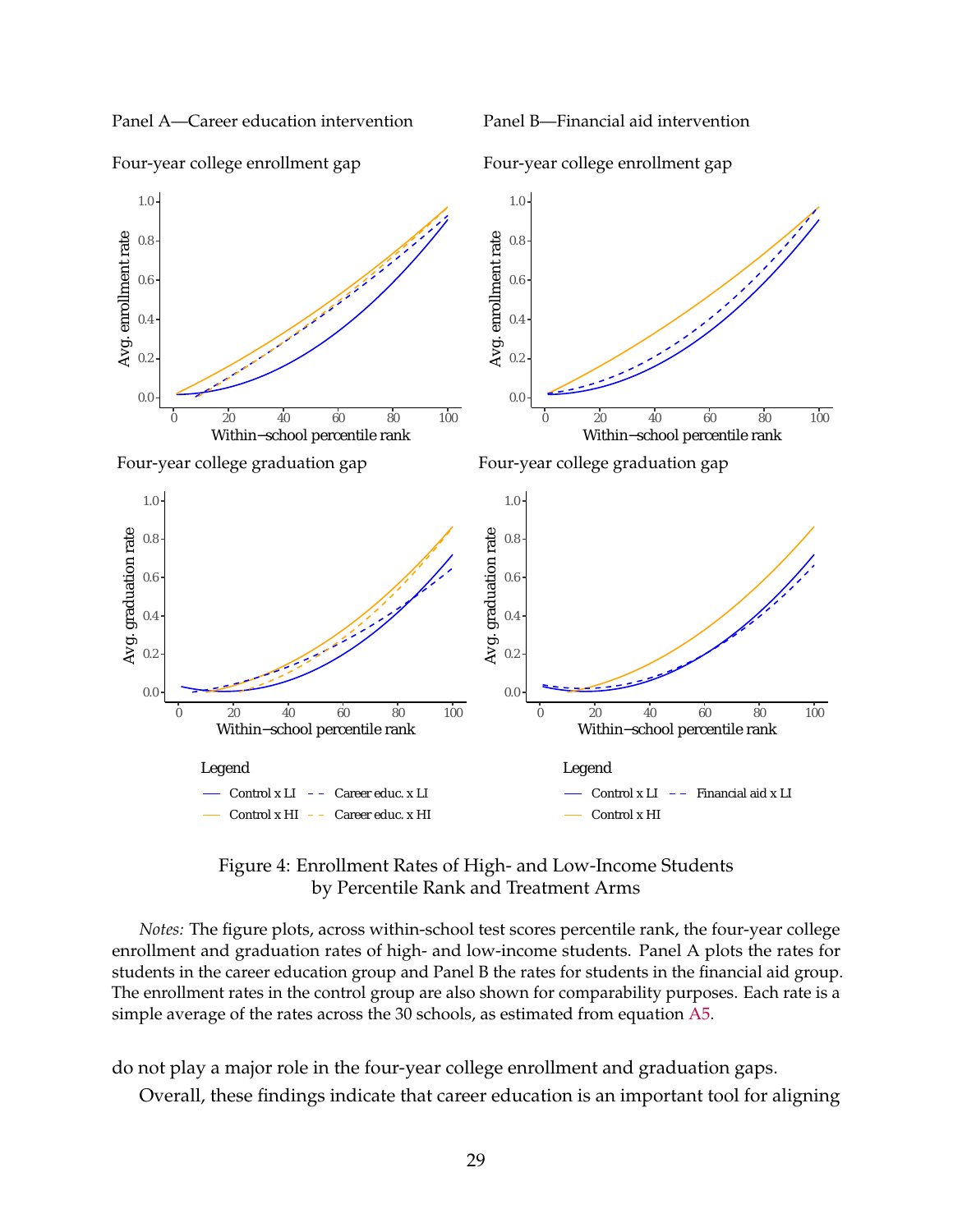the four-year college enrollment and graduation rates of high- and low-income students with similar academic achievement. However, while the intervention effectively reduced inequality among equally-achieving pupils, differences in academic achievement account for a large part of the observed differences in enrollment and graduation between highand low-income students (56–63 percent, Table [A27\)](#page-67-0). To fully decrease the gaps between the two types of students, one might also understand the factors driving the differences in academic achievement.

## **5 Conclusion**

This paper investigates the effects of college grant aid, career education in high school, and the combination of the two on students' college enrollment, graduation, and earnings. I show that career education programs have the potential to improve students' long-term outcomes substantially. My results suggest that the reason why these types of programs are so effective stems from the existence of information and behavioral barriers that prevent students from making optimal decisions regarding post-secondary education. Removing these barriers will induce more low-income students and less high-income students to enroll in four-year colleges, resulting in a sharp reduction in the enrollment and graduation gaps between the two types of students.

One limitation of my study is the lack of power, which prevents any clear exploration of treatment effect heterogeneity. As the career education program resulted in increase in both graduation and dropout rates, I suspect heterogeneous benefits of the intervention on students. Further work should aim to understand who benefited from the intervention and who did not. This understanding would facilitate the design of career education programs that are better suited to helping all types of students.

Moreover, a key question remains unanswered: what features of the career education program were the more effective at increasing low- income students' enrollment? Previous studies suggest that the provision of information alone is not helpful is increasing students' enrollment rates [\(Bird et al.](#page-33-8) [\(2021\)](#page-33-8); [Kerr et al.](#page-35-11) [\(2015\)](#page-35-11); [Bonilla, Bottan, and Ham](#page-33-9) [\(2015\)](#page-33-9); [Hastings et al.](#page-34-10) [\(2016\)](#page-34-10); [Carrell and Sacerdote](#page-33-2) [\(2017\)](#page-33-2)). By contrast, the intervention provided insights into the post-secondary education application process and decision-making, a dimension that has proven to be effective in increasing college enrollment rates [\(Avery](#page-32-9) [\(2013\)](#page-32-9); [Stephan and Rosenbaum](#page-36-4) [\(2013\)](#page-36-4); [Castleman, Page, and Schooley](#page-33-10) [\(2014\)](#page-33-10); [Carrell](#page-33-2) [and Sacerdote](#page-33-2) [\(2017\)](#page-33-2); [Cunha, Miller, and Weisburst](#page-33-5) [\(2018\)](#page-33-5); [Oreopoulos and Ford](#page-35-5) [\(2019\)](#page-35-5)). The fact that programs offering guidance are so efficacious in increasing the enrollment of students and (as I show) in enhancing their long-term outcomes is likely to be explained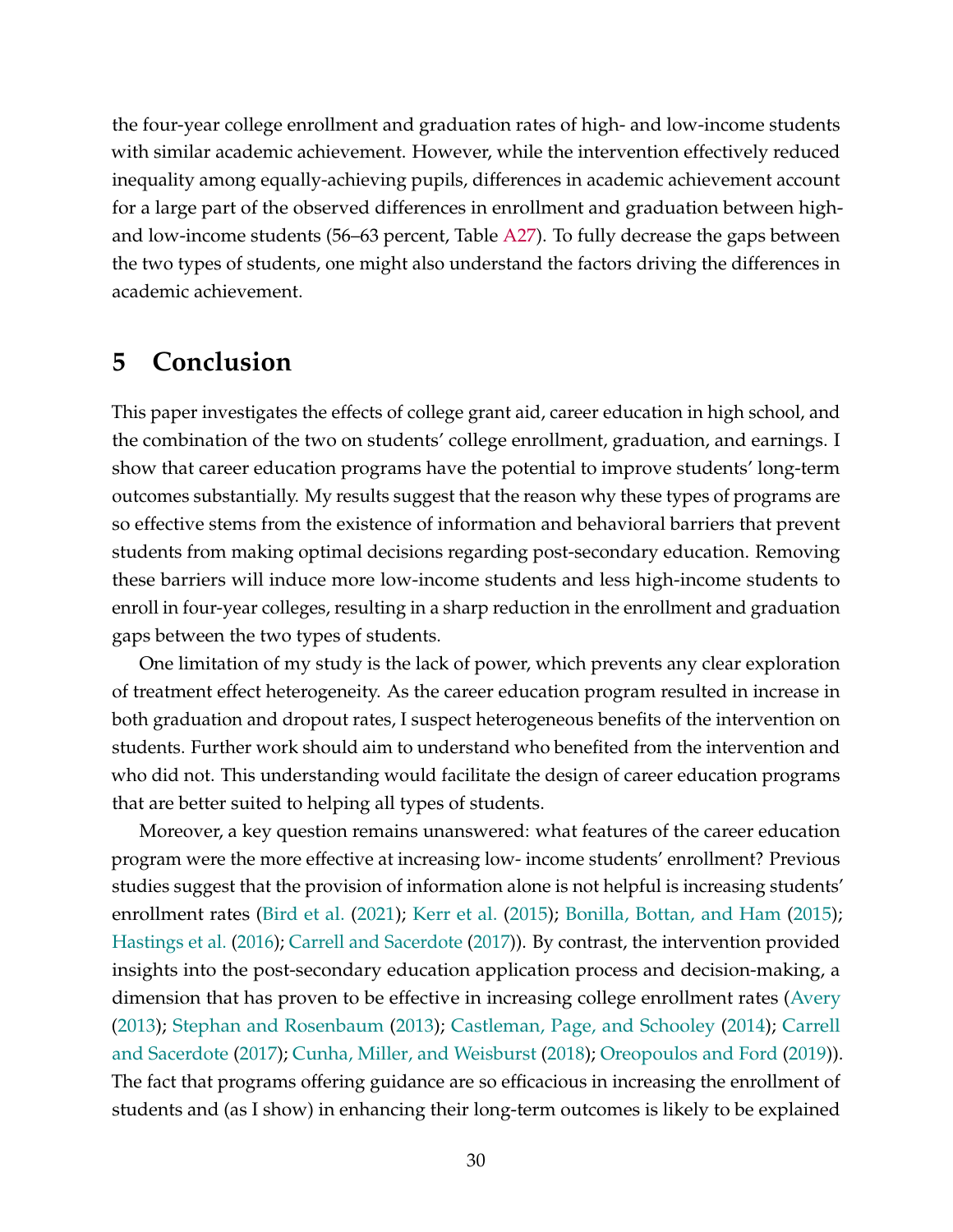by their lack of attention when it comes to college possibilities [\(French and Oreopoulos](#page-34-0) [\(2017\)](#page-34-0)).

In this paper, I also show that providing students with additional financial aid has no monetary benefits in the long run. This result was surprising given the fact that the intervention led to an increase in the fraction of students who enrolled and graduated from community colleges. It indicates that students were induced to enroll in programs with limited monetary returns. This lack of returns might be specific to the marginal students but might also arise from a general lack of benefits of some community college programs. My findings underscore the importance of understanding the returns to community college attendance.

The extent to which my findings extend to other contexts and countries remains to be seen. There are strong reasons to believe that my main finding, according to which career education programs are efficacious in enhancing students' long-term outcomes, can be extended to other contexts as well. In fact, many US-specific studies demonstrated that career counseling programs, as the program studied in this paper, are effective in increasing students' enrollment in four-year colleges. It is thus natural to think that they would also result in an increase in earnings.

However, my results on the effects of the financial aid intervention are possibly specific to the Canadian context. Two features of the Canadian context make it different from other countries. First, unlike other countries, Canada is characterized by a very high enrollment rate in community and private career colleges, which might make the results on community colleges specific to this country. Second, public colleges and universities are highly subsidized, and a number of grants and loans are already available in Canada, making financial constraints possibly less binding than in countries with weaker financial aid systems.

In the future, I plan to pursue my analysis of the Future to Discover experiment in three ways. First, I will continue to track students to confirm my findings on the long-term effects of the three interventions and assess their overall effects on lifetime earnings. Second, I will build a structural model of college enrollment under imperfect information and Bayesian learning to exactly quantify the extent to which students are affected by informational and behavioral barriers and provide counterfactual estimates of the gain in earnings that removing these barriers would create. Third, I will exploit exogenous variations in the timing of career counseling workshops created by weather conditions in order to identify how the timing of information affects the decisions made by students.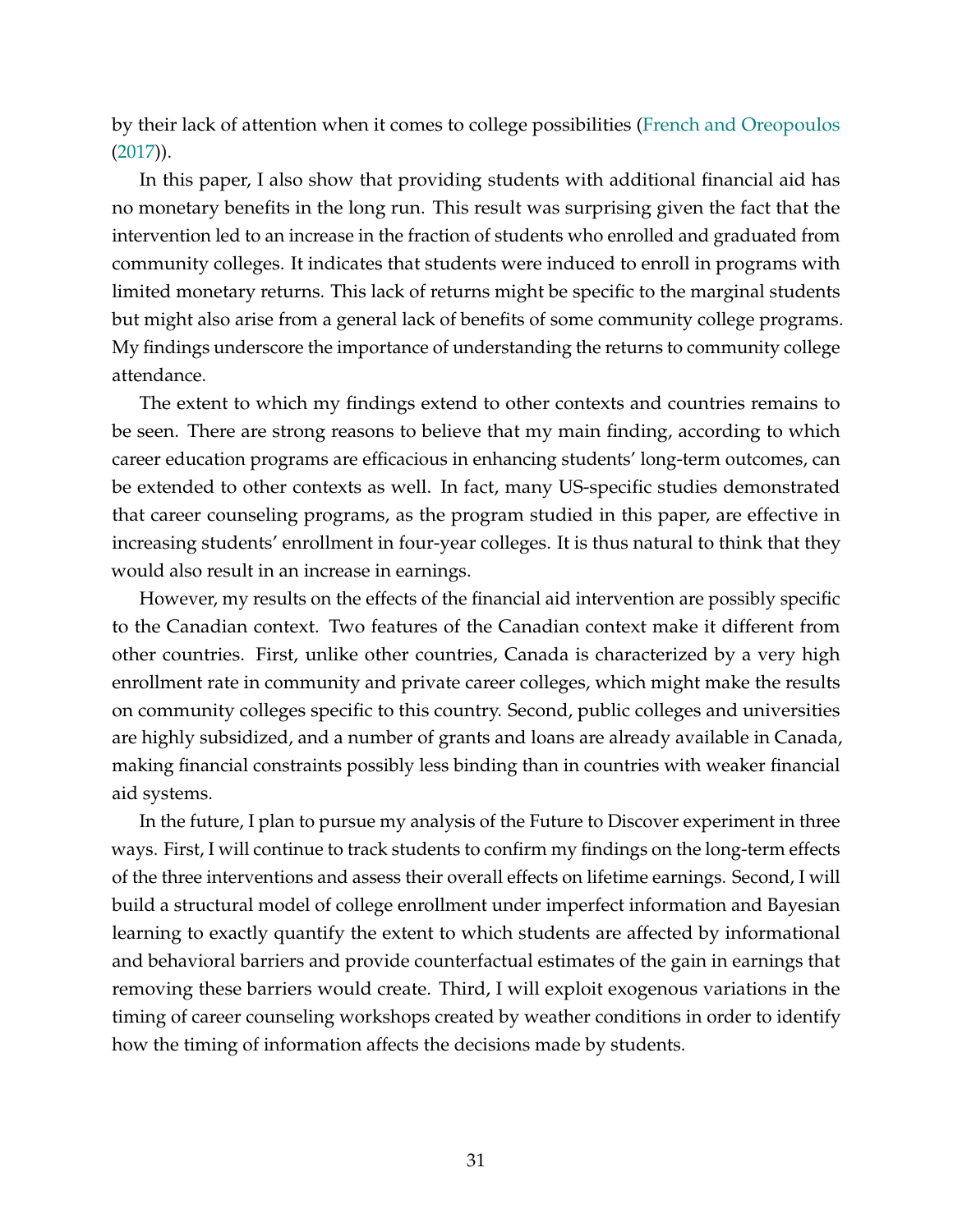# **References**

- <span id="page-32-8"></span>Anderson, Michael L. 2008. "Multiple inference and gender differences in the effects of early intervention: A reevaluation of the Abecedarian, Perry Preschool, and Early Training Projects." *Journal of the American Statistical Association* 103 (484): 1481–1495.
- <span id="page-32-9"></span>Avery, Christopher. 2013. "Evaluation of the College Possible Program: Results from a Randomized Controlled Trial."
- <span id="page-32-0"></span>Bailey, Drew H., Greg J. Duncan, Flávio Cunha, Barbara R. Foorman, and David S. Yeager. 2020. "Persistence and Fade-Out of Educational-Intervention Effects: Mechanisms and Potential Solutions." *Psychological Science in the Public Interest* 21 (2): 55–97.
- <span id="page-32-1"></span>Bailey, Martha, and Susan Dynarski. 2011. "Gains and Gaps: Changing Inequality in U.S. College Entry and Completion."
- <span id="page-32-2"></span>Becker, Gary S. 1964. *Human Capital: A Theoretical and Empirical Analysis, with Special Reference to Education.*
- <span id="page-32-5"></span>Belley, Philippe, Marc Frenette, and Lance J. Lochner. 2014. "Post-secondary attendance by parental income in the U.S. and Canada: Do financial aid policies explain the differences?" *Canadian Journal of Economics/Revue canadienne d'économique* 47 (2): 664– 696.
- <span id="page-32-4"></span>Belley, Philippe, and Lance J. Lochner. 2007. "The Changing Role of Family Income and Ability in Determining Educational Achievement." *Journal of Human Capital* 1 (1): 37–89.
- <span id="page-32-6"></span>Belloni, Alexandre, Victor Chernozhukov, and Christian Hansen. 2013. "Inference on treatment effects after selection among high-dimensional controls." *Review of Economic Studies* 81 (2): 608–650.
- <span id="page-32-7"></span>Benjamini, Yoav, Abba M Krieger, and Daniel Yekutieli. 2006. "Adaptive linear step-up procedures that control the false discovery rate." *Biometrika* 93 (3): 491–507.
- <span id="page-32-3"></span>Bettinger, Eric P., Oded Gurantz, Laura Kawano, Bruce Sacerdote, and Michael Stevens. 2019. "The long-run impacts of financial aid: Evidence from California's Cal Grant." *American Economic Journal: Economic Policy* 11 (1): 64–94.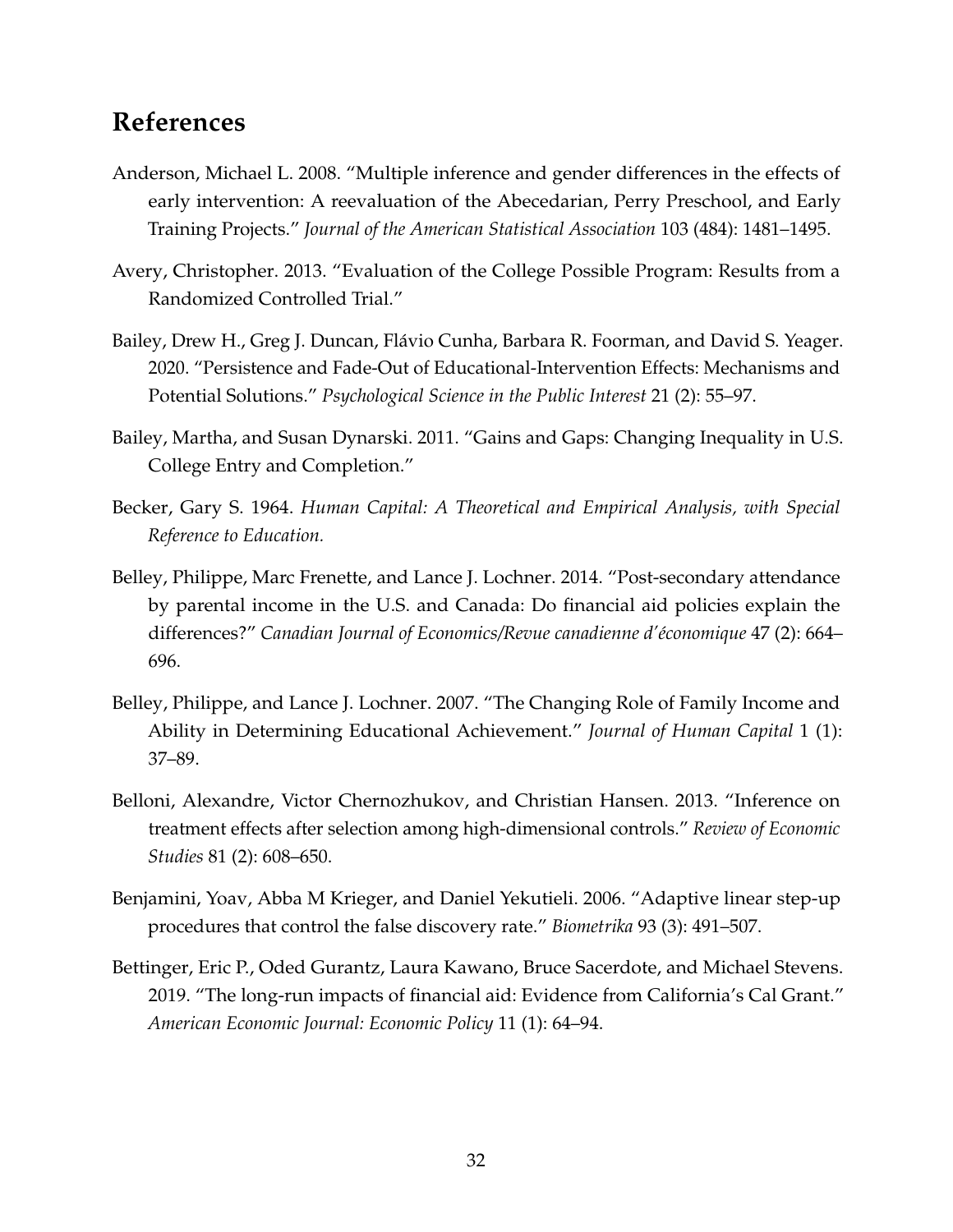- <span id="page-33-3"></span>Bettinger, Eric P., Bridget Terry Long, Philip Oreopoulos, and Lisa Sanbonmatsu. 2012. "The role of application assistance and information in college decisions: Results from the H&R Bock FASFA experiment." *Quarterly Journal of Economics* 127 (3): 1205–1242.
- <span id="page-33-8"></span>Bird, Kelli A., Benjamin L. Castleman, Jeffrey T. Denning, Joshua Goodman, Cait Lamberton, and Kelly Ochs Rosinger. 2021. "Nudging at scale: Experimental evidence from FAFSA completion campaigns." *Journal of Economic Behavior and Organization* 183:105–128.
- <span id="page-33-1"></span>Blossfeld, Hans-Peter, and Yossi Shavit. 1993. *Persisting Barriers: Changes in Educational Opportunities in Thirteen Countries,* 408.
- <span id="page-33-9"></span>Bonilla, Leonardo, Nicolas L Bottan, and Andrés Ham. 2015. "Information Policies and Higher Education Choices: Experimental Evidence from Colombia."
- <span id="page-33-2"></span>Carrell, Scott, and Bruce Sacerdote. 2017. "Why do college-going interventions work?" *American Economic Journal: Applied Economics* 9 (3): 124–151.
- <span id="page-33-4"></span>Castleman, Benjamin L., and Joshua Goodman. 2018. "Intensive College Counseling and the Enrollment and Persistence of Low-Income Students." *Education Finance and Policy* 13 (1): 19–41.
- <span id="page-33-6"></span>Castleman, Benjamin L., and Bridget Terry Long. 2016. "Looking beyond enrollment: The causal effect of need-based grants on college access, persistence, and graduation." *Journal of Labor Economics* 34 (4): 1023–1073.
- <span id="page-33-10"></span>Castleman, Benjamin L., Lindsay C. Page, and Korynn Schooley. 2014. "The Forgotten Summer: Does the Offer of College Counseling After High School Mitigate Summer Melt Among College-Intending, Low-Income High School Graduates?" *Journal of Policy Analysis and Management* 33 (2): 320–344.
- <span id="page-33-0"></span>Chetty, Raj, Nathaniel Hendren, Patrick Kline, Emmanuel Saez, and Nicholas Turner. 2014. "Is the United States still a land of opportunity? Recent trends in intergenerational mobility." *American Economic Review* 104 (5): 141–147.
- <span id="page-33-5"></span>Cunha, Jesse M., Trey Miller, and Emily Weisburst. 2018. "Information and College Decisions: Evidence From the Texas GO Center Project." *Educational Evaluation and Policy Analysis* 40 (1): 151–170.
- <span id="page-33-7"></span>Currie, Sheila, Judith Hutchison, Reuben Ford, Isaac Kwakye, and Doug Tattrie. 2007. *Future to Discover: Early Implementation Report.* Technical report.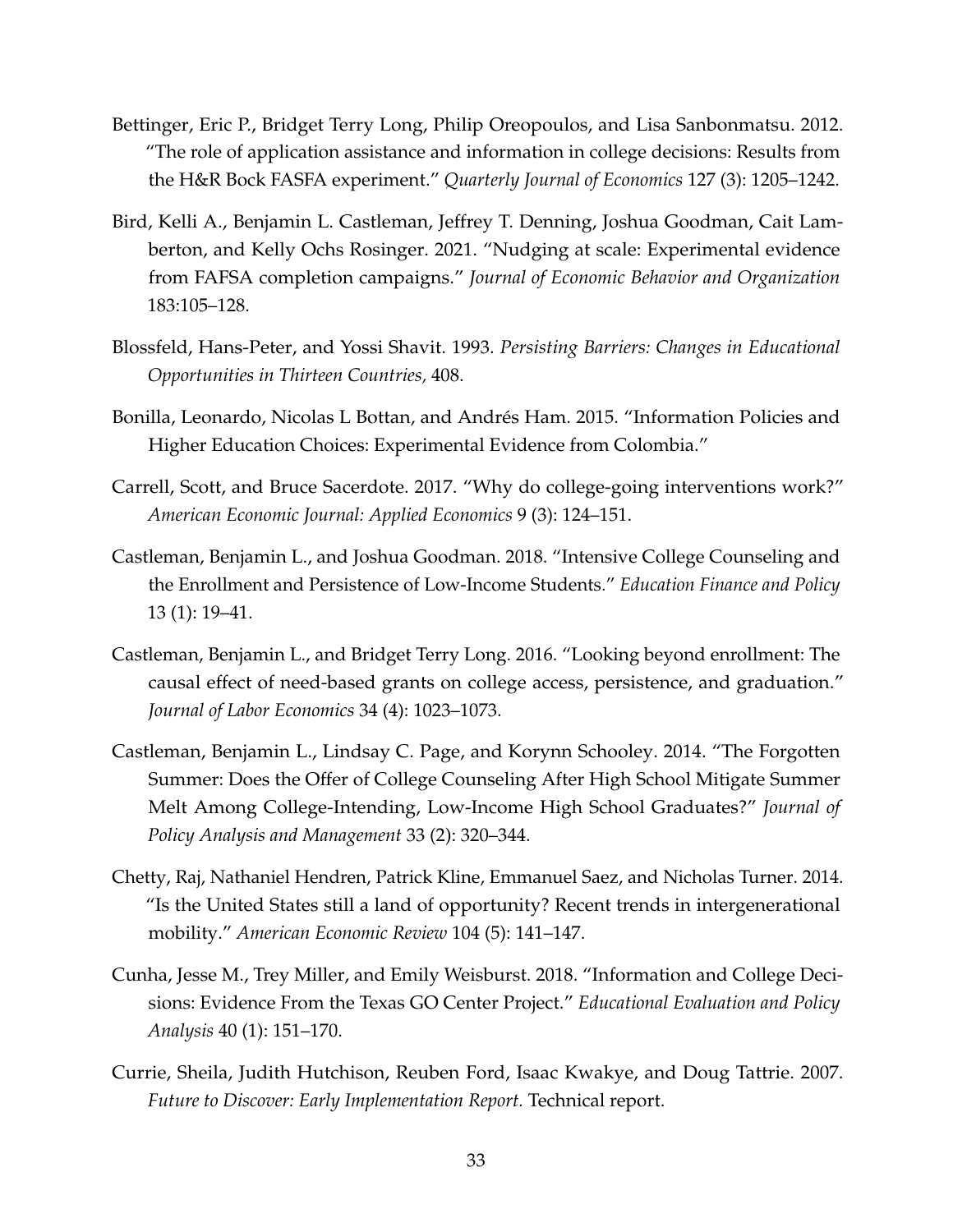- <span id="page-34-7"></span>Denning, Jeffrey T., Benjamin M. Marx, and Lesley J. Turner. 2019. "ProPelled: The effects of grants on graduation, earnings, and welfare." *American Economic Journal: Applied Economics* 11 (3): 193–224.
- <span id="page-34-3"></span>Dynarski, Susan, C. Libassi, Katherine Michelmore, and Stephanie Owen. 2021. "Closing the Gap: The Effect of Reducing Complexity and Uncertainty in College Pricing on the Choices of Low-Income Students." *American Economic Review* 111 (6): 1721–56.
- <span id="page-34-8"></span>Eng, Amanda, and Jordan Matsudaira. 2021. "Pell grants and student success: Evidence from the universe of federal aid recipients." *Journal of Labor Economics* 39 (S2): S413– S454.
- <span id="page-34-5"></span>Fack, Gabrielle, and Julien Grenet. 2015. "Improving college access and success for lowincome students: Evidence from a large need-based grant program." *American Economic Journal: Applied Economics* 7 (2): 1–34.
- <span id="page-34-4"></span>Ford, Reuben, Marc Frenette, Claudia Nicholson, Isaac Kwakye, Taylor S. Hui, Judith Hutchison, Sabina Dobrer, Heather S. Fowler, and Shopie Hébert. 2012. *Future to Discover: Post-secondary Impacts Report.* Technical report.
- <span id="page-34-9"></span>Ford, Reuben, and Isaac Kwakye. 2016. *Future to Discover: Sixth Year Post-secondary Impacts Report.* Technical report. Social Research and Demonstration Corporation.
- <span id="page-34-0"></span>French, Robert, and Philip Oreopoulos. 2017. "Behavioral barriers transitioning to college." *Labour Economics* 47:48–63.
- <span id="page-34-2"></span>Frenette, Marc. 2017. *Postsecondary Enrolment by Parental Income : Recent National and Provincial Trends.* Technical report Economic insights, no. 70. Statistics Canada.
- <span id="page-34-6"></span>Goldrick-Rab, Sara, Robert Kelchen, Douglas N Harris, and James Benson. 2016. "Reducing income inequality in educational attainment: Experimental evidence on the impact of financial aid on college completion." *American Journal of Sociology* 121 (6): 1762–1817.
- <span id="page-34-10"></span>Hastings, Justine S., Christopher A. Neilson, Anely Ramirez, and Seth D. Zimmerman. 2016. "(Un)informed college and major choice: Evidence from linked survey and administrative data." *Economics of Education Review* 51:136–151.
- <span id="page-34-1"></span>Herbaut, Estelle, and Koen Geven. 2020. "What works to reduce inequalities in higher education? A systematic review of the (quasi-)experimental literature on outreach and financial aid." *Research in Social Stratification and Mobility* 65.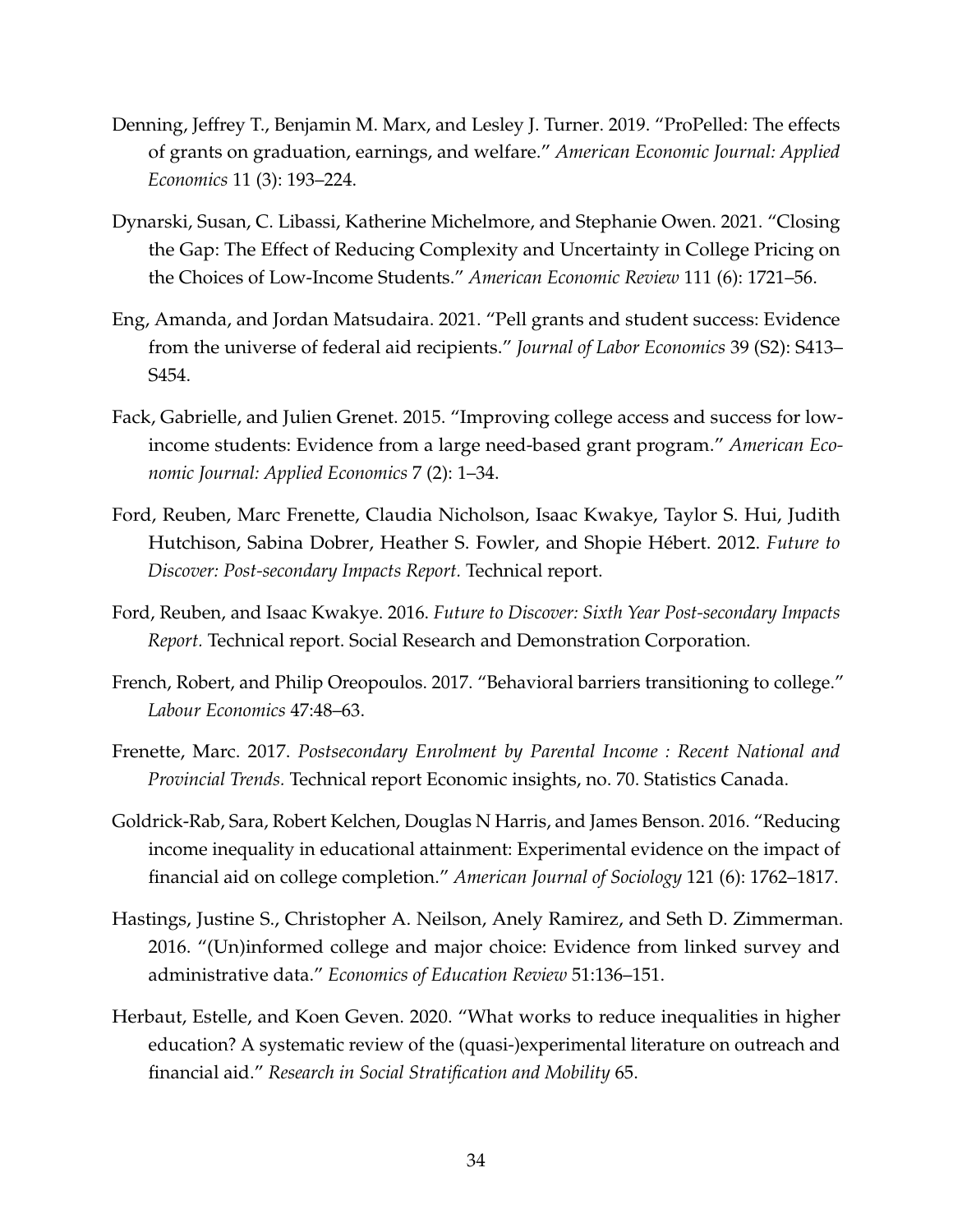- <span id="page-35-9"></span>Heß, Simon. 2017. "Randomization inference with stata: A guide and software." *Stata Journal* 17 (3): 630–651.
- <span id="page-35-3"></span>Hoxby, Caroline M., and Christopher Avery. 2013. "The Missing "One-Offs": The Hidden Supply of High-Achieving, Low Income Students." *Brookings Papers on Economic Activity* 2013 (1): 1–65.
- <span id="page-35-4"></span>Hui, Taylor S., and Reuben Ford. 2018. *Education and Labour Market Impacts of the Future to Discover Project: Summary of Key Findings.* Technical report. Toronto: Higher Education Quality Council of Ontario.
- <span id="page-35-8"></span>Jones, Glen A., and Sharon X. Li. 2015. "The "Invisible" Sector: Private Higher Education in Canada." In *Private Higher Education: A Global Perspective,* 1–33.
- <span id="page-35-7"></span>Keane, Michael P., and Kenneth I. Wolpin. 2001. "The Effect of Parental Transfers and Borrowing Constraints on Educational Attainment." *International Economic Review* 42 (4): 1051–1103.
- <span id="page-35-11"></span>Kerr, Sari Pekkala, Tuomas Pekkarinen, Matti Sarvimäki, and Roope Uusitalo. 2015. "Post-Secondary Education and Information on Labor Market Prospects: A Randomized Field Experiment."
- <span id="page-35-2"></span>Kinsler, Josh, and Ronni Pavan. 2011. "Family income and higher education choices: The importance of accounting for college quality." *Journal of Human Capital* 5 (4): 453–477.
- <span id="page-35-0"></span>Lochner, Lance J., and Alexander Monge-Naranjo. 2012. "Credit Constraints in Education." *Annual Review of Economics* 4 (1): 225–256.
- <span id="page-35-5"></span>Oreopoulos, Philip, and Reuben Ford. 2019. "Keeping College Options Open: A Field Experiment to Help all High School Seniors Through the College Application Process." *Journal of Policy Analysis and Management* 38 (2): 426–454.
- <span id="page-35-10"></span>Oreopoulos, Philip, and Kjell G. Salvanes. 2011. "Priceless: The nonpecuniary benefits of schooling." *Journal of Economic Perspectives* 25 (1): 159–184.
- <span id="page-35-1"></span>Page, Lindsay C., and Judith Scott-Clayton. 2016. "Improving college access in the United States: Barriers and policy responses." *Economics of Education Review* 51:4–22.
- <span id="page-35-6"></span>Scott-Clayton, Judith, and Basit Zafar. 2019. "Financial aid, debt management, and socioeconomic outcomes: Post-college effects of merit-based aid." *Journal of Public Economics* 170:68–82.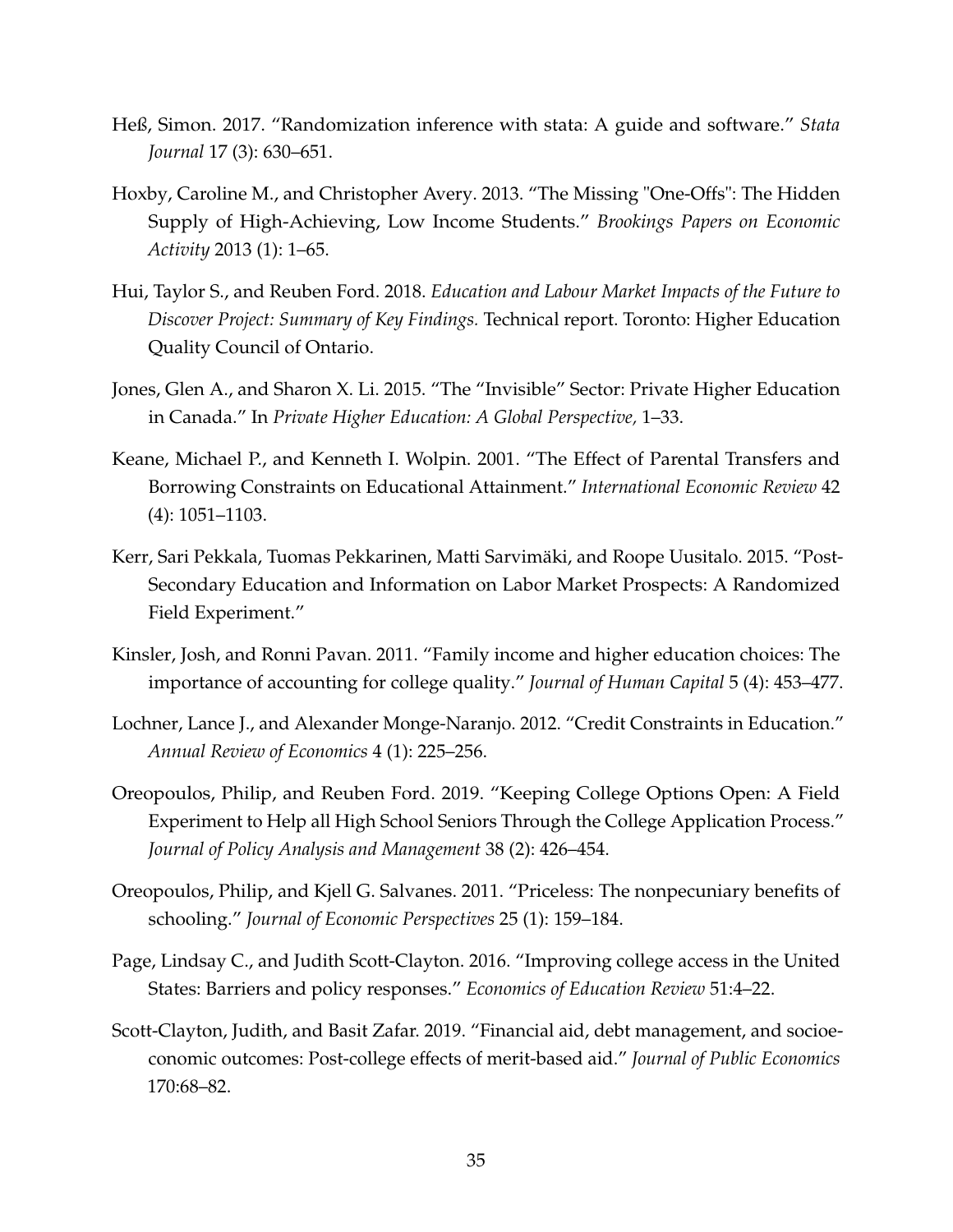- Seaman, Shaun R, and Ian R White. 2013. "Review of inverse probability weighting for dealing with missing data." *Statistical Methods in Medical Research* 22 (3): 278–295.
- Statistics Canada. 2020. *Education Indicators in Canada: An International Perspective 2020.* Technical report.
- Stephan, Jennifer L, and James E Rosenbaum. 2013. "Can High Schools Reduce College Enrollment Gaps With a New Counseling Model?" *Educational Evaluation and Policy Analysis* 35 (2): 200–219.
- Wooldridge, Jeffrey M. 2010. *Econometric Analysis of Cross Section and Panel Data.* MIT press.
- Young, Alwyn. 2019. "Channeling Fisher: Randomization tests and the statistical insignificance of seemingly significant experimental results." *Quarterly Journal of Economics* 134 (2): 557–598.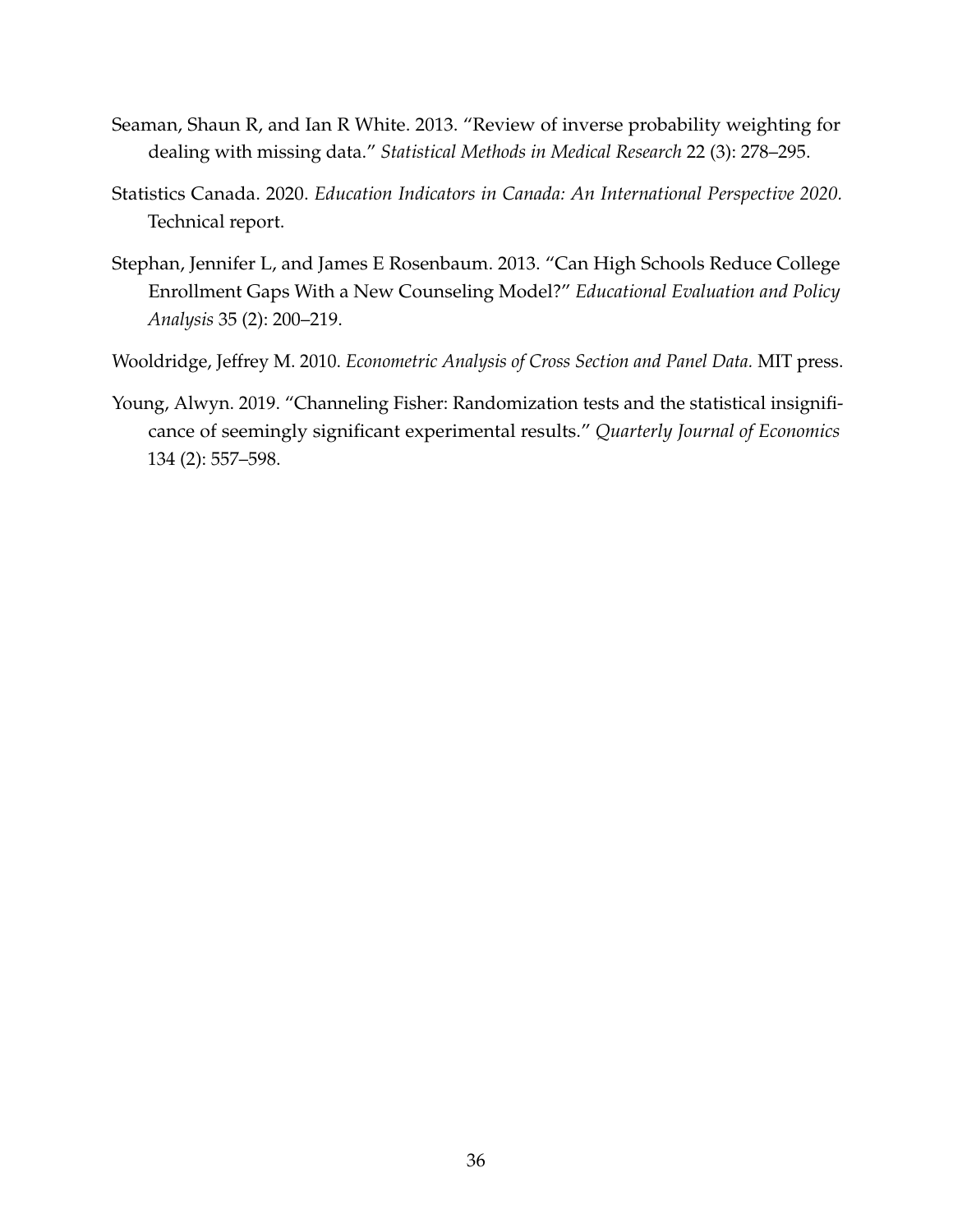# **A Appendix—Additional Tables and Figures**

|                          | Low-income<br>students | High-income<br>students | A11<br>students |
|--------------------------|------------------------|-------------------------|-----------------|
| Control group            | 600 (28%)              | 850 (58%)               |                 |
| Career education group   | 430 (20%)              | 610(42%)                |                 |
| Financial aid group      | 550 (26%)              | $\bullet$               |                 |
| Mixed intervention group | 550 (26%)              | $\bullet$               |                 |
| Total                    | 2,130                  | 1,460                   | 3,590           |

Table A1: Assignment to Treatments, by Parental Income

*Notes:* The table reports the number and fraction of students assigned to each of the treatment and control groups, by parental income. The fractions are reported in parentheses. Students excluded from the data collection are not shown in this table. Sample sizes are rounded to the nearest 10 for data confidentiality concerns.

|                                      | Low-income<br>students<br>(1)     | High-income<br>students<br>(2) |
|--------------------------------------|-----------------------------------|--------------------------------|
| Attrition rate in control group      | 0.018                             | 0.007                          |
| Difference between control group and |                                   |                                |
| Career education group               | 0.0062<br>(0.0093)                | $-0.0028$<br>(0.0040)          |
| Financial aid group                  | 0.0026                            |                                |
| Mixed intervention group             | (0.0082)<br>$-0.0062$<br>(0.0073) |                                |
|                                      |                                   |                                |

Table A2: Test for Differential Attrition by Treatment Status

*Notes:* Differences are obtained from an OLS regression of the attrition dummy on treatment dummies, strata dummies and controls. Each column represents a separate regression. Huber–White robust standard errors in parentheses. \*\*\* p<0.01 \*\* p<0.05 \* p<0.1.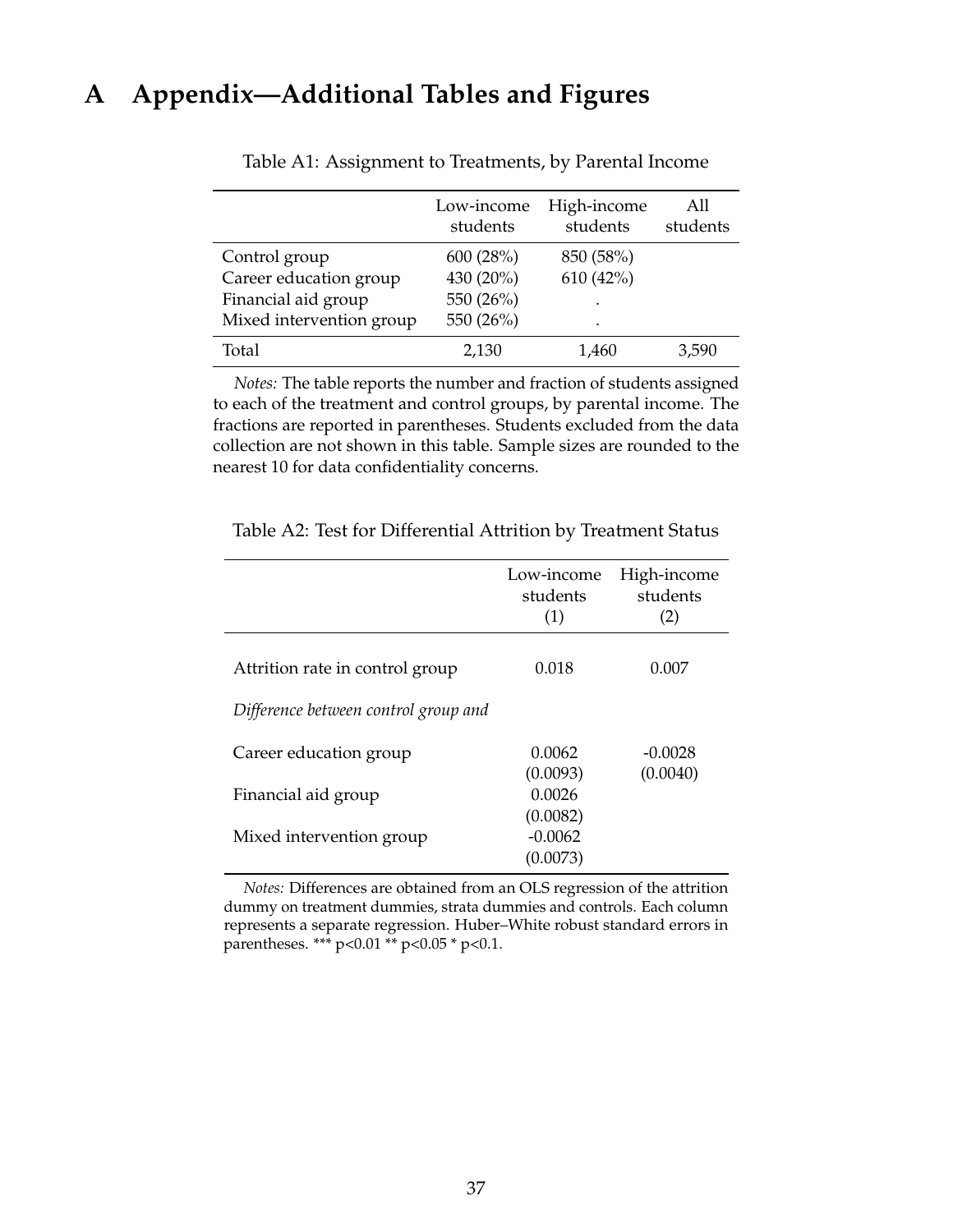|                                        | Control<br>mean | Career education<br>group difference | Financial aid<br>group difference | Mixed intervention<br>group difference |
|----------------------------------------|-----------------|--------------------------------------|-----------------------------------|----------------------------------------|
| Demographics:                          |                 |                                      |                                   |                                        |
| Woman                                  | 0.54            | $-0.009$                             | 0.003                             | $-0.039$                               |
|                                        | (0.50)          | (0.032)                              | (0.029)                           | (0.029)                                |
| English speaker                        | 0.54            | 0.006                                | $-0.006$                          | $-0.011$                               |
|                                        | (0.50)          | (0.013)                              | (0.013)                           | (0.013)                                |
| One parent born outside Canada         | 0.38            | $-0.004$                             | $-0.007$                          | 0.031                                  |
|                                        | (0.49)          | (0.031)                              | (0.029)                           | (0.029)                                |
| Household composition:                 |                 |                                      |                                   |                                        |
| Single parent                          | 0.34            | 0.006                                | $-0.006$                          | 0.016                                  |
|                                        | (0.48)          | (0.030)                              | (0.028)                           | (0.028)                                |
| Parental working status:               |                 |                                      |                                   |                                        |
| Parent(s) not working                  | 0.20            | 0.001                                | $-0.024$                          | $-0.016$                               |
|                                        | (0.40)          | (0.025)                              | (0.023)                           | (0.023)                                |
| Highest level of education of parents: |                 |                                      |                                   |                                        |
| Four-year college degree               | 0.052           | 0.013                                | 0.008                             | 0.001                                  |
|                                        | (0.22)          | (0.015)                              | (0.013)                           | (0.013)                                |
| Community college diploma              | 0.41            | 0.016                                | 0.047                             | 0.036                                  |
|                                        | (0.49)          | (0.031)                              | (0.029)                           | (0.029)                                |
| High school diploma                    | 0.32            | $-0.014$                             | $-0.017$                          | $-0.027$                               |
|                                        | (0.47)          | (0.029)                              | (0.027)                           | (0.027)                                |
| Less than high school                  | 0.22            | $-0.016$                             | $-0.039*$                         | $-0.010$                               |
|                                        | (0.42)          | (0.025)                              | (0.023)                           | (0.024)                                |
| Aspiration in Grade 9:                 |                 |                                      |                                   |                                        |
| Wants a four-year college degree only  | 0.39            | $-0.002$                             | $-0.022$                          | 0.013                                  |
|                                        | (0.49)          | (0.031)                              | (0.029)                           | (0.029)                                |
| Grade 9 average test score:            |                 |                                      |                                   |                                        |
| Missing test scores                    | 0.022           | $-0.001$                             | 0.001                             | 0.001                                  |
|                                        | (0.15)          | (0.003)                              | (0.003)                           | (0.004)                                |
| Bottom quintile                        | 0.28            | $-0.077***$                          | $-0.032$                          | $-0.016$                               |
|                                        | (0.45)          | (0.026)                              | (0.026)                           | (0.026)                                |
| Second quintile                        | 0.24            | $-0.007$                             | $-0.031$                          | $-0.003$                               |
|                                        | (0.43)          | (0.026)                              | (0.025)                           | (0.025)                                |
| Third quintile                         | 0.19            | 0.004                                | 0.032                             | $-0.005$                               |
|                                        | (0.39)          | (0.025)                              | (0.024)                           | (0.023)                                |
| Fourth quintile                        | 0.15            | 0.027                                | 0.035                             | 0.028                                  |
|                                        | (0.36)          | (0.023)                              | (0.022)                           | (0.022)                                |
| Top quintile                           | 0.12            | $0.053**$                            | $-0.005$                          | $-0.005$                               |
|                                        | (0.32)          | (0.022)                              | (0.019)                           | (0.019)                                |
| P-value F-test of joint significance   |                 |                                      | 0.55                              |                                        |
| Sample Size                            | 600             | 1,030                                | 1,150                             | 1,150                                  |

<span id="page-38-0"></span>Table A3: Baseline Characteristics and Differences Between Treatment and Control Groups. Low-income Students.

*Notes:* Differences are based on OLS regressions of each characteristic on treatment and strata dummies. Joint test *P*-values are computed using a *F*-test of joint significance from a multinomial regression of treatment assignment on all listed characteristics and strata dummies. The sample is restricted to low-income students. Numbers in parentheses are (i) standard deviations in the control mean column and (ii) Huber–White robust standard errors in the difference with the control group columns. \*\*\*  $p<0.01$  \*\*  $p<0.05$  \*  $p<0.1$ .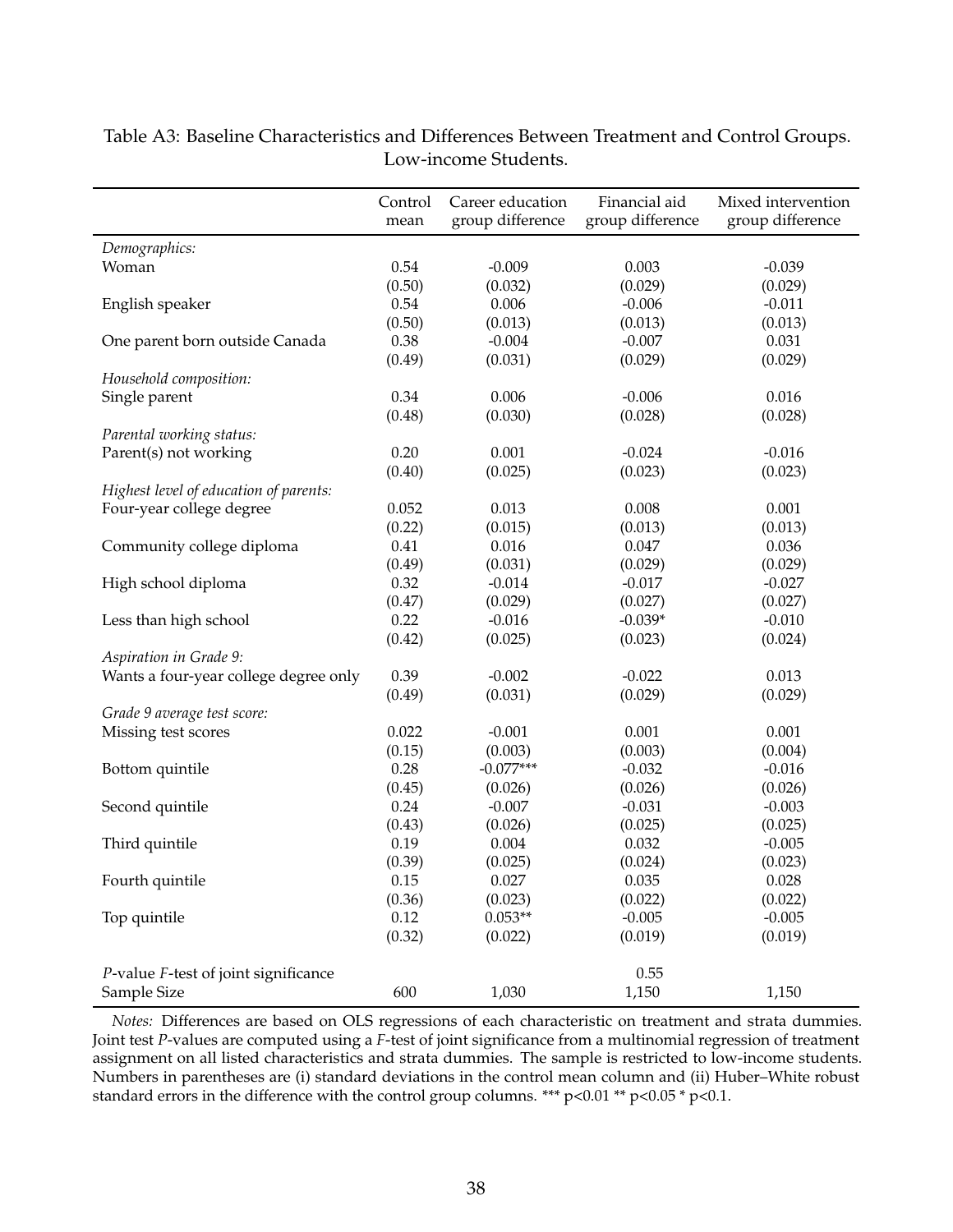|                                        | Control | Career education |
|----------------------------------------|---------|------------------|
|                                        | mean    | group difference |
| Demographics:                          |         |                  |
| Woman                                  | 0.50    | 0.020            |
|                                        | (0.50)  | (0.027)          |
| English speaker                        | 0.52    | 0.005            |
|                                        | (0.50)  | (0.013)          |
| One parent born outside Canada         | 0.13    | 0.001            |
|                                        | (0.34)  | (0.018)          |
| Household composition:                 |         |                  |
| Single parent                          | 0.077   | $-0.012$         |
|                                        | (0.27)  | (0.014)          |
| Parental working status:               |         |                  |
| Parent(s) not working                  | 0.022   | $-0.006$         |
|                                        | (0.15)  | (0.007)          |
| Highest level of education of parents: |         |                  |
| Four-year college degree               | 0.30    | $-0.007$         |
|                                        | (0.46)  | (0.023)          |
| Community college diploma              | 0.51    | $-0.017$         |
|                                        | (0.50)  | (0.026)          |
| High school diploma                    | 0.15    | 0.025            |
|                                        | (0.35)  | (0.019)          |
| Less than high school                  | 0.037   | $-0.001$         |
|                                        | (0.19)  | (0.010)          |
| Aspiration in Grade 9:                 |         |                  |
| Wants a four-year college degree only  | 0.49    | $-0.001$         |
|                                        | (0.50)  | (0.026)          |
| Grade 9 average test score:            |         |                  |
| Missing test scores in G9              | 0.020   | $-0.004*$        |
|                                        | (0.14)  | (0.002)          |
| Bottom quintile                        | 0.13    | 0.005            |
|                                        | (0.34)  | (0.018)          |
| Second quintile                        | 0.17    | $-0.012$         |
|                                        | (0.37)  | (0.019)          |
| Third quintile                         | 0.19    | 0.005            |
|                                        | (0.39)  | (0.021)          |
| Fourth quintile                        | 0.23    | $-0.017$         |
|                                        | (0.42)  | (0.022)          |
| Top quintile                           | 0.27    | 0.024            |
|                                        | (0.44)  | (0.023)          |
|                                        |         |                  |
| P-value F-test of joint significance   |         | 0.95             |
| Sample Size                            | 850     | 1,460            |

Table A4: Baseline Characteristics and Differences Between Treatment and Control Groups. High-income Students.

*Notes:* Differences are based on OLS regressions of each characteristic on treatment and strata dummies. Joint test *P*-values are computed using a *F*-test of joint significance from a probit regression of treatment dummy on all listed characteristics and strata dummies. The sample is restricted to high-income students. Numbers in parentheses are (i) standard deviations in the control mean column and (ii) Huber–White robust standard errors in the difference with the control group columns. \*\*\*  $p<0.01$  \*\*  $p<0.05$  \*  $p<0.1$ .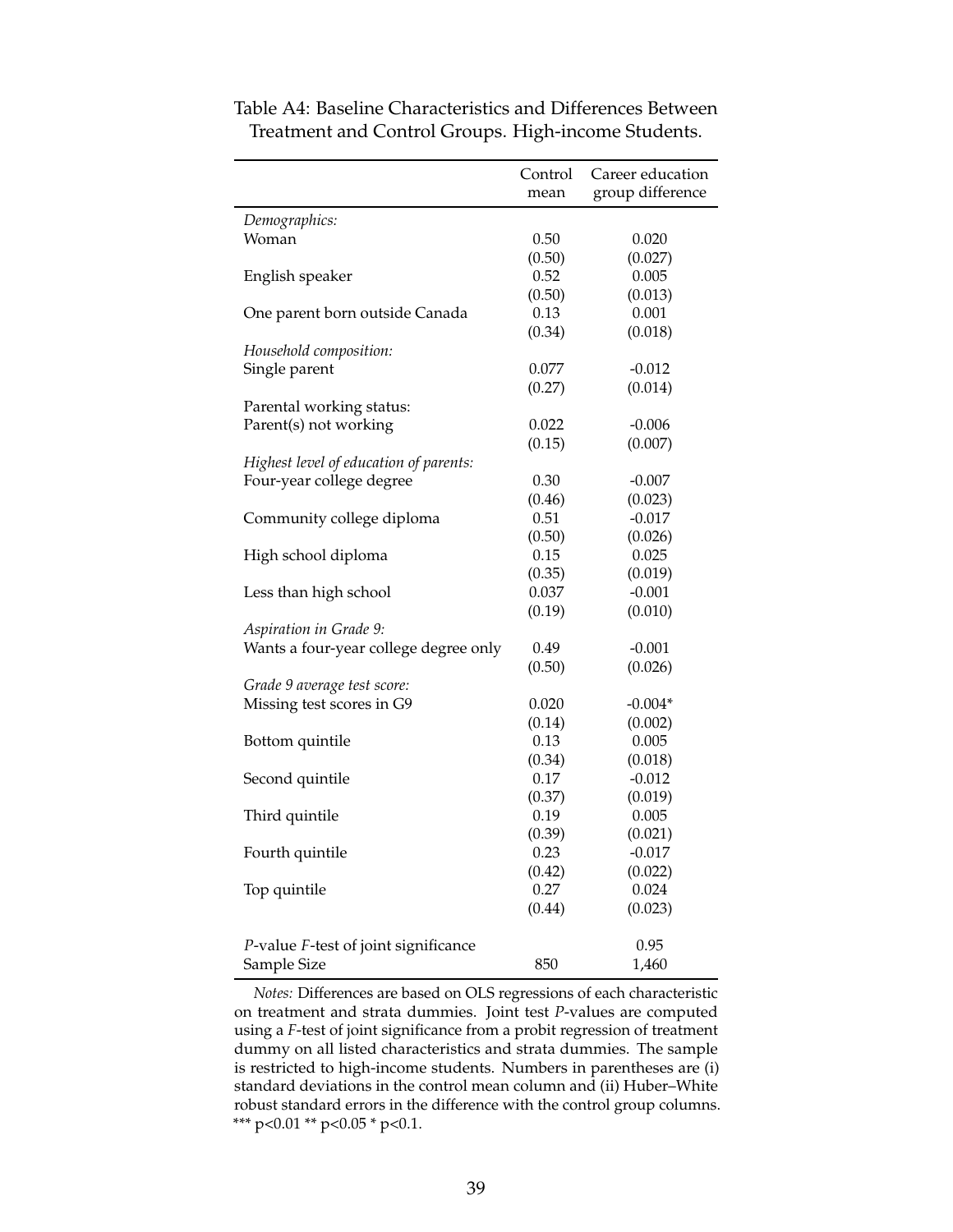|                                        | Control<br>mean | Career education<br>group difference | Financial aid<br>group difference | Mixed intervention<br>group difference |
|----------------------------------------|-----------------|--------------------------------------|-----------------------------------|----------------------------------------|
| Demographics:                          |                 |                                      |                                   |                                        |
| Woman                                  | 0.54            | $-0.004$                             | 0.004                             | $-0.035$                               |
|                                        | (0.50)          | (0.032)                              | (0.030)                           | (0.030)                                |
| English speaker                        | 0.53            | 0.007                                | $-0.006$                          | $-0.010$                               |
|                                        | (0.50)          | (0.013)                              | (0.013)                           | (0.013)                                |
| One parent born outside Canada         | 0.38            | $-0.003$                             | $-0.002$                          | 0.035                                  |
|                                        | (0.49)          | (0.031)                              | (0.029)                           | (0.029)                                |
| Household composition:                 |                 |                                      |                                   |                                        |
| Single parent                          | 0.34            | 0.008                                | 0.000                             | 0.019                                  |
|                                        | (0.47)          | (0.030)                              | (0.028)                           | (0.028)                                |
| Parental working status:               |                 |                                      |                                   |                                        |
| Parent(s) not working                  | 0.21            | $-0.003$                             | $-0.027$                          | $-0.018$                               |
|                                        | (0.40)          | (0.025)                              | (0.023)                           | (0.023)                                |
| Highest level of education of parents: |                 |                                      |                                   |                                        |
| Four-year college degree               | 0.053           | 0.012                                | 0.004                             | 0.001                                  |
|                                        | (0.22)          | (0.015)                              | (0.013)                           | (0.013)                                |
| Community college diploma              | 0.41            | 0.018                                | 0.047                             | 0.029                                  |
|                                        | (0.49)          | (0.031)                              | (0.029)                           | (0.029)                                |
| High school diploma                    | 0.32            | $-0.015$                             | $-0.013$                          | $-0.023$                               |
|                                        | (0.47)          | (0.030)                              | (0.027)                           | (0.027)                                |
| Less than high school                  | 0.22            | $-0.015$                             | $-0.038$                          | $-0.007$                               |
|                                        | (0.42)          | (0.026)                              | (0.023)                           | (0.024)                                |
| Aspiration in Grade 9:                 |                 |                                      |                                   |                                        |
| Wants a four-year college degree only  | 0.40            | $-0.011$                             | $-0.027$                          | 0.005                                  |
|                                        | (0.49)          | (0.031)                              | (0.029)                           | (0.029)                                |
| Grade 9 average test score:            |                 |                                      |                                   |                                        |
| Missing test scores in G9              | 0.022           | $-0.001$                             | 0.001                             | $-0.001$                               |
|                                        | (0.15)          | (0.003)                              | (0.004)                           | (0.003)                                |
| Bottom quintile                        | 0.28            | $-0.080***$                          | $-0.032$                          | $-0.012$                               |
|                                        | (0.45)          | (0.026)                              | (0.026)                           | (0.026)                                |
| Second quintile                        | 0.24            | $-0.013$                             | $-0.032$                          | $-0.002$                               |
|                                        | (0.43)          | (0.027)                              | (0.025)                           | (0.025)                                |
| Third quintile                         | 0.19            | 0.007                                | 0.030                             | $-0.010$                               |
|                                        | (0.39)          | (0.025)                              | (0.024)                           | (0.023)                                |
| Fourth quintile                        | 0.15            | 0.028                                | 0.035                             | 0.030                                  |
|                                        | (0.36)          | (0.024)                              | (0.023)                           | (0.022)                                |
| Top quintile                           | 0.12            | $0.059***$                           | $-0.002$                          | $-0.004$                               |
|                                        | (0.32)          | (0.022)                              | (0.019)                           | (0.019)                                |
| P-value F-test of joint significance   |                 |                                      | 0.45                              |                                        |
| Sample Size                            | 590             | 1,010                                | 1,120                             | 1,130                                  |

Table A5: Baseline Characteristics and Differences Between Treatment and Control Groups. Low-income Students. Post-Attrition.

*Notes:* Differences are based on OLS regressions of each characteristic on treatment and strata dummies. Joint test *P*-values are computed using a *F*-test of joint significance from a multinomial regression of treatment assignment on all listed characteristics and strata dummies. The sample is restricted to low-income students who are part of the final analytical sample. Numbers in parentheses are (i) standard deviations in the control mean column and (ii) Huber–White robust standard errors in the difference with the control group columns. \*\*\* p<0.01 \*\*  $p<0.05$  \*  $p<0.1$ .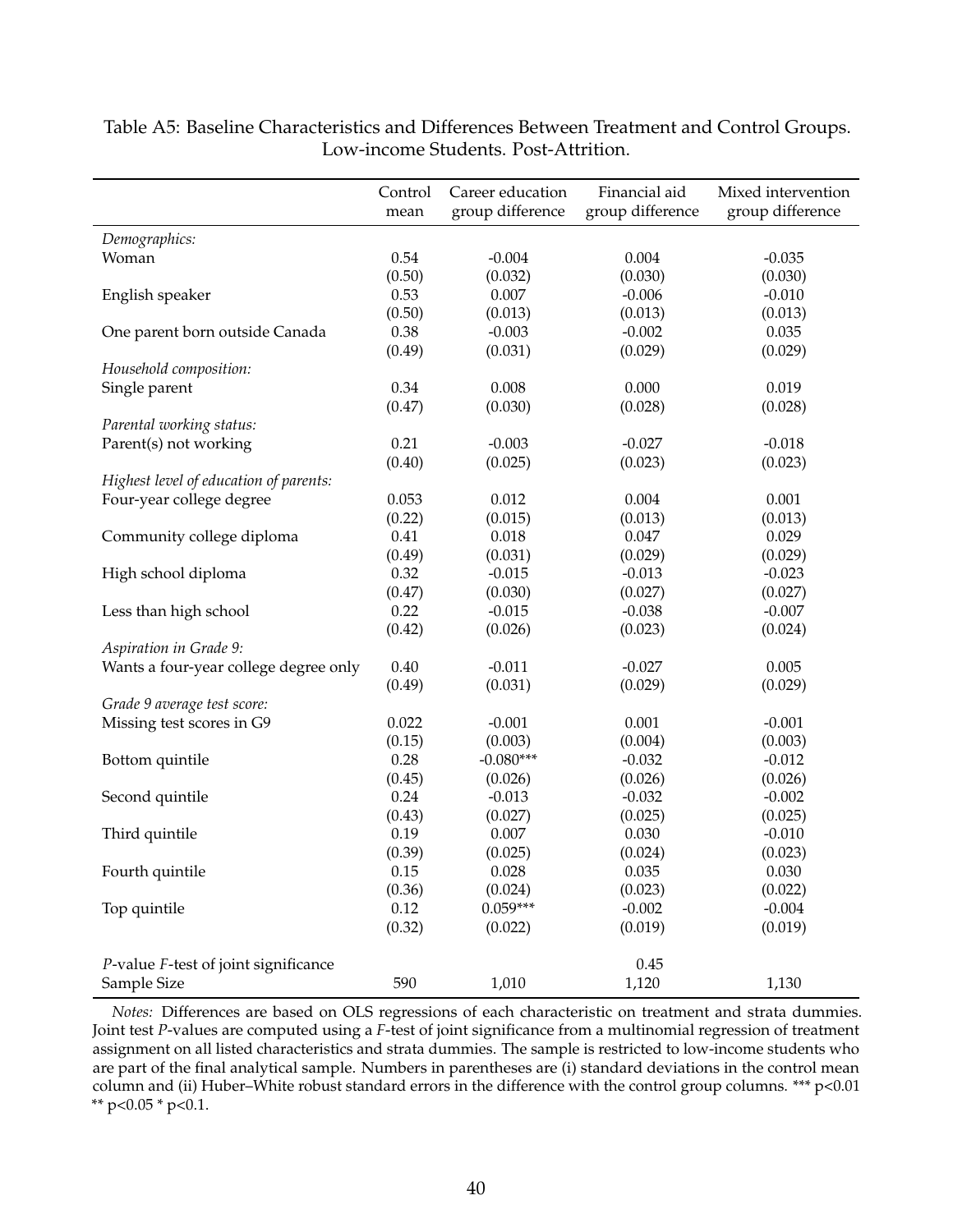|                                        | Control | Career education |
|----------------------------------------|---------|------------------|
|                                        | mean    | group difference |
| Demographics:                          |         |                  |
| Woman                                  | 0.50    | 0.019            |
|                                        | (0.50)  | (0.027)          |
| English speaker                        | 0.52    | 0.005            |
|                                        | (0.50)  | (0.013)          |
| One parent born outside Canada         | 0.13    | 0.004            |
|                                        | (0.34)  | (0.018)          |
| Household composition:                 |         |                  |
| Single parent                          | 0.073   | $-0.008$         |
|                                        | (0.26)  | (0.014)          |
| Parental working status:               |         |                  |
| Parent(s) not working                  | 0.023   | $-0.006$         |
|                                        | (0.15)  | (0.007)          |
| Highest level of education of parents: |         |                  |
| Four-year college degree               | 0.30    | $-0.005$         |
|                                        | (0.46)  | (0.024)          |
| Community college diploma              | 0.52    | $-0.019$         |
|                                        | (0.50)  | (0.026)          |
| High school diploma                    | 0.15    | 0.025            |
|                                        | (0.35)  | (0.019)          |
| Less than high school                  | 0.037   | $-0.002$         |
|                                        | (0.19)  | (0.010)          |
| Aspiration in Grade 9:                 |         |                  |
| Wants a four-year college degree only  | 0.49    | $-0.002$         |
|                                        | (0.50)  | (0.027)          |
| Grade 9 average test score:            |         |                  |
| Missing test scores in G9              | 0.020   | $-0.004*$        |
|                                        | (0.14)  | (0.002)          |
| Bottom quintile                        | 0.13    | 0.002            |
|                                        | (0.34)  | (0.018)          |
| Second quintile                        | 0.16    | $-0.012$         |
|                                        | (0.37)  | (0.019)          |
| Third quintile                         | 0.18    | 0.007            |
|                                        | (0.39)  | (0.021)          |
| Fourth quintile                        | 0.23    | $-0.016$         |
|                                        | (0.42)  | (0.022)          |
| Top quintile                           | 0.27    | 0.022            |
|                                        | (0.44)  | (0.023)          |
|                                        |         |                  |
| P-value F-test of joint significance   |         | 0.96             |
| Sample Size                            | 850     | 1,450            |

Table A6: Baseline Characteristics and Differences Between Treatment and Control Groups. High-income Students. Post-Attrition.

*Notes:* Differences are based on OLS regressions of each characteristic on treatment and strata dummies. Joint test *P*-values are computed using a *F*-test of joint significance from a probit regression of treatment dummy on all listed characteristics and strata dummies. The sample is restricted to high-income students who are part of the final analytical sample. Numbers in parentheses are (i) standard deviations in the control mean column and (ii) Huber–White robust standard errors in the difference with the control group columns. \*\*\*  $p<0.01$  \*\*  $p<0.05$  \*  $p<0.1$ .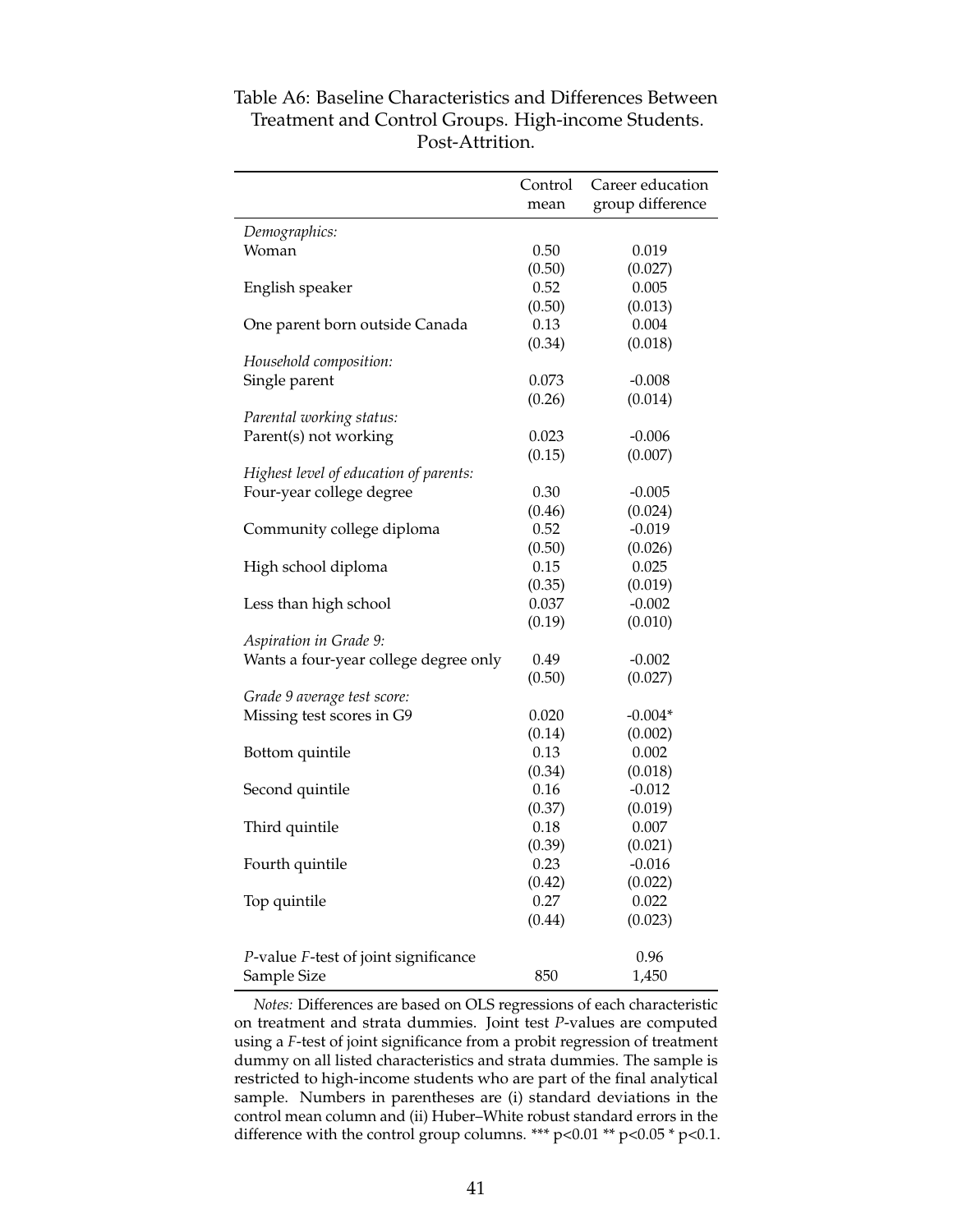|                             | # of students<br>(1) | # of data points<br>(2) | # missing<br>(3) | $%$ missing<br>$\left( 4\right)$ |
|-----------------------------|----------------------|-------------------------|------------------|----------------------------------|
| Data collected until age 28 | 2,320                | 23,200                  | 1,200            | $5.2\%$                          |
| Data collected until age 24 | 1,210                | 12,100                  | 5,400            | 44.6 $%$                         |
| Until age 24                | 1,210                | 7,260                   | 560              | $7.7\%$                          |
| Between ages 25 and 28      | 1,210                | 4,840                   | 4,840            | 100 %                            |
| Total                       | 3,540                | 35,400                  | 6,600            | $18.6\%$                         |

Table A7: Distribution of missing earnings records

*Notes:* The table reports the number of students for which earnings data were collected until age 28 and until age 24 in column (1), the corresponding number of earnings data points theoretically collected in column (2), and the number and fraction of missing records over the total number of data points in column (3) and (4).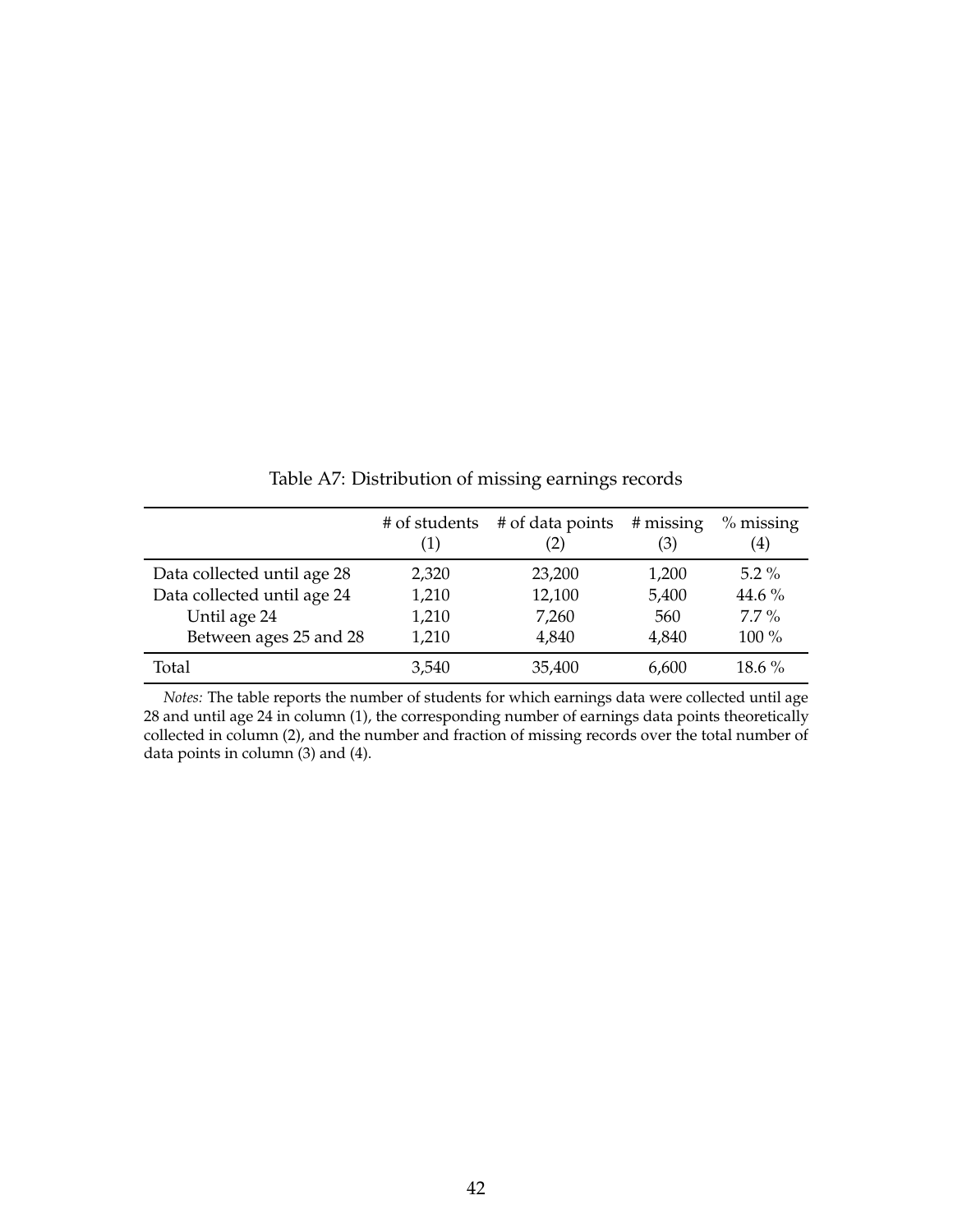| Dependent variable                      | No control | Controls   | <b>LASSO</b> |
|-----------------------------------------|------------|------------|--------------|
|                                         | (1)        | (2)        | (3)          |
| Panel A-College Enrollment              |            |            |              |
| Ever enrolled in any public college     | $0.083***$ | 0.034      | 0.031        |
|                                         | (0.031)    | (0.028)    | (0.028)      |
| Ever enrolled in a four-year college    | $0.136***$ | $0.083***$ | $0.079***$   |
|                                         | (0.029)    | (0.024)    | (0.024)      |
| Ever enrolled in a community college    | $-0.002$   | $-0.012$   | $-0.012$     |
|                                         | (0.030)    | (0.030)    | (0.030)      |
| Panel B-College Graduation              |            |            |              |
| Ever graduated from any college         | 0.034      | $-0.007$   | $-0.011$     |
|                                         | (0.030)    | (0.028)    | (0.028)      |
| Ever graduated from a four-year college | $0.074***$ | $0.037*$   | 0.033        |
|                                         | (0.024)    | (0.021)    | (0.021)      |
| Ever graduated from a community college | $-0.024$   | $-0.033$   | $-0.034$     |
|                                         | (0.027)    | (0.027)    | (0.026)      |
| Panel C-College Dropout                 |            |            |              |
| Dropped out of college                  | 0.039      | 0.032      | 0.031        |
|                                         | (0.024)    | (0.024)    | (0.024)      |
| Panel D-Earnings                        |            |            |              |
| Annual labor income at age 28 (CA\$)    | 5,555***   | $3,265*$   | 3,786**      |
|                                         | (1,827)    | (1,688)    | (1,684)      |
| Annual total earnings at age 28 (CA\$)  | 5,668***   | $3,631**$  | $4,032**$    |
|                                         | (1, 911)   | (1,801)    | (1,791)      |

Table A8: Sensitivity of the Results to the Inclusion and Exclusion of Controls. Career Education Intervention. Low-income Students.

*Notes:* The table reports the treatment effects of eligibility for the career education program on the main outcomes of interest, using different sets of controls. Column (1) reports the estimates from separate OLS regressions of the dependent variables on treatment and strata dummies only. Column (2) reports the estimates from separate OLS regressions of the dependent variables on treatment dummies, strata dummies, and controls for student baseline characteristics, as reported in the main tables. Column (3) reports the estimates from separate OLS regressions of the dependent variable on treatment dummies, strata dummies, and controls for student baseline characteristics selected using post-double-selection lasso. The sample is restricted to low-income students. Huber–White robust standard errors are reported in parentheses. \* Significant at 10%, \*\* significant at 5%, \*\*\* significant at 1%.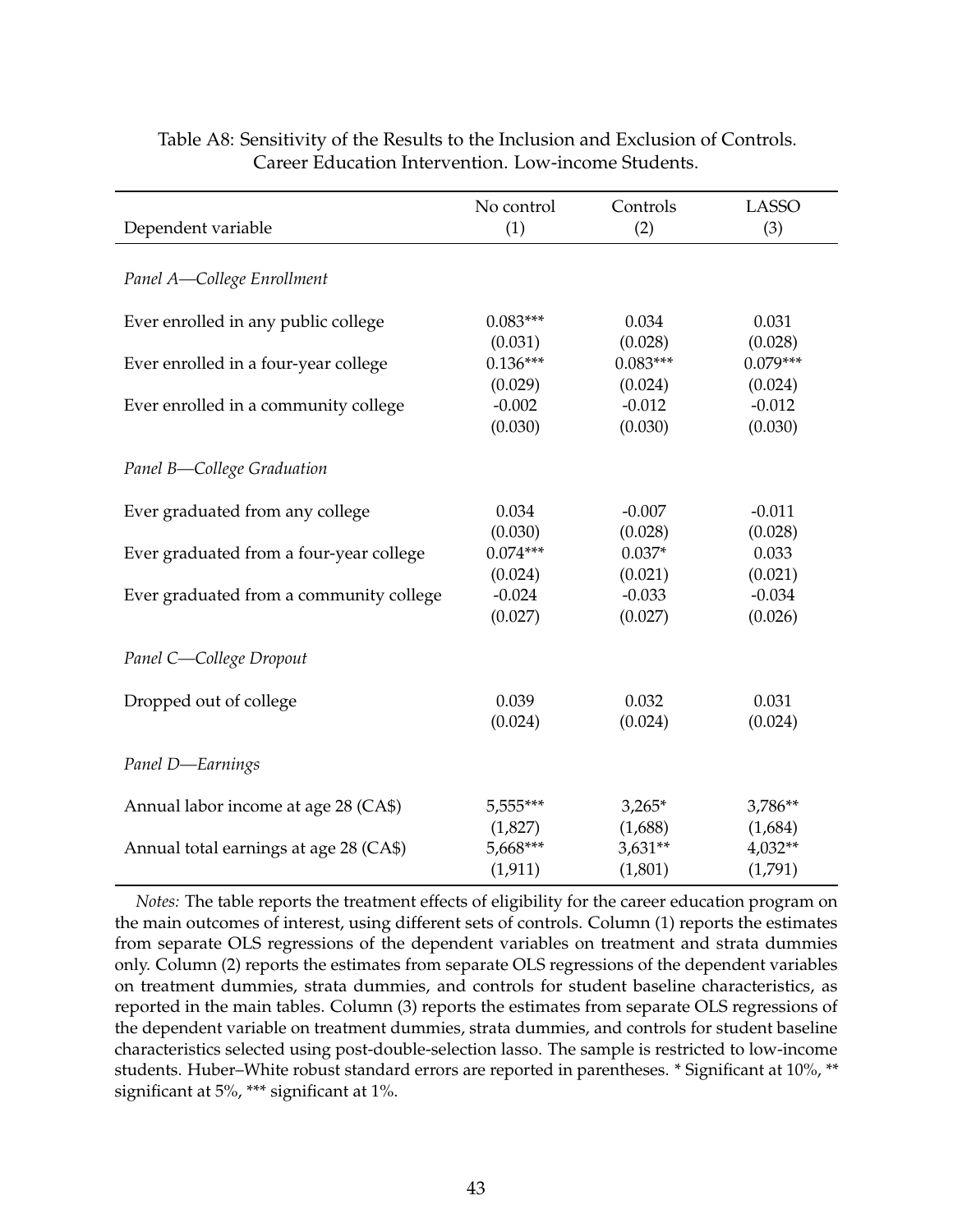| Dependent variable                      | No control | Controls   | <b>LASSO</b> |
|-----------------------------------------|------------|------------|--------------|
|                                         | (1)        | (2)        | (3)          |
| Panel A-College Enrollment              |            |            |              |
| Ever enrolled in any public college     | $0.103***$ | $0.080***$ | $0.080***$   |
| Ever enrolled in a four-year college    | (0.029)    | (0.026)    | (0.026)      |
|                                         | $0.053**$  | 0.032      | 0.032        |
|                                         | (0.026)    | (0.021)    | (0.021)      |
| Ever enrolled in a community college    | $0.072**$  | $0.065**$  | $0.066**$    |
|                                         | (0.029)    | (0.028)    | (0.028)      |
| Panel B-College Graduation              |            |            |              |
| Ever graduated from any college         | $0.093***$ | $0.075***$ | $0.074***$   |
|                                         | (0.029)    | (0.026)    | (0.026)      |
| Ever graduated from a four-year college | 0.010      | $-0.003$   | $-0.003$     |
|                                         | (0.021)    | (0.018)    | (0.018)      |
| Ever graduated from a community college | $0.083***$ | $0.076***$ | $0.077***$   |
|                                         | (0.027)    | (0.026)    | (0.026)      |
| Panel C-College Dropout                 |            |            |              |
| Dropped out of college                  | 0.002      | $-0.003$   | $-0.001$     |
|                                         | (0.021)    | $-0.021$   | (0.021)      |
| Panel D-Earnings                        |            |            |              |
| Annual labor income at age 28 (CA\$)    | 510        | $-473$     | $-472$       |
|                                         | (1,603)    | (1,477)    | (1,483)      |
| Annual total earnings at age 28 (CA\$)  | 1,441      | 530        | 545          |
|                                         | (1, 564)   | (1,483)    | (1,485)      |

### Table A9: Sensitivity of the Results to the Inclusion and Exclusion of Controls. Financial Aid Intervention. Low-income Students.

*Notes:* The table reports the treatment effects of eligibility for the financial aid on the main outcomes of interest, using different sets of controls. Column (1) reports the estimates from separate OLS regressions of the dependent variables on treatment and strata dummies only. Column (2) reports the estimates from separate OLS regressions of the dependent variables on treatment dummies, strata dummies, and controls for student baseline characteristics, as reported in the main tables. Column (3) reports the estimates from separate OLS regressions of the dependent variable on treatment dummies, strata dummies, and controls for student baseline characteristics selected using post-double-selection lasso. The sample is restricted to low-income students. Huber–White robust standard errors are reported in parentheses. \* Significant at 10%, \*\* significant at 5%, \*\*\* significant at 1%.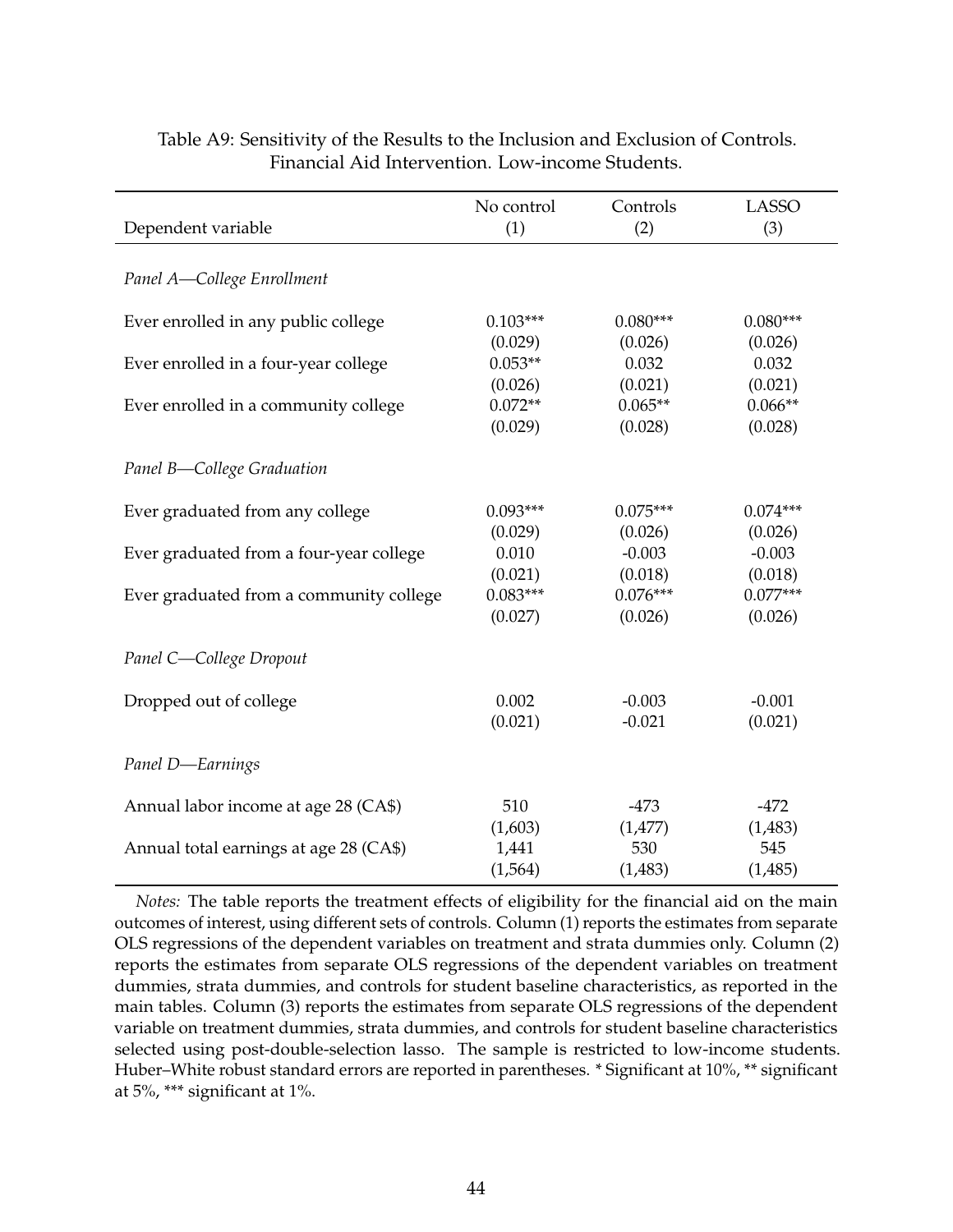|                                         | No control | Controls   | <b>LASSO</b> |
|-----------------------------------------|------------|------------|--------------|
| Dependent variable                      | (1)        | (2)        | (3)          |
| Panel A-College Enrollment              |            |            |              |
| Ever enrolled in any public college     | $0.071**$  | $0.059**$  | $0.059**$    |
|                                         | (0.029)    | (0.025)    | (0.025)      |
| Ever enrolled in a four-year college    | $0.096***$ | $0.087***$ | $0.085***$   |
|                                         | (0.027)    | (0.021)    | (0.021)      |
| Ever enrolled in a community college    | 0.017      | 0.013      | 0.010        |
|                                         | (0.028)    | (0.028)    | (0.028)      |
| Panel B-College Graduation              |            |            |              |
| Ever graduated from any college         | $0.065**$  | $0.055**$  | $0.054**$    |
|                                         | (0.029)    | (0.026)    | (0.026)      |
| Ever graduated from a four-year college | 0.034      | 0.026      | 0.025        |
|                                         | (0.022)    | (0.018)    | (0.018)      |
| Ever graduated from a community college | 0.031      | 0.028      | 0.026        |
|                                         | (0.026)    | (0.026)    | (0.026)      |
| Panel C-College Dropout                 |            |            |              |
| Dropped out of college                  | $-0.002$   | $-0.003$   | $-0.003$     |
|                                         | (0.021)    | $-0.021$   | (0.021)      |
| Panel D-Earnings                        |            |            |              |
| Annual labor income at age 28 (CA\$)    | 2,260      | 1,588      | 1,522        |
|                                         | (1,596)    | (1,506)    | (1, 494)     |
| Annual total earnings at age 28 (CA\$)  | 1,970      | 1,415      | 1,412        |
|                                         | (1,533)    | (1,471)    | (1,459)      |

## Table A10: Sensitivity of the Results to the Inclusion and Exclusion of Controls. Mixed Intervention. Low-income Students.

*Notes:* The table reports the treatment effects of eligibility for both the career education and the financial aid interventions on the main outcomes of interest, using different sets of controls. Column (1) reports the estimates from separate OLS regressions of the dependent variables on treatment and strata dummies only. Column (2) reports the estimates from separate OLS regressions of the dependent variables on treatment dummies, strata dummies, and controls for student baseline characteristics, as reported in the main tables. Column (3) reports the estimates from separate OLS regressions of the dependent variable on treatment dummies, strata dummies, and controls for student baseline characteristics selected using post-double-selection lasso. The sample is restricted to low-income students. Huber–White robust standard errors are reported in parentheses. \* Significant at 10%, \*\* significant at 5%, \*\*\* significant at 1%.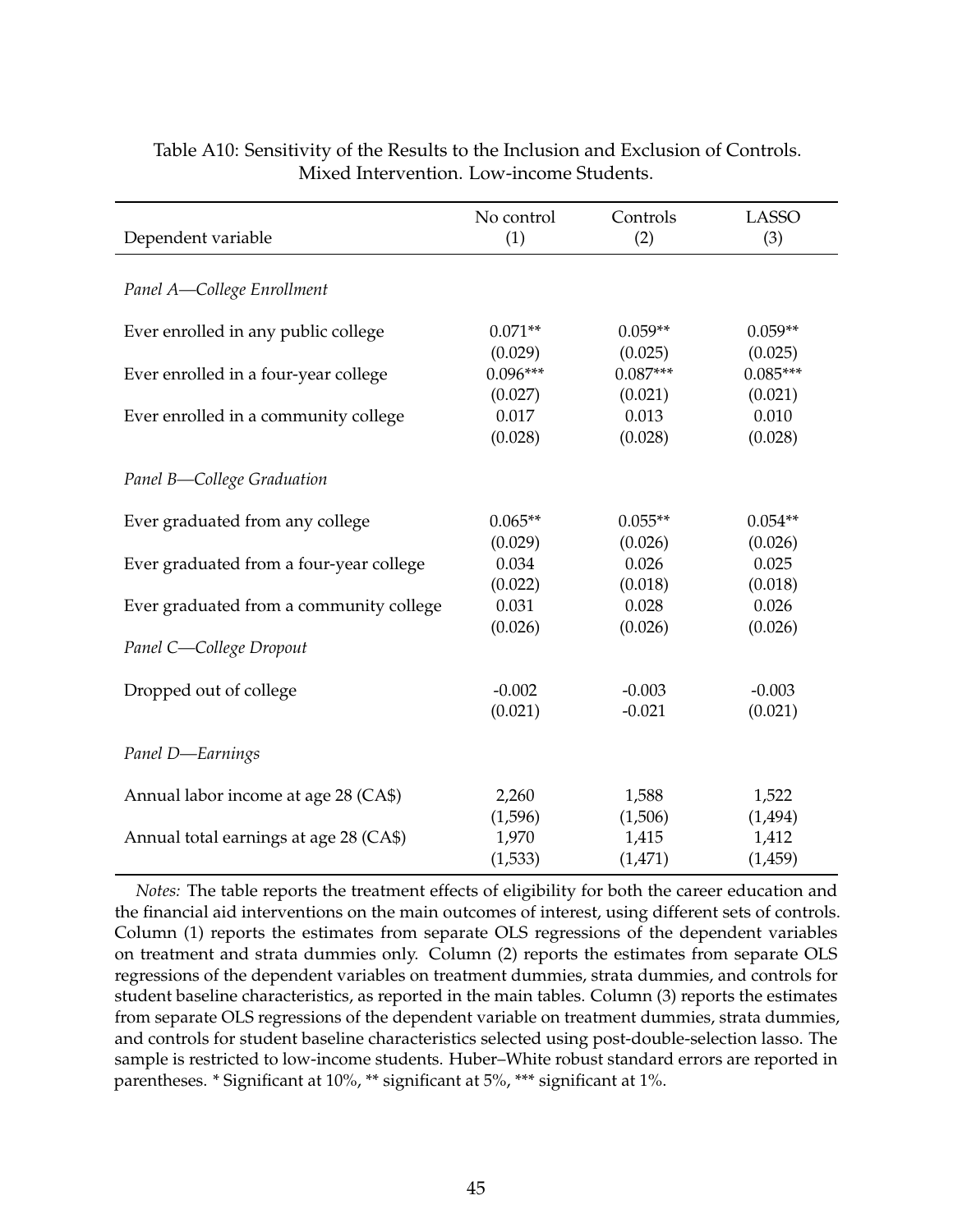|                                         | Career education       |                      | Financial aid             |                        |                      | Mixed intervention        |                        |                      |                           |
|-----------------------------------------|------------------------|----------------------|---------------------------|------------------------|----------------------|---------------------------|------------------------|----------------------|---------------------------|
|                                         | Classic<br>$p$ -values | Exact<br>$p$ -values | <b>FDR</b><br>$q$ -values | Classic<br>$p$ -values | Exact<br>$p$ -values | <b>FDR</b><br>$q$ -values | Classic<br>$p$ -values | Exact<br>$p$ -values | <b>FDR</b><br>$q$ -values |
| Dependent variable                      | (1)                    | (2)                  | (3)                       | (4)                    | (5)                  | (6)                       | (7)                    | (8)                  | (9)                       |
|                                         |                        |                      |                           |                        |                      |                           |                        |                      |                           |
| Panel A-College Enrollment              |                        |                      |                           |                        |                      |                           |                        |                      |                           |
| Ever enrolled in any public college     | 0.225                  | 0.221                | 0.221                     | 0.002                  | 0.003                | 0.017                     | 0.021                  | 0.018                | 0.068                     |
| Ever enrolled in a four-year college    | 0.000                  | 0.000                | 0.001                     | 0.138                  | 0.127                | 0.174                     | 0.000                  | 0.000                | 0.001                     |
| Ever enrolled in a community college    | 0.686                  | 0.681                | 0.448                     | 0.023                  | 0.021                | 0.044                     | 0.654                  | 0.657                | 0.646                     |
| Panel B-College Graduation              |                        |                      |                           |                        |                      |                           |                        |                      |                           |
| Ever graduated from any college         | 0.811                  | 0.810                | 0.448                     | 0.005                  | 0.005                | 0.017                     | 0.037                  | 0.044                | 0.084                     |
| Ever graduated from a four-year college | 0.082                  | 0.065                | 0.171                     | 0.880                  | 0.884                | 0.686                     | 0.154                  | 0.160                | 0.275                     |
| Ever graduated from a community college | 0.213                  | 0.226                | 0.221                     | 0.004                  | 0.002                | 0.017                     | 0.275                  | 0.279                | 0.400                     |
| Panel C-College Dropout                 |                        |                      |                           |                        |                      |                           |                        |                      |                           |
| Dropped out of college                  | 0.178                  | 0.166                | 0.221                     | 0.890                  | 0.895                | 0.686                     | 0.882                  | 0.880                | 0.814                     |
| Dropped out of four-year college        | 0.037                  | 0.031                | 0.153                     | 0.128                  | 0.123                | 0.174                     | 0.005                  | 0.005                | 0.026                     |
| Dropped out of community college        | 0.369                  | 0.353                | 0.327                     | 0.352                  | 0.352                | 0.336                     | 0.367                  | 0.366                | 0.400                     |
| Panel D-Earnings                        |                        |                      |                           |                        |                      |                           |                        |                      |                           |
| Annual labor income at age 28 (CA\$)    | 0.053                  | 0.059                | 0.153                     | 0.749                  | 0.740                | 0.686                     | 0.292                  | 0.290                | 0.400                     |
| Annual total earnings at age 28 (CA\$)  | 0.044                  | 0.036                | 0.153                     | 0.721                  | 0.716                | 0.686                     | 0.336                  | 0.332                | 0.400                     |

Table A11: Fisher-Exact *<sup>P</sup>*-values and *<sup>P</sup>*-values Corrected for Multiple Hypothesis Testing. Low-Income Sample.

*Notes:* The table reports the *<sup>p</sup>*-values associated with the tests of significance of the main treatment effects of eligibility for the career education program, eligibility for the financial aid, and eligibility for both. Columns (1), (4), and (7) presen<sup>t</sup> the sampling based unadjusted *<sup>p</sup>*-values presented in the main text. Columns (2), (5), and (8) presen<sup>t</sup> the Fisher-exact *p*-values. And Columns (3), (6), and (9) presen<sup>t</sup> the sharpened *<sup>q</sup>*-values which control for the False Discovery Rate. Sample is restricted to low-income students.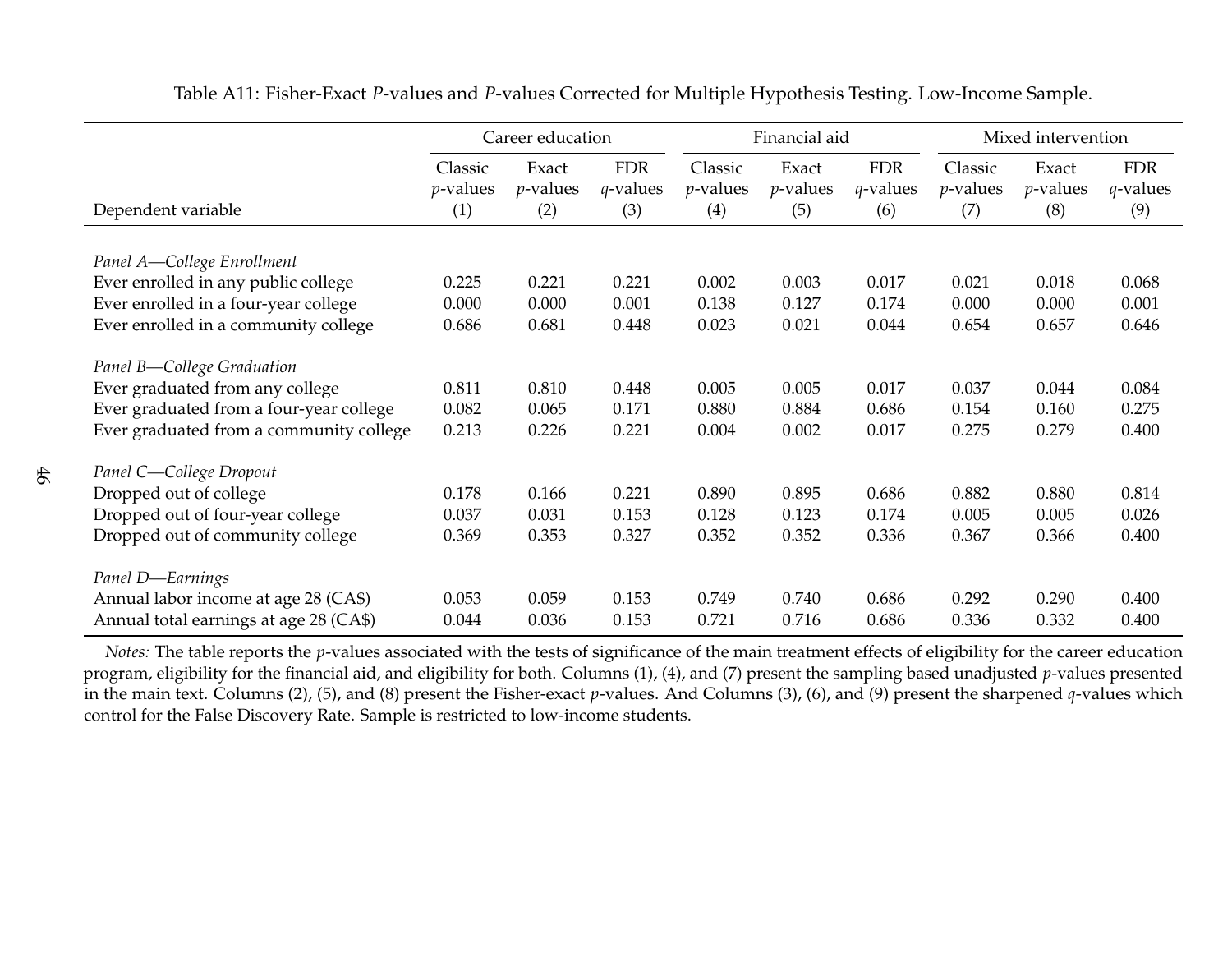|                                         | Career education |             |            |  |
|-----------------------------------------|------------------|-------------|------------|--|
|                                         | Classic          | Exact       | <b>FDR</b> |  |
|                                         | <i>p</i> -values | $p$ -values | q-values   |  |
| Dependent variable                      | (1)              | (2)         | (3)        |  |
|                                         |                  |             |            |  |
| Panel A-College Enrollment              |                  |             |            |  |
| Ever enrolled in any public college     | 0.161            | 0.153       | 0.549      |  |
| Ever enrolled in a four-year college    | 0.065            | 0.069       | 0.549      |  |
| Ever enrolled in a community college    | 0.684            | 0.686       | 0.810      |  |
| Panel B-College Graduation              |                  |             |            |  |
| Ever graduated from any college         | 0.571            | 0.557       | 0.750      |  |
| Ever graduated from a four-year college | 0.436            | 0.439       | 0.597      |  |
| Ever graduated from a community college | 0.774            | 0.772       | 0.810      |  |
| Panel C-College Dropout                 |                  |             |            |  |
| Dropped out of college                  | 0.896            | 0.901       | 0.810      |  |
| Dropped out of four-year college        | 0.159            | 0.168       | 0.549      |  |
| Dropped out of community college        | 0.244            | 0.246       | 0.549      |  |
| Panel D-Earnings                        |                  |             |            |  |
| Annual labor income at age 28 (CA\$)    | 0.116            | 0.107       | 0.549      |  |
| Annual total earnings at age 28 (CA\$)  | 0.096            | 0.090       | 0.549      |  |

## Table A12: Fisher-Exact *P*-values and *P*-values Corrected for Multiple Hypothesis Testing. High-Income Sample.

*Notes:* The table reports the *p*-values associated with the tests of significance of the main treatment effects of eligibility for the career education program, eligibility for the financial aid, and eligibility for both. Columns (1), (4), and (7) present the sampling based unadjusted *p*-values presented in the main text. Columns (2), (5), and (8) present the Fisher-exact *p*-values. And Columns (3), (6), and (9) present the sharpened *q*-values which control for the False Discovery Rate. Sample is restricted to high-income students.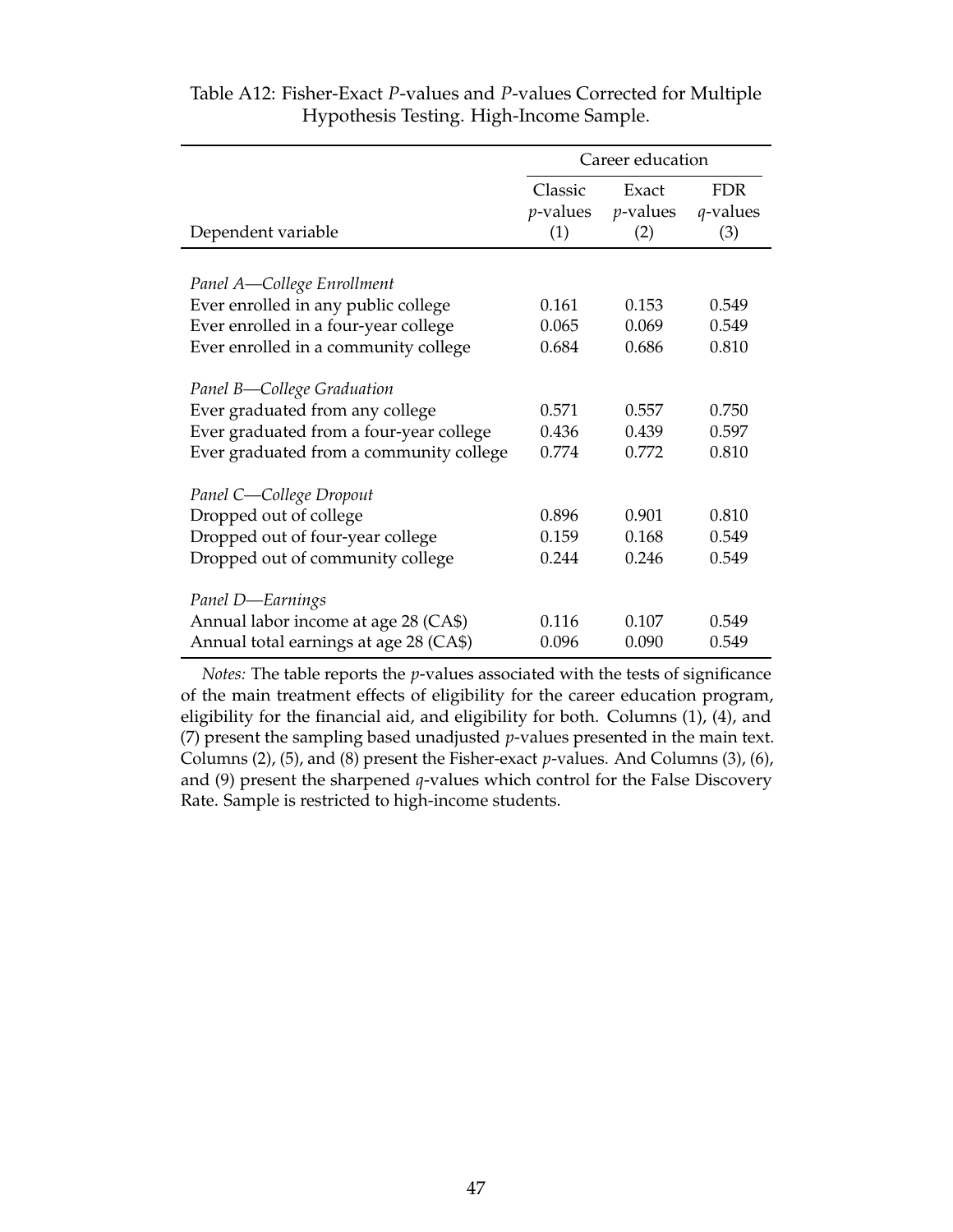|                                                    |                     | Std. average test<br>score in Grade 12 | Ever graduated<br>from high school |                  |
|----------------------------------------------------|---------------------|----------------------------------------|------------------------------------|------------------|
| Treatment effect of                                | (1)                 | (2)                                    | (3)                                | (4)              |
| Career education                                   | $-0.032$<br>(0.058) | $-0.028$<br>(0.061)                    | 0.022<br>(0.019)                   | 0.024<br>(0.019) |
| P-value selective missingness                      |                     | 0.623                                  | 0.752                              |                  |
| Financial aid                                      | $-0.007$<br>(0.052) | $-0.014$<br>(0.054)                    | 0.000<br>(0.019)                   | 0.000<br>(0.019) |
| P-value selective missingness                      |                     | 0.454                                  | 0.223                              |                  |
| <b>Inverse Probability Weights</b><br>Control mean | N                   | Y<br>$-0.20$                           | N<br>0.85                          | Y                |
| Sample size                                        |                     | 1,720                                  | 1,860                              |                  |

#### Table A13: Treatments Effects on Low-Income Students' High School Outcomes

*Notes:* The table reports the treatment effects of eligibility for the career education program and eligibility for the financial aid on academic performance and high school graduation. Average test scores in Grade 12 is standardized with a mean of zero and a standard deviation of one across all students. Each column represents a separate OLS regression of the dependent variable on treatment dummies, strata dummies, and controls for student baseline characteristics listed in Table [A3](#page-38-0) (see equation [1\)](#page-14-0). I do not have information on test scores in Grade 12 and high school graduation for all students in the sample; test scores in Grade 12 and graduation data are missing for 20 percent and 13 percent of the low-income students, respectively. I test for selective attrition by regressing the indicator of missingness on the treatment dummies, strata dummies and controls, and report the *p*-value associated with the test of significance for each of the treatment coefficients. Columns (1) and (3) report the results of the unweighted regressions. To enable the comparison of the treatment effects measured on the restricted sample with the ones measured from the full sample, I also report the effects using IPW in columns (2) and (4). These weights are constructed from a probit regression of an indicator of missingness on treatment dummies, baseline characteristics, cohort and school dummies. The sample is restricted to low-income students. Sample sizes are rounded to the nearest 10 for data confidentiality concerns. Huber–White robust standard errors are reported in parentheses. \* Significant at 10%, \*\* significant at 5%, \*\*\* significant at 1%.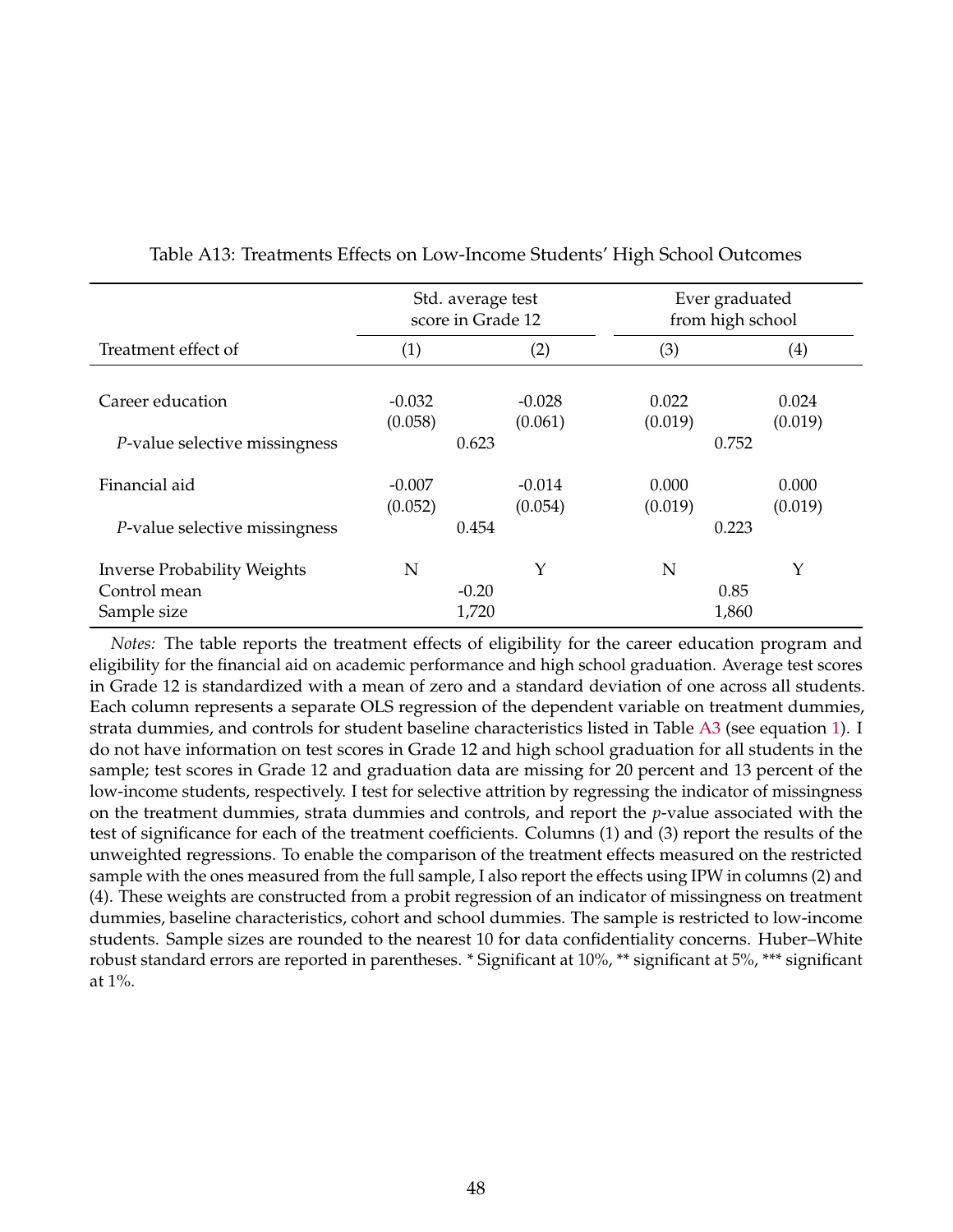|                                       |         | Enrolled in a private<br>career college only |
|---------------------------------------|---------|----------------------------------------------|
| Treatment effect of                   | (1)     | (2)                                          |
|                                       |         |                                              |
| Career education                      | 0.006   | 0.008                                        |
|                                       | (0.024) | (0.024)                                      |
| P-value selective missingness         | 0.508   |                                              |
| Financial aid                         | 0.003   | 0.005                                        |
|                                       | (0.021) | (0.022)                                      |
| <i>P</i> -value selective missingness | 0.146   |                                              |
| <b>Inverse Probability Weights</b>    | N       | Y                                            |
| Control mean                          |         | 0.11                                         |
| Sample size                           |         | 1,830                                        |

| Table A14: Treatments Effects on Low-Income Students' |  |
|-------------------------------------------------------|--|
| <b>Enrollment in Private Career Colleges</b>          |  |

*Notes:* The table reports the treatment effects of eligibility for the career education program and for the financial aid on private career college enrollment. The outcome takes the value of one if a student has ever enrolled in a private career college according to the survey conducted at age 20 but has never enrolled in a public college. Each column represents a separate OLS regression of the dependent variable on treatment dummies, strata dummies, and controls for student baseline characteristics listed in Table [A3](#page-38-0) (see equation [1\)](#page-14-0). 87 percent of low-income students answered the survey. I test for selective missingness by regressing the indicator of missingness on the treatment dummies, strata dummies and controls, and report the *p*-value associated with the test of significance for each of the treatment coefficients. Columns (1) and (3) report the results of the unweighted regressions and columns (2) and (4) of the regressions adjusted with inverse probability weights (IPW). These weights are constructed from a probit regression of an indicator of missingness on treatment dummies, baseline characteristics, cohort and school dummies. The sample is restricted to low-income students. Sample sizes are rounded to the nearest 10 for data confidentiality concerns. Huber–White robust standard errors are reported in parentheses. \* Significant at 10%, \*\* significant at 5%, \*\*\* significant at 1%.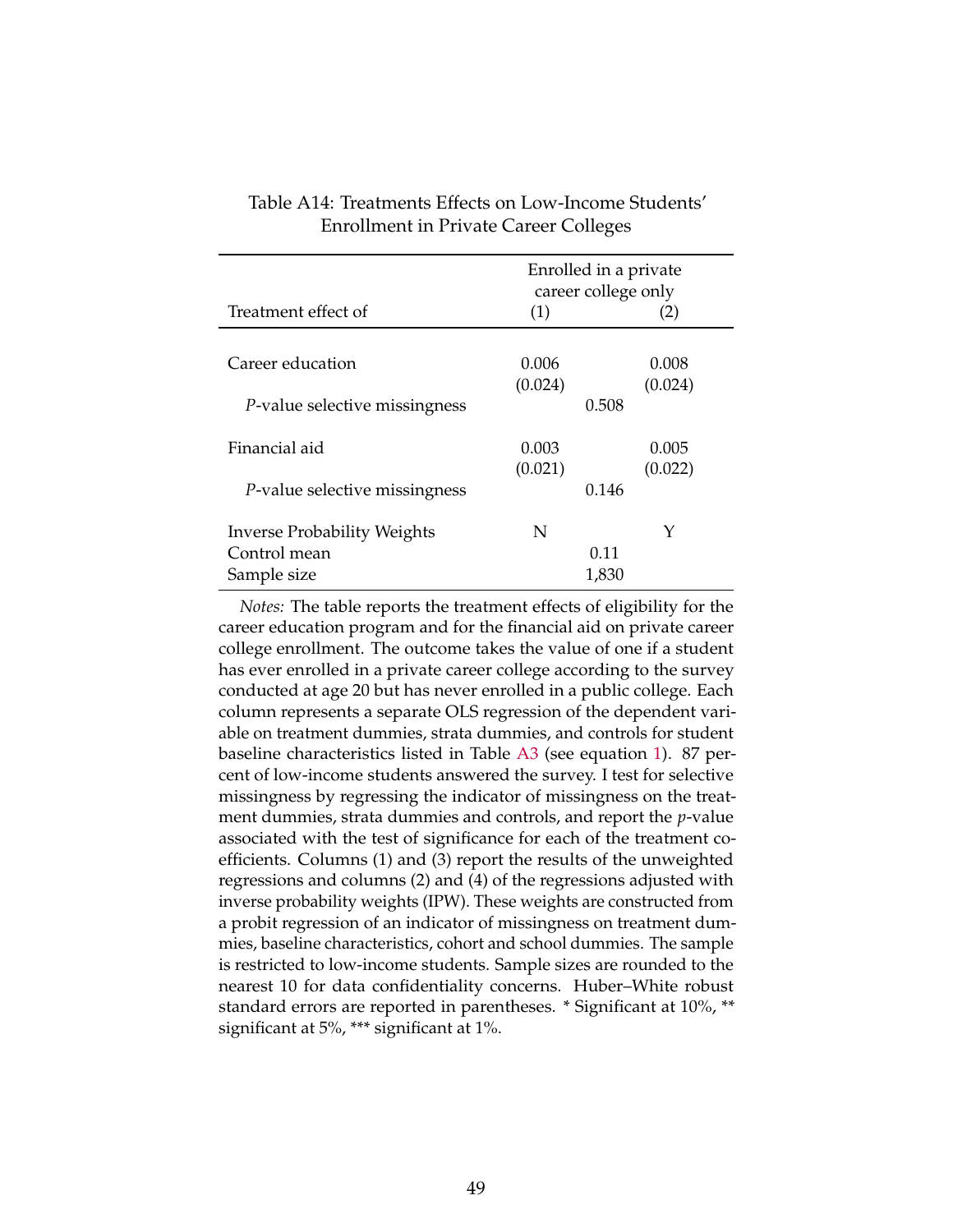A1—Age at which students first enrolled in a four-year college



A2—Age at which students first enrolled in a community college



A3—Age at which students first enrolled in any public college



B2—Age at which students first graduated from a community college



B3—Age at which students first graduated from a public college



Figure A1: Dynamic Treatment Effects of Eligibility for the Career Education Program on College Enrollment and Graduation

*Notes:* The figure plots the effects of eligibility for the career education program on the fraction of students who first enrolled in college and who first graduated from college from ages 18 to 27. Point estimates together with the associated 90 percent confidence intervals are reported. Each point is estimated from a OLS regression of the outcome on treatment dummies, strata dummies, and controls for student baseline characteristics listed in Table [A3.](#page-38-0) Huber–White robust standard errors are used to compute the confidence intervals.

B1—Age at which students first graduated from a four-year college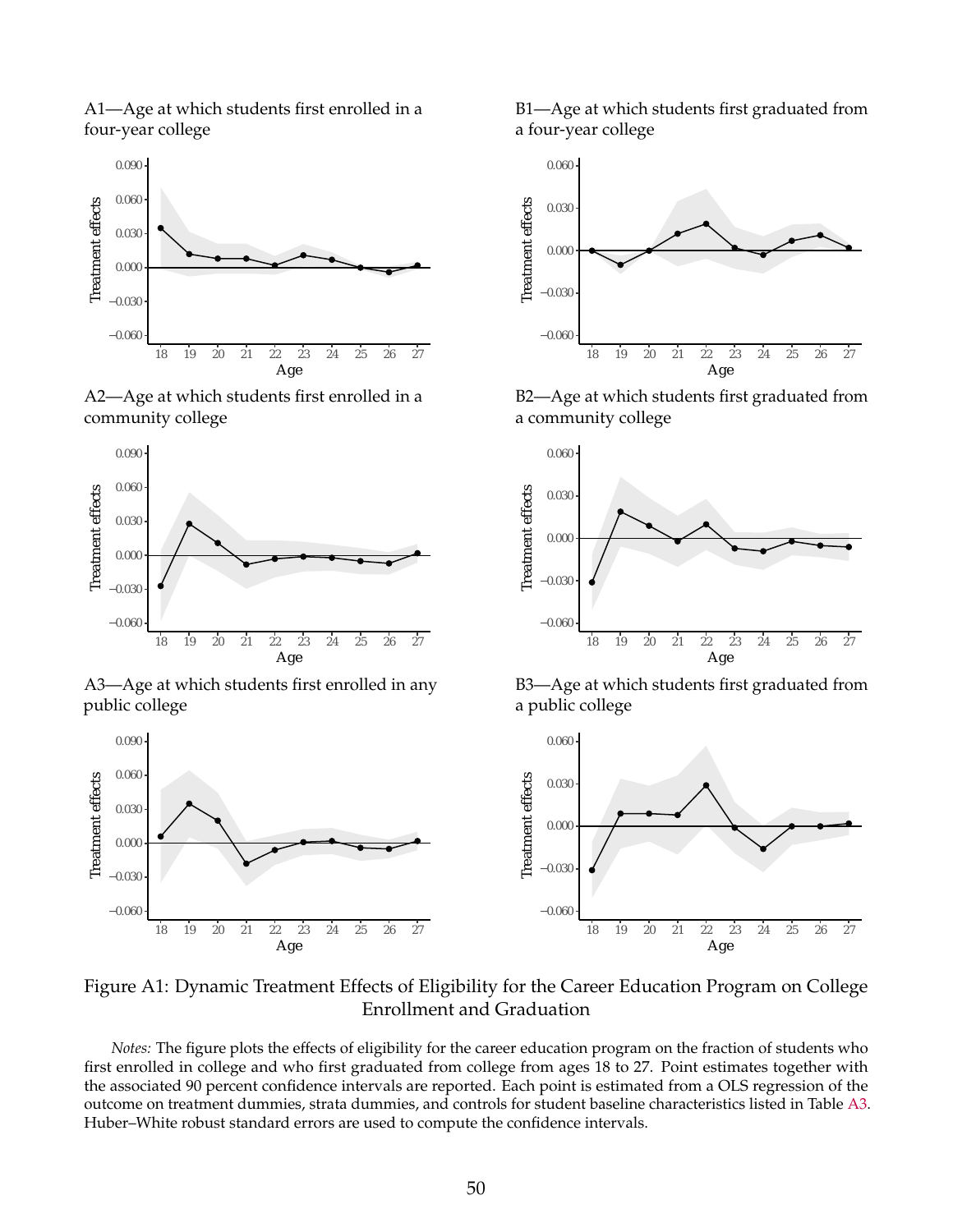A1—Age at which students first enrolled in a four-year college



A2—Age at which students first enrolled in a community college



A3—Age at which students first graduated from a public college



B2—Age at which students first graduated from a community college

Age



B3—Age at which students first graduated from a public college



Figure A2: Dynamic Treatment Effects of Eligibility for the Financial Aid Intervention on College Enrollment and Graduation

*Notes:* The figure plots the effects of eligibility for the financial aid on the fraction of students who first enrolled in college and who first graduated from college from ages 18 to 27. Point estimates together with the associated 90 percent confidence intervals are reported. Each point is estimated from a OLS regression of the outcome on treatment dummies, strata dummies, and controls for student baseline characteristics listed in Table [A3.](#page-38-0) Huber–White robust standard errors are used to compute the confidence intervals.

B1—Age at which students first graduated from a four-year college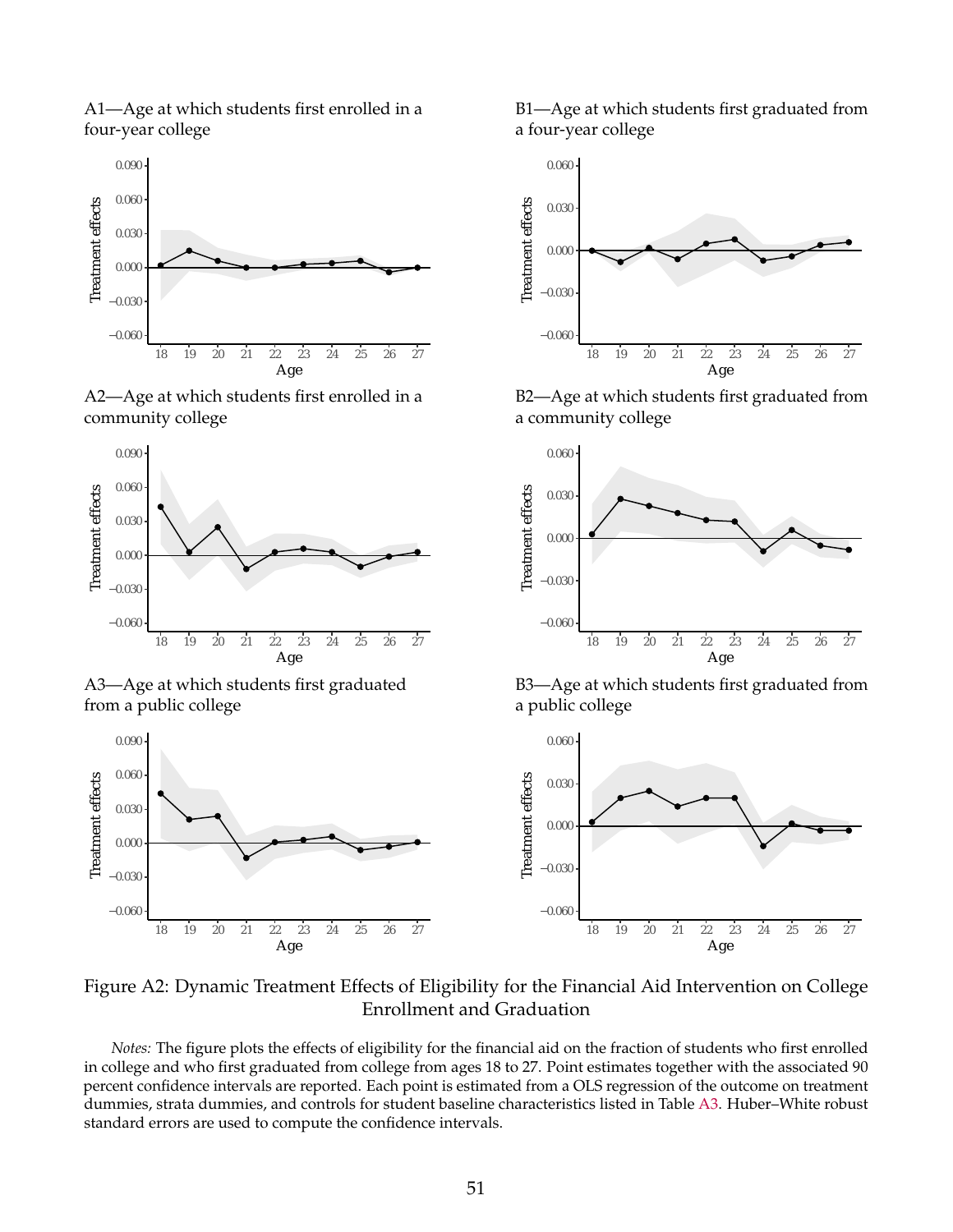|                                                                | Ever enrolled in      |                      | Ever graduated from   |                      |
|----------------------------------------------------------------|-----------------------|----------------------|-----------------------|----------------------|
| Test scores percentile rank<br>(within-school)                 | Any public<br>college | Four-year<br>college | Any public<br>college | Four-year<br>college |
| Panel A—Treatment effects of the career education intervention |                       |                      |                       |                      |
| 25 <sub>th</sub>                                               | 0.04                  | 0.07                 | 0.00                  | 0.05                 |
| 50th                                                           | 0.02                  | 0.13                 | 0.00                  | 0.07                 |
| 75th                                                           | 0.02                  | 0.12                 | $-0.01$               | 0.04                 |
| P-value interaction terms                                      | 0.86                  | 0.06                 | 0.98                  | 0.33                 |
| Panel B—Treatment effects of the financial aid intervention    |                       |                      |                       |                      |
| 25 <sub>th</sub>                                               | 0.10                  | 0.02                 | 0.08                  | 0.01                 |
| 50th                                                           | 0.10                  | 0.05                 | 0.11                  | 0.00                 |
| 75th                                                           | 0.06                  | 0.06                 | 0.09                  | $-0.02$              |
| P-value interaction terms                                      | 0.54                  | 0.37                 | 0.50                  | 0.88                 |
| Panel C—Treatment effects of the mixed intervention            |                       |                      |                       |                      |
| 25 <sub>th</sub>                                               | 0.05                  | 0.07                 | 0.04                  | 0.01                 |
| 50th                                                           | 0.09                  | 0.12                 | 0.01                  | 0.03                 |
| 75th                                                           | 0.10                  | 0.15                 | $-0.02$               | 0.05                 |
| P-value interaction terms                                      | 0.40                  | 0.03                 | 0.89                  | 0.53                 |

#### Table A15: Treatment Effects by Average Test Scores in Grade 9

*Notes:* The table reports the heterogeneity of the treatment effects of the three interventions by average test scores in Grade 9 for the main outcomes of interest. The sample is restricted to low-income students. Average test scores in Grade 9 is standardized within each school. Treatment effects are computed at the 25th, 50th, and 75th within-school percentile of the average test scores distribution. Each column represents a separate OLS regression of the dependent variable on treatment dummies, treatment dummies interacted with average test scores and average test scores squared, strata dummies, and controls for student baseline characteristics listed in Table [A3,](#page-38-0) average test scores and average test scores squared. Treatment effects are constructed from the coefficients on the treatment dummies and the interaction terms. Huber–White robust standard errors are estimated. I test whether the two interaction terms a jointly significant and report the associated *p*-value.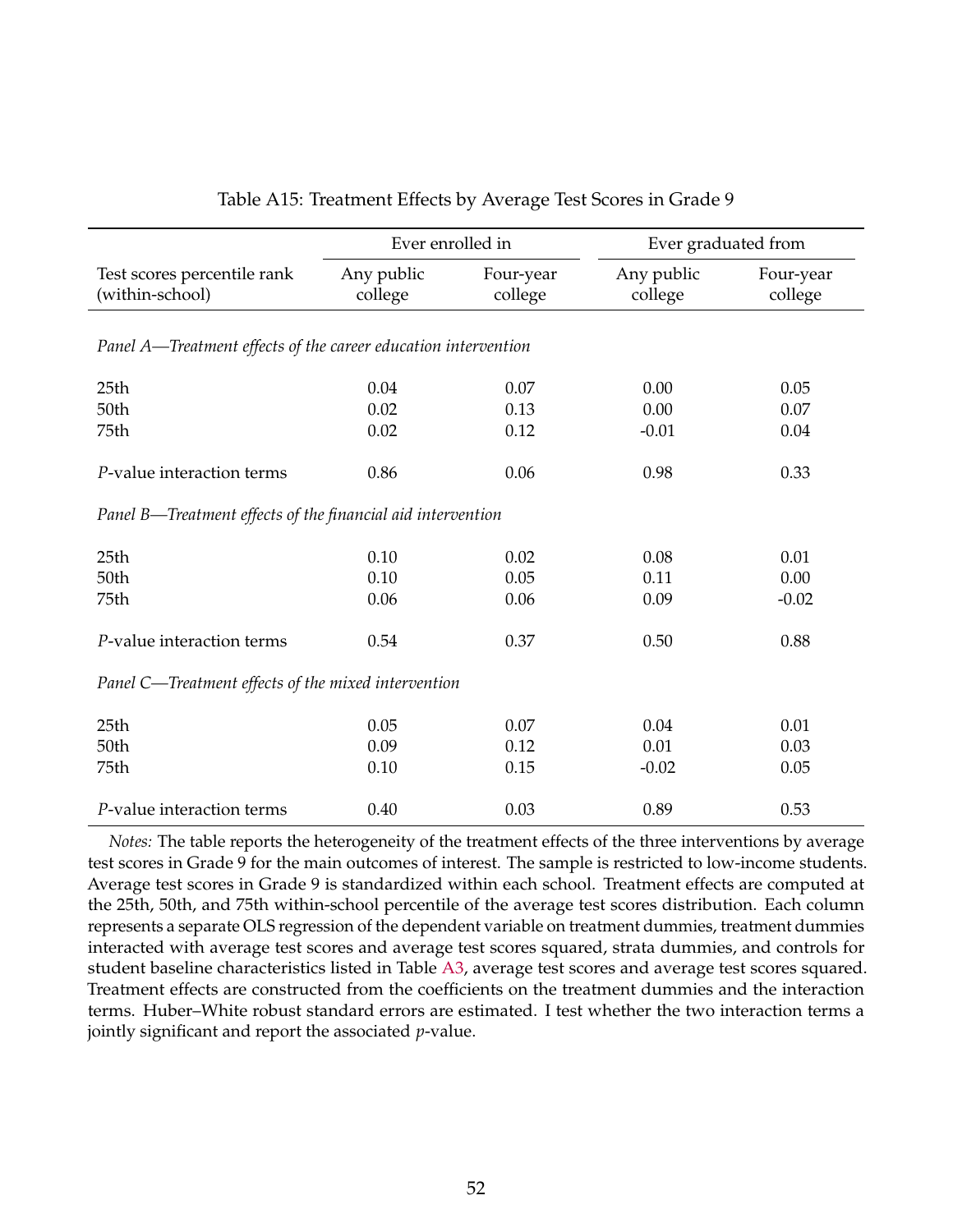|                                                     | Control<br>mean | Career<br>education | Financial aid    | Mixed<br>intervention |
|-----------------------------------------------------|-----------------|---------------------|------------------|-----------------------|
| Dependent variable                                  | (1)             | (2)                 | (3)              | (4)                   |
|                                                     |                 |                     |                  |                       |
| Panel A—Conditional on any college enrollment       |                 |                     |                  |                       |
|                                                     |                 |                     |                  |                       |
| Ever graduated for college                          | 0.71            | $-0.051$            | 0.028            | 0.022                 |
|                                                     |                 | (0.039)             | (0.035)          | (0.036)               |
| Panel B—Conditional on four-year college enrollment |                 |                     |                  |                       |
|                                                     |                 |                     |                  |                       |
| Highest degree is a four-year                       | 0.61            | $-0.012$            | $-0.088$         | $-0.051$              |
| college degree                                      |                 | (0.058)             | (0.059)          | (0.057)               |
| Highest degree is a community                       | 0.12            | $-0.009$            | 0.050            | 0.043                 |
| college diploma                                     | 0.27            | (0.039)<br>0.021    | (0.041)<br>0.038 | (0.039)<br>0.008      |
| Dropped out                                         |                 | (0.054)             | (0.052)          | (0.052)               |
| Panel C-Conditional on community college enrollment |                 |                     |                  |                       |
|                                                     |                 |                     |                  |                       |
| Highest degree is a four-year                       | 0.10            | 0.053               | $-0.015$         | 0.020                 |
| college degree                                      |                 | (0.033)             | (0.026)          | (0.027)               |
| Highest degree is a community                       | 0.60            | $-0.112**$          | $0.085*$         | 0.046                 |
| college diploma                                     |                 | (0.055)             | (0.046)          | (0.048)               |
| Dropped out                                         | 0.30            | 0.059               | $-0.070*$        | $-0.066$              |
|                                                     |                 | (0.050)             | (0.041)          | (0.044)               |
| Sample size                                         | 590             |                     | 2,090            |                       |

# Table A16: Treatments Effects on Low-Income Students' College Completion Conditional on Enrollment

*Notes:* The table reports the treatment effects of eligibility for the career education program, for the financial aid and for both on college graduation conditional on enrollment. Each row represents a separate OLS regression of the dependent variable on treatment dummies, strata dummies, and controls for student baseline characteristics listed in Table [A3](#page-38-0) (see equation [1\)](#page-14-0). Graduation is measured by age 28. Huber–White robust standard errors are reported in parentheses. \* Significant at 10%, \*\* significant at 5%, \*\*\* significant at 1%. The sample is restricted to low-income students. Sample sizes are rounded to the nearest 10 for data confidentiality concerns.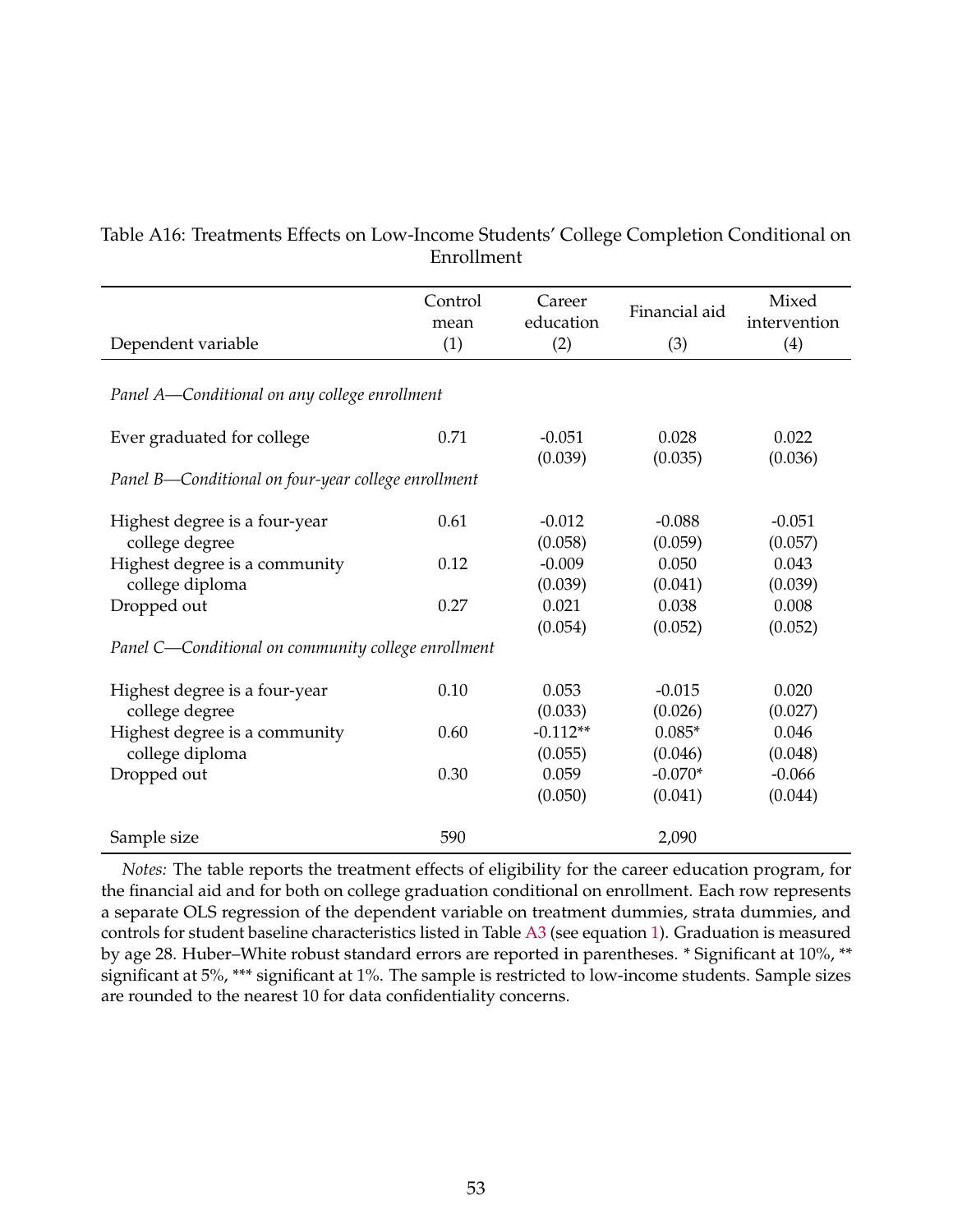|                    | TIMPCCOTICO      |           |           |            |
|--------------------|------------------|-----------|-----------|------------|
|                    | Control          | Career    | Financial | Mixed in-  |
|                    | mean             | education | aid       | tervention |
| Dependent variable | $\left(1\right)$ | (2)       | (3)       | (4)        |

## Table A17: Treatments Effects on Low-Income Students' Post-Secondary Education **Trajectories**

*Panel A—Students who first enrolled in a four-year college*

|                                       | 0.21 | $0.057**$ | 0.030     | $0.075***$ |
|---------------------------------------|------|-----------|-----------|------------|
| First enrolled in a four-year college |      |           |           |            |
|                                       |      | (0.023)   | (0.021)   | (0.021)    |
| Switched to a community college       | 0.06 | 0.009     | 0.015     | $0.029*$   |
|                                       |      | (0.016)   | (0.014)   | (0.015)    |
| Highest degree is a four-year         | 0.11 | 0.018     | $-0.004$  | 0.021      |
| college degree                        |      | (0.021)   | (0.018)   | (0.018)    |
| Highest degree is a community         | 0.03 | 0.007     | $0.024**$ | $0.021**$  |
| college diploma                       |      | (0.010)   | (0.010)   | (0.010)    |
| Dropped out                           | 0.06 | $0.027*$  | 0.010     | $0.026*$   |
|                                       |      | (0.016)   | (0.014)   | (0.014)    |

*Panel B—Students who first enrolled in a community college*

| First enrolled in a community college | 0.31 | $-0.017$   | $0.048*$  | $-0.017$  |
|---------------------------------------|------|------------|-----------|-----------|
|                                       |      | (0.028)    | (0.027)   | (0.027)   |
| Switched to a four-year college       | 0.02 | $0.028**$  | 0.002     | 0.012     |
|                                       |      | (0.011)    | (0.008)   | (0.009)   |
| Highest degree is a four-year         | 0.02 | $0.019**$  | 0.001     | 0.005     |
| college degree                        |      | (0.008)    | (0.005)   | (0.006)   |
| Highest degree is a community         | 0.19 | $-0.051**$ | $0.053**$ | 0.008     |
| college diploma                       |      | (0.024)    | (0.024)   | (0.024)   |
| Dropped out                           | 0.10 | 0.005      | $-0.015$  | $-0.029*$ |
|                                       |      | (0.019)    | (0.017)   | (0.016)   |
| Sample size                           | 590  |            | 2,090     |           |

*Notes:* The table reports the treatment effects of eligibility for the career education program, for the financial aid and for both on college enrollment and completion by type of first enrollment. Each row represents a separate OLS regression of the dependent variable on treatment dummies, strata dummies, and controls for student baseline characteristics listed in Table [A3](#page-38-0) (see equation [1\)](#page-14-0). Enrollment is measured by age 27. Huber–White robust standard errors are reported in parentheses. \* Significant at 10%, \*\* significant at 5%, \*\*\* significant at 1%. The sample is restricted to low-income students. Sample sizes are rounded to the nearest 10 for data confidentiality concerns.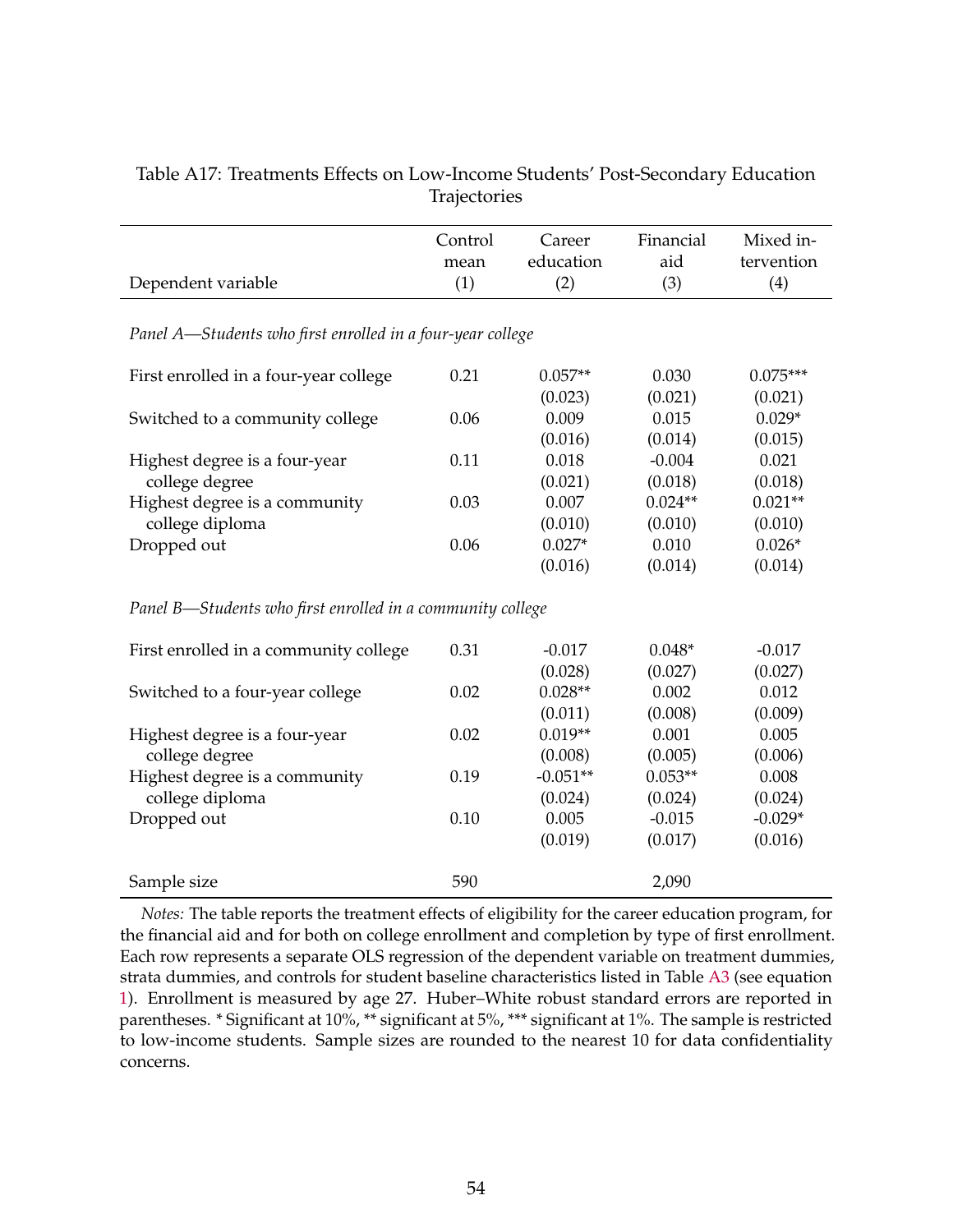| Dependent variable           | Control<br>mean<br>(1) | Career<br>education<br>$\rm(2)$ | Financial aid<br>(3) | Mixed<br>intervention<br>$\left( 4\right)$ |
|------------------------------|------------------------|---------------------------------|----------------------|--------------------------------------------|
| Total years spent in college | 1.76                   | $0.235*$<br>(0.133)             | 0.150<br>(0.115)     | $0.273**$<br>(0.118)                       |
| Sample size                  | 590                    |                                 | 2,090                |                                            |

# Table A18: Treatment Effects on Low-Income Students' Years of Post-Secondary Education

*Notes:* The table reports the treatment effects of eligibility for the career education program, for the financial aid, and for both on the numbers of years of post-secondary schooling. Each row represents a separate OLS regression of the dependent variable on treatment dummies, strata dummies, and controls for student baseline characteristics listed in Table [A3](#page-38-0) (see equation [1\)](#page-14-0). Huber–White robust standard errors are reported in parentheses. \* Significant at 10%, \*\* significant at 5%, \*\*\* significant at 1%.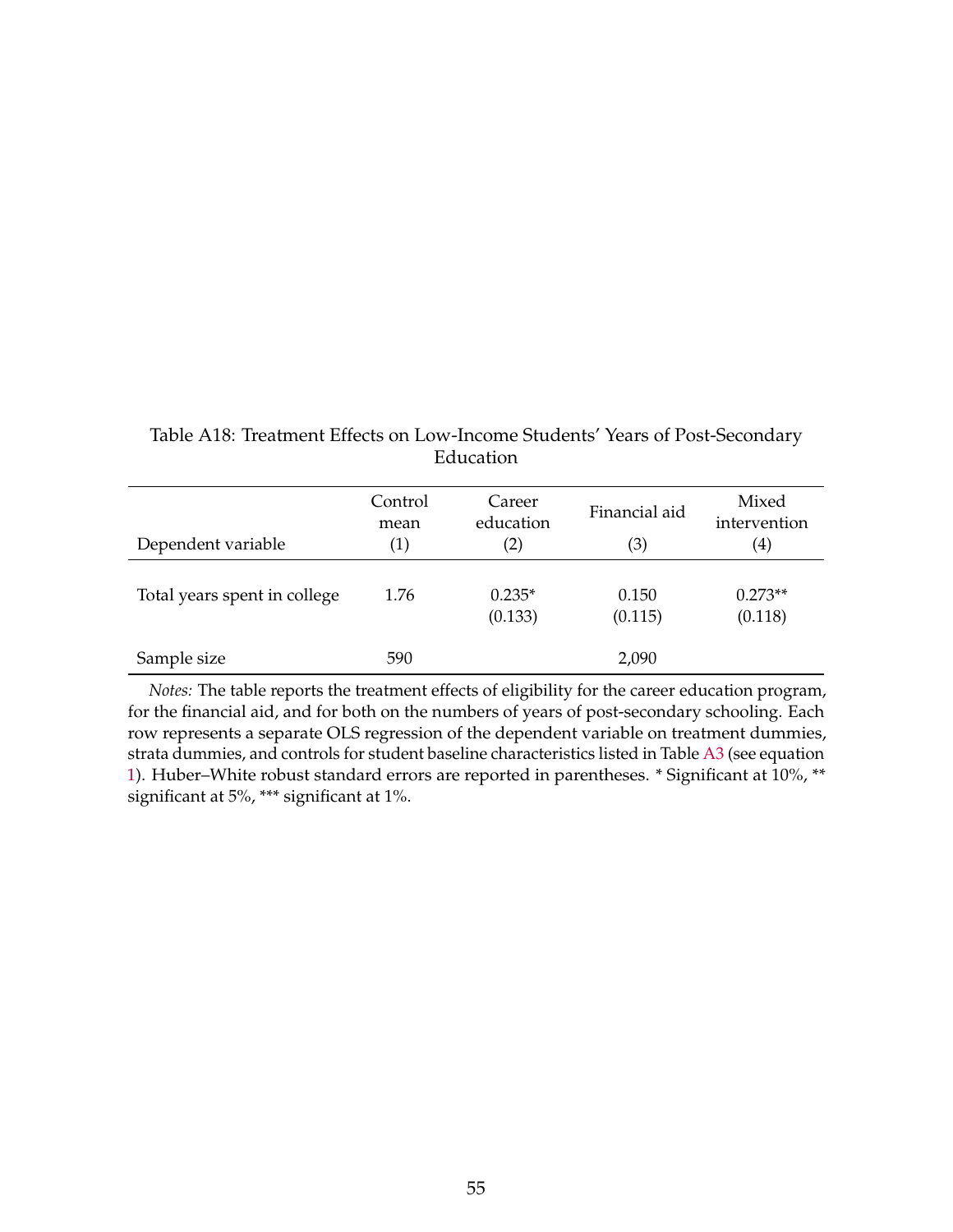|                               | Control<br>mean | Career<br>education  | Financial aid                  | Mixed<br>intervention                         |
|-------------------------------|-----------------|----------------------|--------------------------------|-----------------------------------------------|
| Dependent variable            | (1)             | (2)                  | (3)                            | (4)                                           |
| Panel A-Labor income (\$CA)   |                 |                      |                                |                                               |
| Labor income at age 19        | 10,700          | $-443$<br>(556)      | $-357$<br>(519)<br>${0.880}$   | $-1,119**$<br>(514)<br>${0.231}$<br>${0.148}$ |
| Labor income at age 24        | 25,500          | 1,551<br>(1,691)     | 20<br>(1,462)<br>${0.371}$     | 147<br>(1,445)<br>${0.404}$<br>${0.930}$      |
| Labor income at age 28        | 31,700          | $3,265*$<br>(1,688)  | $-473$<br>(1,477)<br>${0.035}$ | 1,588<br>(1,506)<br>${0.346}$<br>${0.192}$    |
| Panel B-Total earnings (\$CA) |                 |                      |                                |                                               |
| Total earnings at age 19      | 13,300          | $-523$<br>(603)      | $-567$<br>(558)<br>${0.942}$   | $-1,070*$<br>(558)<br>${0.369}$<br>${0.372}$  |
| Total earnings at age 24      | 31,300          | 1,980<br>(1,629)     | 62<br>(1, 412)<br>${0.250}$    | 190<br>(1,384)<br>${0.274}$<br>${0.927}$      |
| Total earnings at age 28      | 38,200          | $3,631**$<br>(1,801) | 530<br>(1,483)<br>${0.110}$    | 1,415<br>(1,471)<br>${0.251}$<br>${0.584}$    |
| Sample size                   | 590             |                      | 2,090                          |                                               |

Table A19: Treatments Effects on Low-Income Students' Earnings

*Notes:* The table reports the treatment effects of eligibility for the career education program, for the financial aid and for both on labor income and total earnings by age. Each row represents a separate OLS regression of the dependent variable on treatment dummies, strata dummies, and controls for student baseline characteristics listed in Table [A3](#page-38-0) (see equation [1\)](#page-14-0). Earnings are expressed in 2020 Canadian dollars. Huber–White robust standard errors are reported in parentheses. \* Significant at 10%, \*\* significant at 5%, \*\*\* significant at 1%. For each outcome, I test whether the treatment effect of each of the two financial aid interventions is significantly different from the effect of the career education only intervention and report the associated *p*-value below the standard errors in square brackets. I also test whether the treatment effect of the mixed intervention is significantly different from the effect of the financial aid intervention and report the associated *p*-value below the standard errors in braces. The sample is restricted to low-income students. Sample sizes are rounded to the nearest 10 for data confidentiality concerns.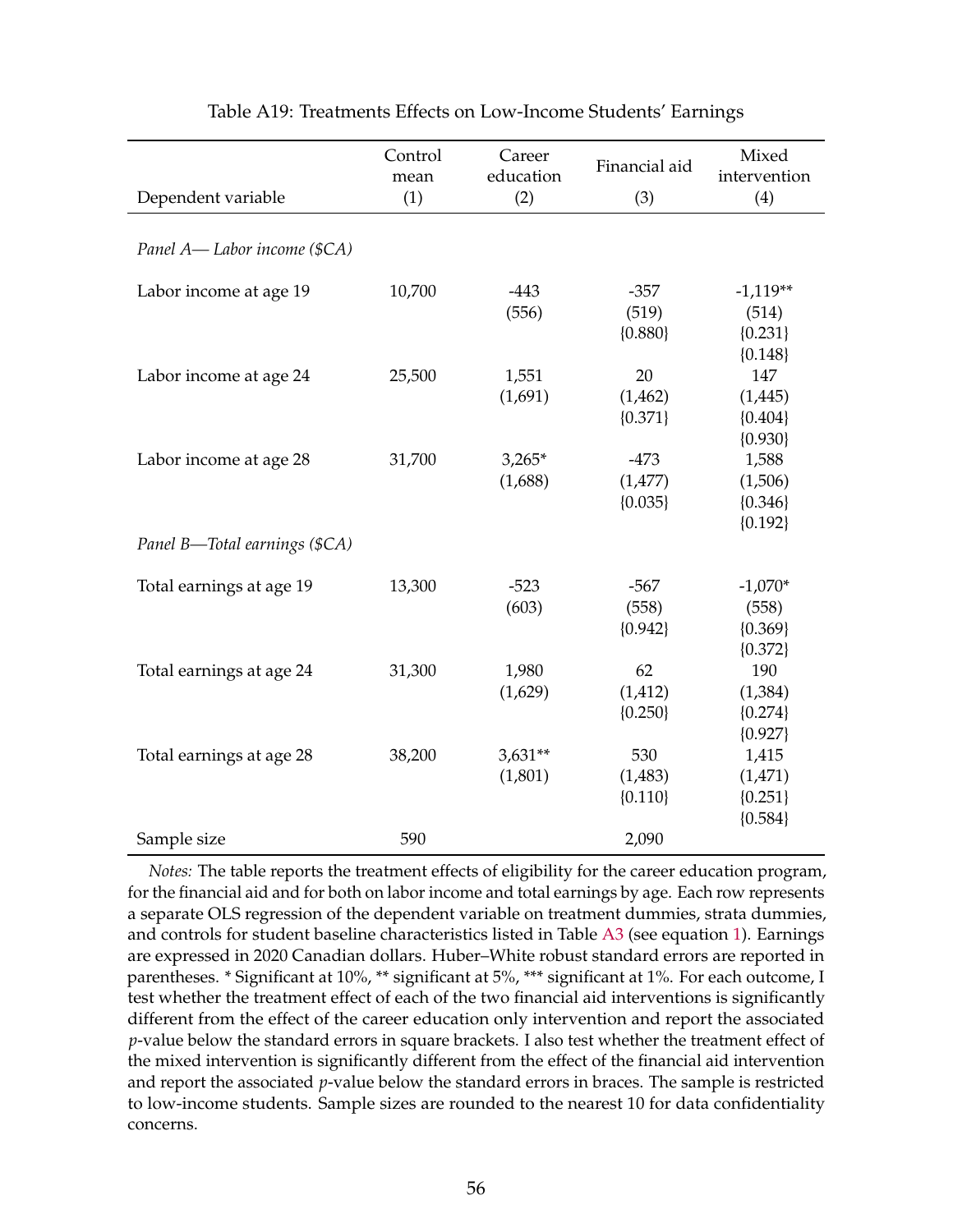|                 |          | Low-income High-income |
|-----------------|----------|------------------------|
|                 | students | students               |
| Treatment group | (1)      | (2)                    |
|                 |          |                        |

#### Table A20: Treatment Effects on Students' Probability of Working at Age 28

#### Panel A—Dep. var.: Labor Income > 0

| Control Mean                  | 0.95     | 0.94    |
|-------------------------------|----------|---------|
| Treatment Effects             |          |         |
| Career education intervention | 0.001    | 0.000   |
|                               | (0.014)  | (0.013) |
| Financial aid intervention    | $-0.005$ |         |
|                               | (0.014)  |         |
| Mixed intervention            | 0.002    |         |
|                               | (0.013)  |         |

#### Panel B—Dep. var.: Labor Income > \$16,000

| Control Mean                  | 0.72                | 0.79             |
|-------------------------------|---------------------|------------------|
| Treatment Effects             |                     |                  |
| Career education intervention | $-0.013$<br>(0.027) | 0.028<br>(0.021) |
| Financial aid intervention    | $-0.038$<br>(0.026) |                  |
| Mixed intervention            | $-0.015$<br>(0.026) |                  |

*Notes:* The table reports the treatment effects of eligibility for the career education program, for the financial aid, and for both on the likelihood of reporting any labor income and annual labor income greater than \$16,000 which roughly corresponds to a full time job at the minimum wage. Each column represents a separate OLS regression of the dependent variable on treatment dummies, strata dummies, and controls for student baseline characteristics (see equation [1\)](#page-14-0). Huber–White robust standard errors are reported in parentheses. \* Significant at 10%, \*\* significant at 5%, \*\*\* significant at 1%.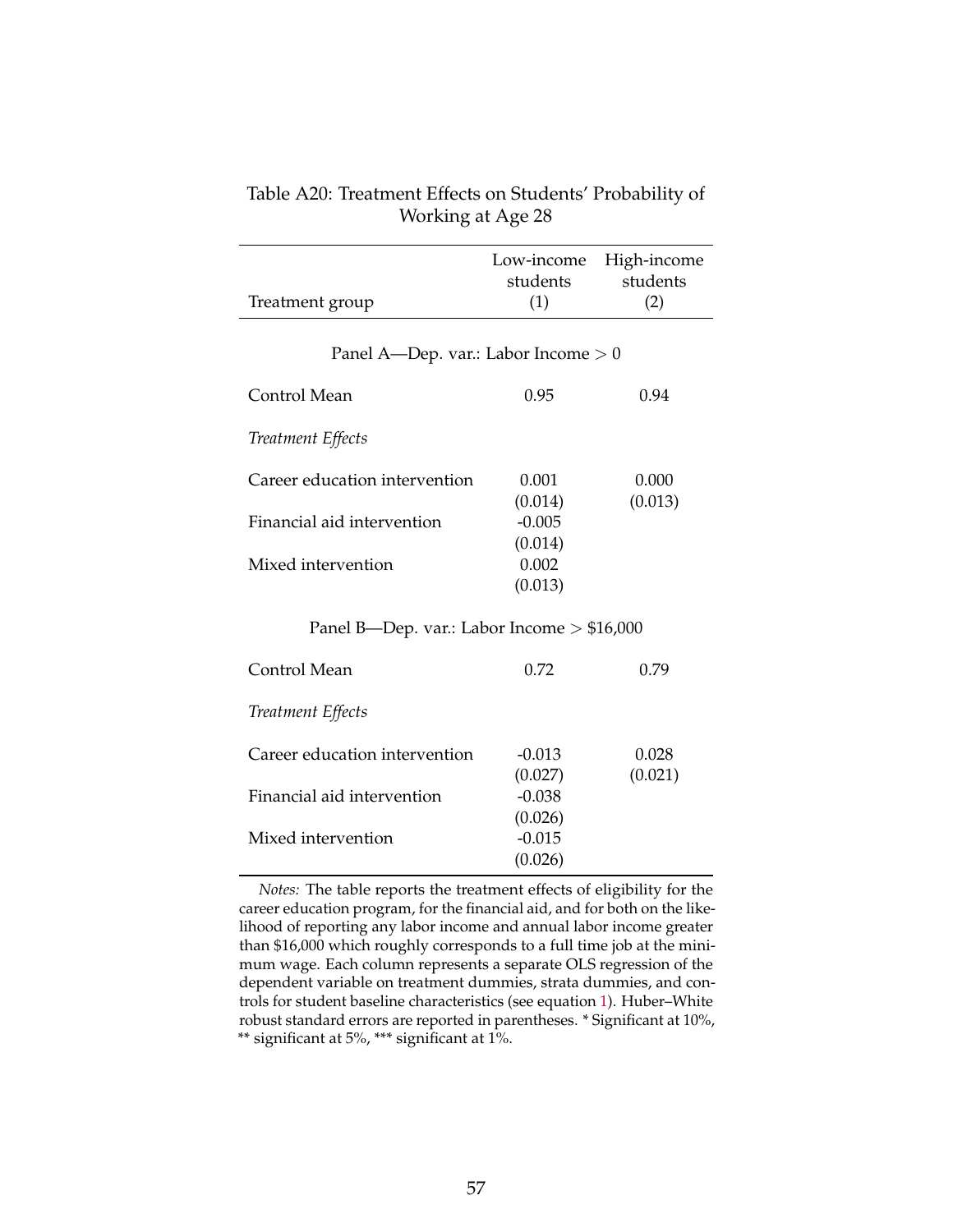|                                                                            |                                             | Career education                            |                                             |                                     | Financial aid                        |                                   |                                      | Mixed intervention                    |                                  |  |
|----------------------------------------------------------------------------|---------------------------------------------|---------------------------------------------|---------------------------------------------|-------------------------------------|--------------------------------------|-----------------------------------|--------------------------------------|---------------------------------------|----------------------------------|--|
| Dependent variable                                                         | Main<br>model<br>(1)                        | Model<br>with cov.<br>(2)                   | Simple<br>model<br>(3)                      | Main<br>model<br>(4)                | Model<br>with cov.<br>(5)            | Simple<br>model<br>(6)            | Main<br>model<br>(7)                 | Model<br>with cov.<br>(8)             | Simple<br>model<br>(9)           |  |
| Panel A-Low-income students                                                |                                             |                                             |                                             |                                     |                                      |                                   |                                      |                                       |                                  |  |
| Labor income<br>at age $28$ (\$CA)<br>Total earnings<br>at age $28$ (\$CA) | $3,265*$<br>(1,645)<br>$3,631**$<br>(1,801) | $3,176*$<br>(1,688)<br>$3,534**$<br>(1,766) | $3,190*$<br>(1,506)<br>$3,556**$<br>(1,802) | $-474$<br>(1,478)<br>530<br>(1,483) | $-533$<br>(1, 447)<br>426<br>(1,462) | -786<br>(1,474)<br>255<br>(1,480) | 1,588<br>(1,507)<br>1,415<br>(1,471) | 1,512<br>(1, 473)<br>1,331<br>(1,445) | 900<br>(1,494)<br>781<br>(1,458) |  |
| Panel B-High-income students                                               |                                             |                                             |                                             |                                     |                                      |                                   |                                      |                                       |                                  |  |
| Labor income<br>at age $28$ (\$CA)<br>Total earnings<br>at age 28 (\$CA)   | 2,558<br>(1,633)<br>2,788*<br>(1,680)       | 2,616<br>(1,616)<br>$2,827*$<br>(1,666)     | 2,665<br>(1,625)<br>2,866*<br>(1,676)       |                                     |                                      |                                   |                                      |                                       |                                  |  |

Table A21: Robustness of the Effects on Earnings to Alternative Forecasting Models.

*Notes:* The table reports the treatment effects of eligibility for the career education program, for the financial aid and for both on labor income and total earnings by age, using alternative models of forecasting for the earnings data. The coefficients from Panel <sup>A</sup> are obtained by estimating equation [1](#page-14-1) and the ones from Panel <sup>B</sup> are obtained by estimating equation [2.](#page-15-0) Earnings are expressed in 2020 Canadian dollars. Huber–White robust standard errors are reported in parentheses. \* Significant at 10%, \*\* significant at 5%, \*\*\*significant at 1%.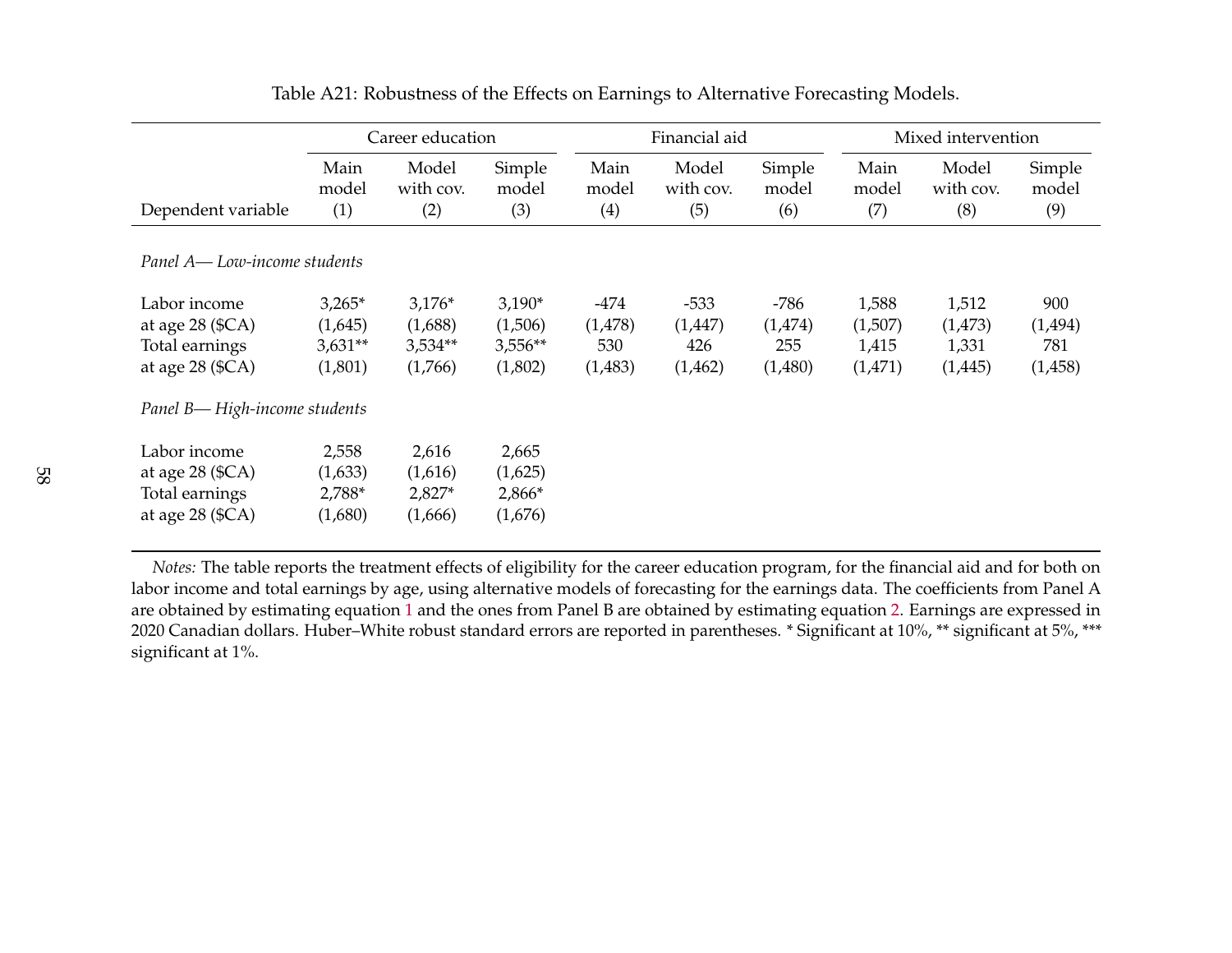|                                      | Low-income<br>students | High-income<br>students |
|--------------------------------------|------------------------|-------------------------|
| Treatment group                      | (1)                    | (2)                     |
| Panel A—Prediction Error $>$ \$5,000 |                        |                         |
| Control group mean                   | 0.251                  | 0.273                   |
| Difference with control group        |                        |                         |
| Career education intervention        | 0.000<br>(0.028)       | $-0.007$<br>(0.024)     |
| Financial aid intervention           | 0.027<br>(0.026)       |                         |
| Mixed intervention                   | 0.023<br>(0.026)       |                         |
| Panel B-Prediction Error < -\$5,000  |                        |                         |
| Control group mean                   | 0.259                  | 0.332                   |
| Difference with control group        |                        |                         |
| Career education intervention        | 0.030<br>(0.028)       | 0.011<br>(0.025)        |
| Financial aid intervention           | $-0.008$<br>(0.026)    |                         |
| Mixed intervention                   | 0.002<br>(0.026)       |                         |
|                                      |                        |                         |

#### Table A22: Prediction Error

*Notes:* The table reports the fraction of prediction errors greater than \$5,000 and less than -\$5,000 in the control group together with the differences in these fractions between the control group and each treatment group. The prediction errors are computed by taking the difference between the value at age 24 predicted by the forecasting model and the true observed value, for each student. Each column represents a separate OLS regression of the dependent variable on treatment dummies. Huber–White robust standard errors are reported in parentheses. \* Significant at 10%, \*\* significant at 5%, \*\*\* significant at 1%.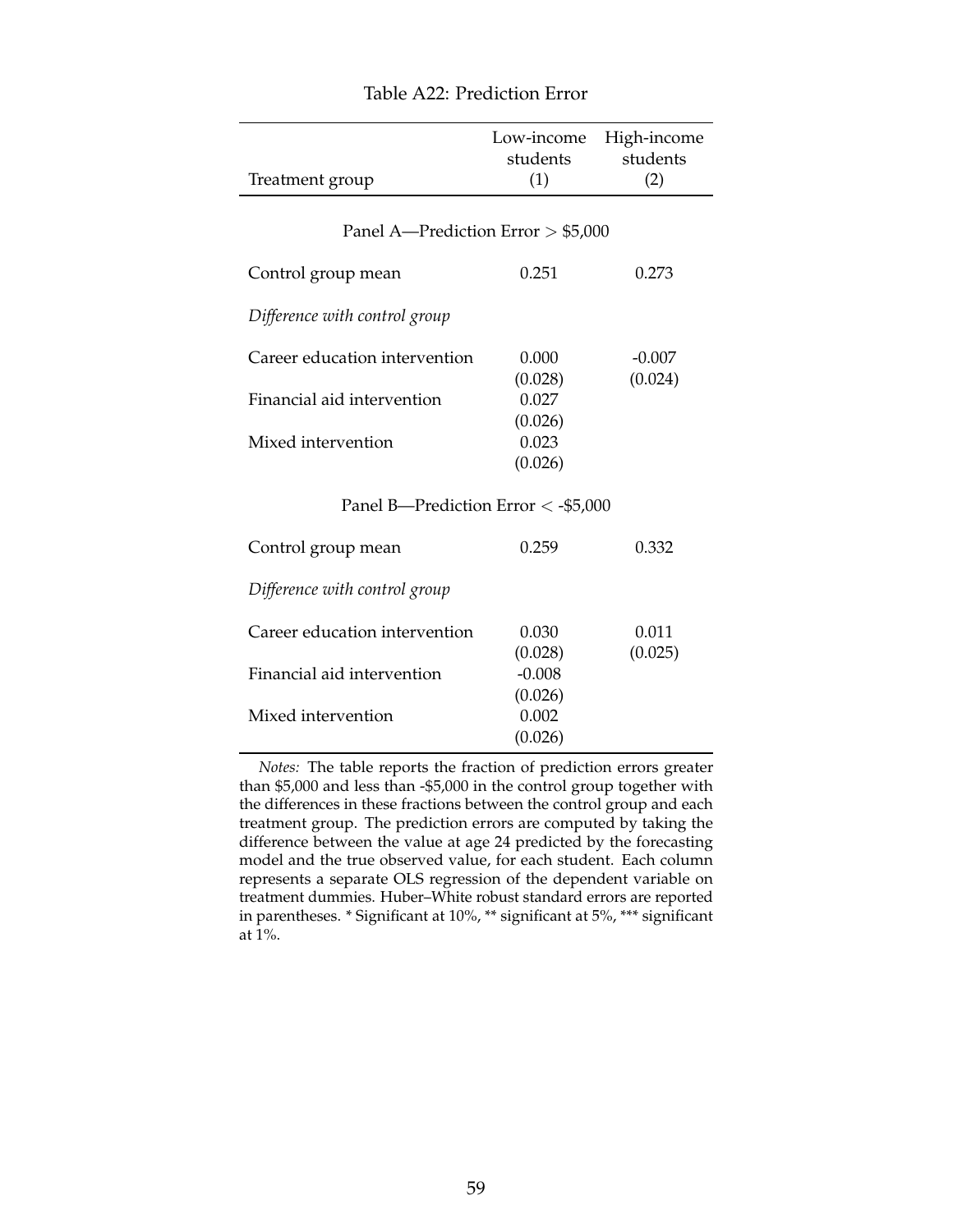

Figure A3: Impact of the Mixed Intervention on Labor Income Over Time

*Notes:* The figure plots the effects of the mixed intervention on labor income against age. Point estimates together with the associated 90 percent confidence intervals are reported. Each point is estimated from a OLS regression of the outcome on treatment dummies, strata dummies, and controls for student baseline characteristics listed in Table [A3.](#page-38-0) Huber–White robust standard errors are used to compute the confidence intervals. Earnings are expressed in 2020 Canadian dollars.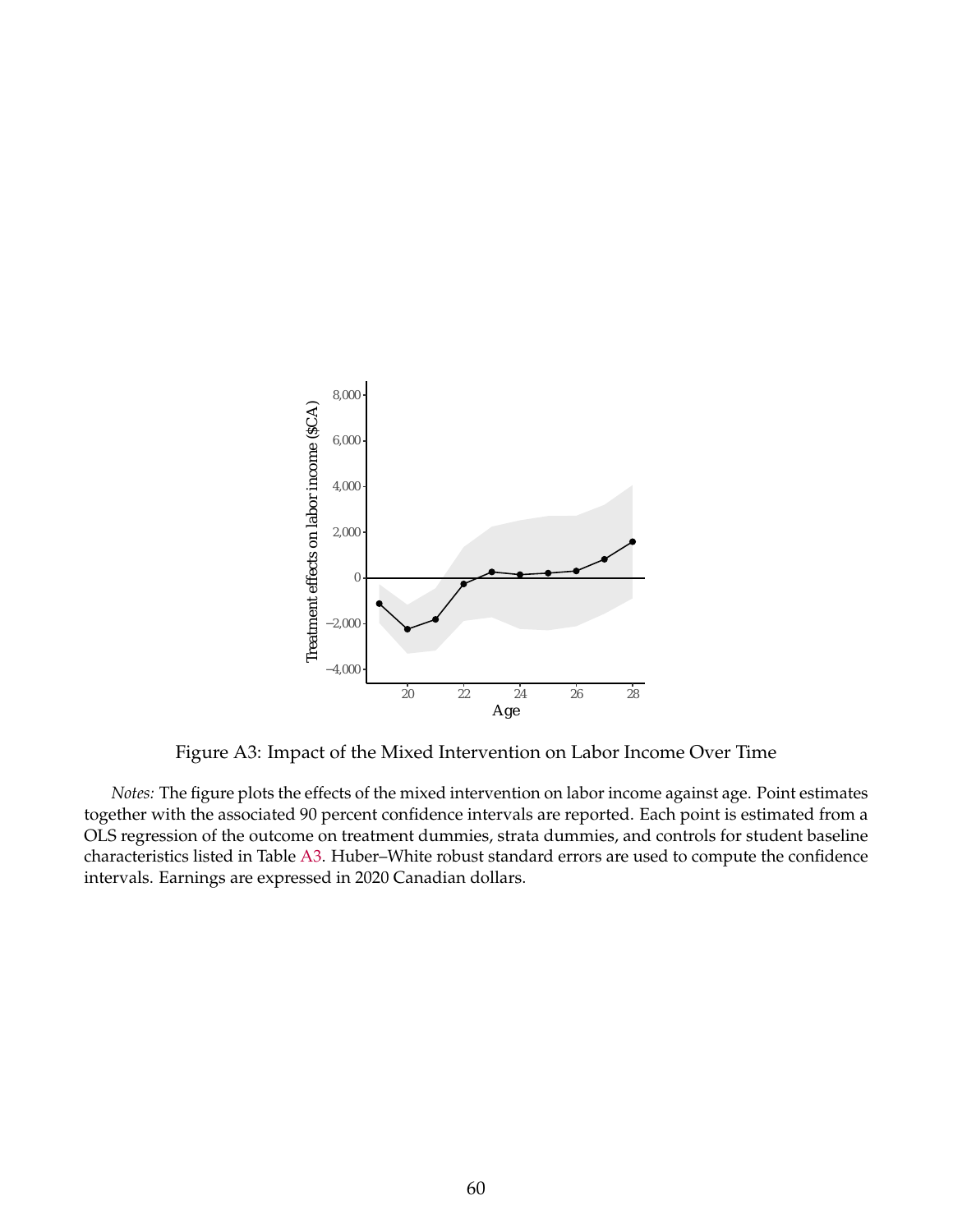| Dependent variable            | Low-income<br>students<br>(1) | High-income<br>students<br>(2) | Difference<br>high vs. low<br>(3) |
|-------------------------------|-------------------------------|--------------------------------|-----------------------------------|
|                               |                               |                                |                                   |
| Panel A-Labor income (\$CA)   |                               |                                |                                   |
|                               |                               |                                |                                   |
| Labor income at age 19        | $-411$                        | 24                             | 435                               |
|                               | (547)                         | (449)                          | (708)                             |
|                               | 10,700                        | 11,000                         | 300                               |
| Labor income at age 24        | 1427                          | 327                            | $-1100$                           |
|                               | (1,664)                       | (1,395)                        | (2,172)                           |
|                               | 25,500                        | 31,800                         | 6,300                             |
| Labor income at age 28        | $3,050*$                      | 2,558                          | $-491$                            |
|                               | (1,655)                       | (1,633)                        | (.2325)                           |
|                               | 31,700                        | 43,200                         | 11,500                            |
| Panel B—Total earnings (\$CA) |                               |                                |                                   |
| Total earnings at age 19      | $-455$                        | 14                             | 469                               |
|                               | (591)                         | (558)                          | (813)                             |
|                               | 13,300                        | 13,600                         | 300                               |
| Total earnings at age 24      | 1,906                         | 8                              | $-1,898$                          |
|                               | (1,602)                       | (1,346)                        | (2,093)                           |
|                               | 31,300                        | 36,500                         | 5,200                             |
| Total earnings at age 28      | $3,563**$                     | 2,788*                         | $-774$                            |
|                               | (1,746)                       | (1,680)                        | (2, 423)                          |
|                               | 38,200                        | 49,600                         | 11,400                            |
| Sample size                   |                               | 2,460                          |                                   |

Table A23: Comparison of the Treatments Effects on Low- and High-Income Students' Earnings

*Notes:* The table reports the treatment effects of eligibility for the career education program on labor income and total earnings by age for both low- and high-income students. Each row represents a separate OLS regression of the dependent variable on the treatment dummy, the treatment dummy interacted with the parental income dummy, the parental income dummy and controls for student baseline characteristics listed in Table [A3](#page-38-0) (see equation [2\)](#page-15-1). Huber–White robust standard errors are reported in parentheses. \* Significant at 10%, \*\* significant at 5%, \*\*\* significant at 1%. Control means are reported in italic below the standard errors. For each outcome, I report the effect on low-income students (column (1)), the effect on high-income students (column (2)) and the effect differential between the two types of students (column (3)). The sample is restricted to students who were assigned to the control or career education groups. Sample sizes are rounded to the nearest 10 for data confidentiality concerns.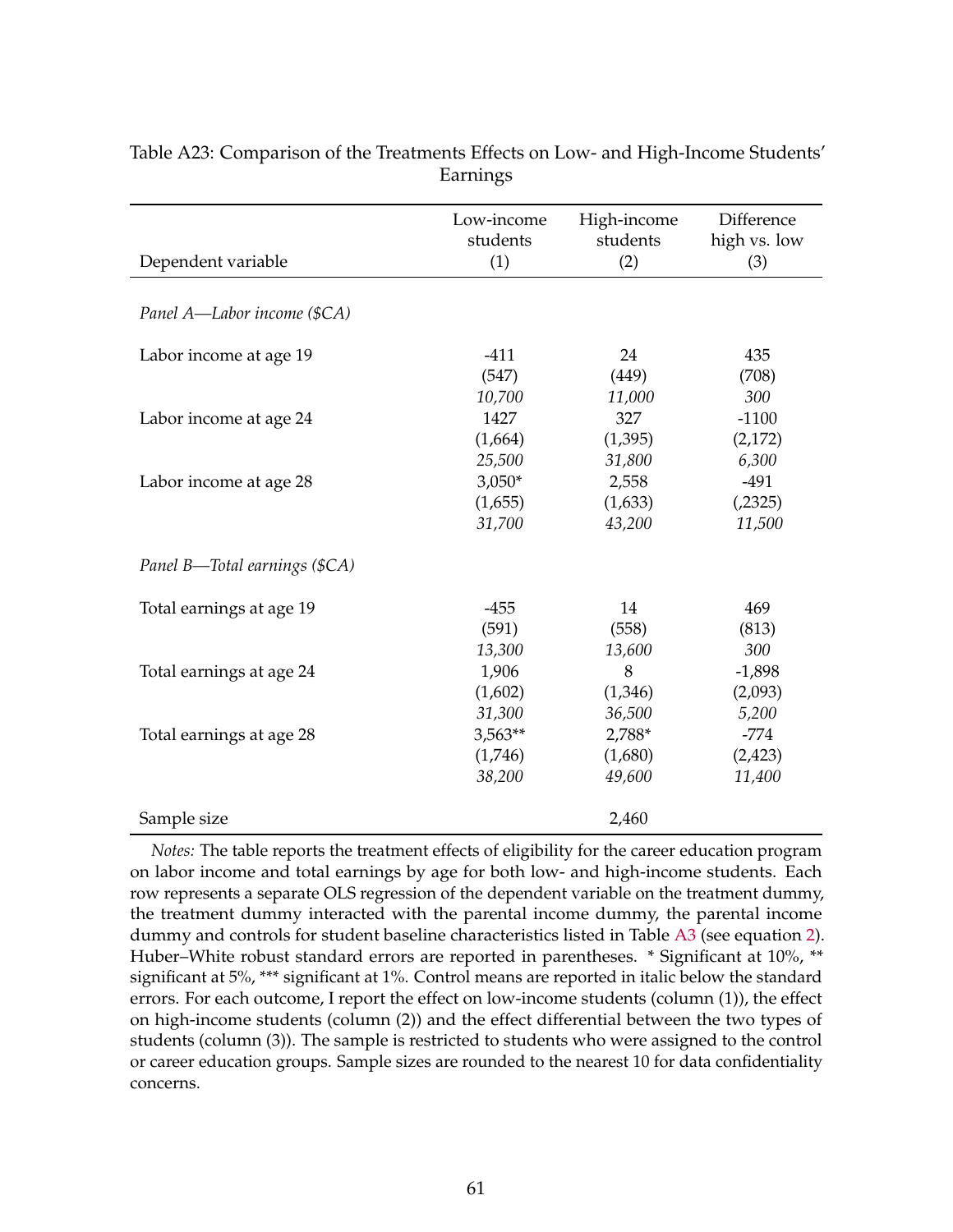|                                                               | Low-income                  | High-income                 | Difference high              |
|---------------------------------------------------------------|-----------------------------|-----------------------------|------------------------------|
|                                                               | students                    | students                    | vs. low                      |
|                                                               | (1)                         | (2)                         | (3)                          |
| Dependent variable: Ever enrolled in a four-year STEM program |                             |                             |                              |
| Unconditional on enrollment                                   | 0.010                       | 0.012                       | 0.002                        |
|                                                               | (0.016)                     | (0.018)                     | (0.024)                      |
|                                                               | 0.06                        | 0.15                        | 0.09                         |
| Conditional on four-year<br>college enrollment                | $-0.055$<br>(0.046)<br>0.27 | $0.061*$<br>(0.034)<br>0.28 | $0.116**$<br>(0.058)<br>0.01 |

### Table A24: Treatments Effects on Low- and High-Income Students' College Enrollment in STEM Programs

*Notes:* The table reports the treatment effects of eligibility for the career education program on low- and high-income students' probability to enroll in a STEM program. STEM stands for science, technology, engineering and mathematics.. Each row represents a separate OLS estimation of equation [2.](#page-15-1) Enrollment is measured within 10 years of high school graduation. Huber–White robust standard errors are reported in parentheses. \* Significant at 10%, \*\* significant at 5%, \*\*\* significant at 1%. Control means are reported in italic below the standard errors. For each outcome, I report the effect on low-income students (column (1)), the effect on high-income students (column (2)) and the difference in effect between the two types of students (column (3)). Group sizes are rounded to the nearest 10 for data confidentiality concerns.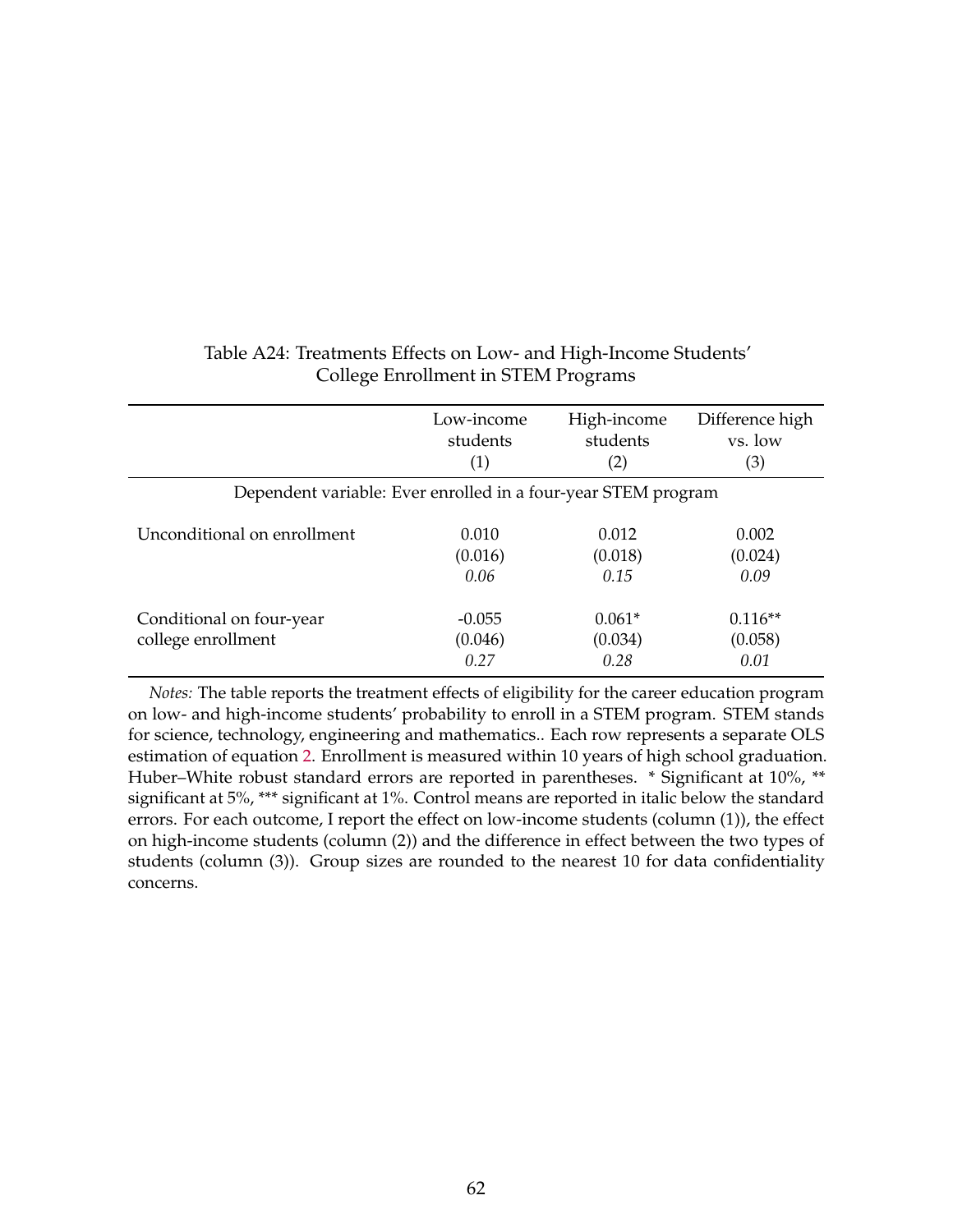Panel A—Career education intervention

Panel B—Financial aid intervention



Any college enrollment gap

Any college enrollment gap

Figure A4: Enrollment Rates of High- and Low-Income Students by Percentile Rank and Treatment Arms

*Notes:* The figure plots, across within-school test scores percentile rank, the any college enrollment and graduation rates of high- and low-income students. Panel A plots the rates for students in the career education group and Panel B the rates for students in the financial aid group. The enrollment rates in the control group are also shown for comparability purposes. Each rate is a simple average of the rates across the 30 schools, as estimated from equation [A5.](#page-74-0)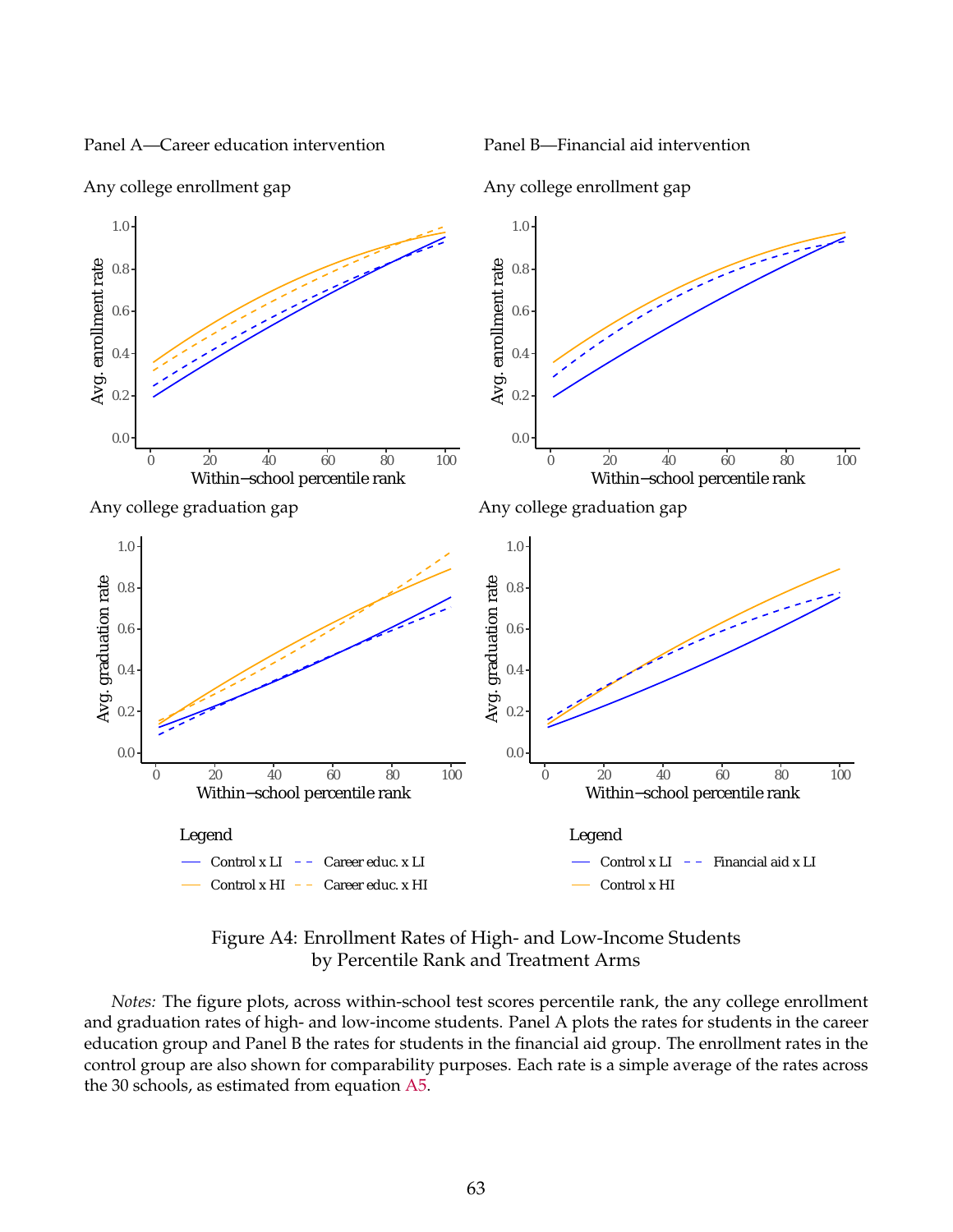|                                                                          | Enrollment            |                      | Graduation            |                      |  |  |
|--------------------------------------------------------------------------|-----------------------|----------------------|-----------------------|----------------------|--|--|
|                                                                          | Any public<br>college | Four-year<br>college | Any public<br>college | Four-year<br>college |  |  |
| A-Control group                                                          |                       |                      |                       |                      |  |  |
| Avg. gap among equally-achieving                                         | 0.13                  | 0.13                 | 0.12                  | 0.09                 |  |  |
| B—Career education for both high- and low-income students                |                       |                      |                       |                      |  |  |
| Avg. gap among equally-achieving<br>Difference with gap in control group | 0.07<br>$-44%$        | 0.01<br>$-92%$       | 0.13<br>$1\%$         | 0.02<br>$-74%$       |  |  |
| C-Financial aid targeted to low-income students                          |                       |                      |                       |                      |  |  |
| Avg. gap among equally-achieving<br>Difference with gap in control group | 0.04<br>$-68%$        | 0.08<br>$-39\%$      | 0.03<br>$-73%$        | 0.09<br>3%           |  |  |

#### Table A25: Impact on Inequality between High- and Low-Income Students

*Notes:* The table reports the treatment effects of eligibility for career education for both highand low-income students and eligibility for the financial aid for low-income students on the gaps in enrollment and graduation between high- and low-income students. Each average gap among equally-achieving students is obtained by estimating the size of the gap in each school at different points of the within-school score distribution in Grade 9, and taking the average. See Appendix Section [D](#page-74-1) for more details.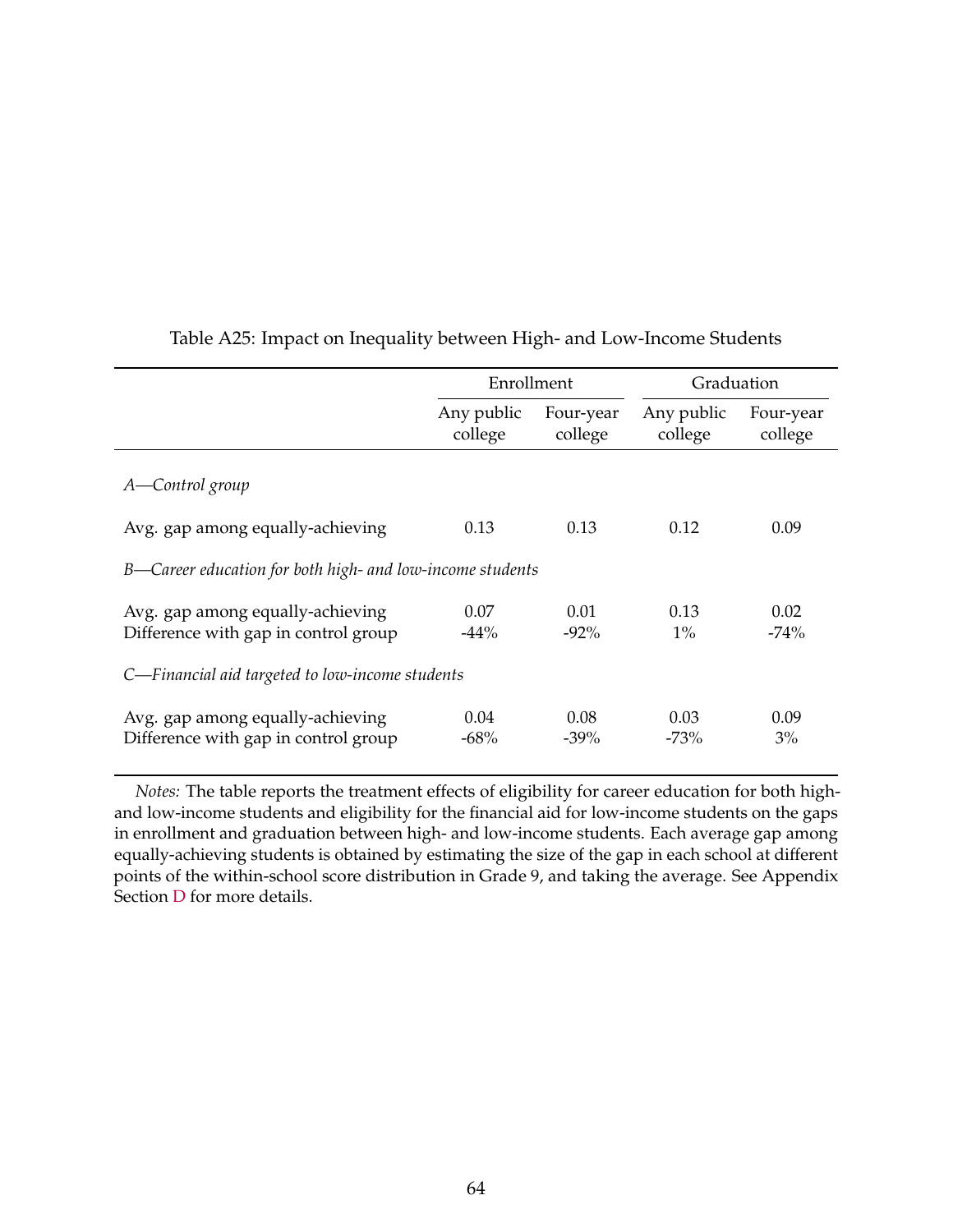Panel A—Career education intervention

Four-year college enrollment gap

B—Financial aid intervention

Four-year college enrollment gap



Figure A5: Treatment Effects on the Four-Year College Enrollment and Graduation Gaps Against Initial Gap Sizes

*Notes:* The figure plots, for each school, the magnitude of the reduction in the four-year college enrollment gap between high- and low-income students following each intervention, against the size of the gap in the control group. The gaps are measured at the median of the test score distribution in each school, as estimated from equation [A5.](#page-74-0) The grey line indicates the values for which the gap is reduced by 100%.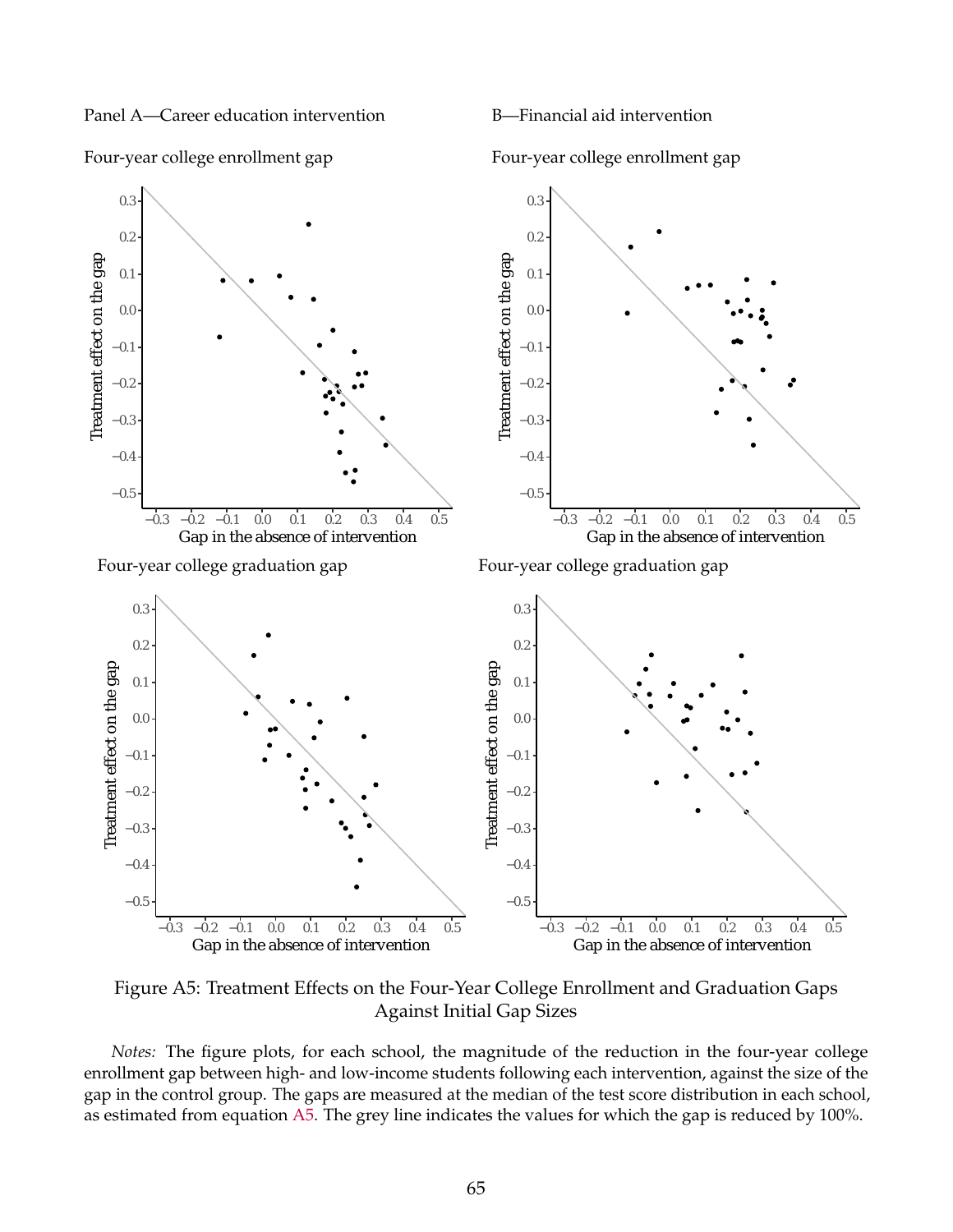|                                                               | School-level treatment effect on the four-year college<br>enrollment gap |                                    |                                |                                   |  |
|---------------------------------------------------------------|--------------------------------------------------------------------------|------------------------------------|--------------------------------|-----------------------------------|--|
|                                                               | Career education<br>intervention                                         |                                    | Financial aid intervention     |                                   |  |
| Independent variables                                         | (1)                                                                      | (2)                                | (3)<br>(4)                     |                                   |  |
| School-level gap in control group<br>Constant                 | $-0.995***$<br>(0.217)<br>0.006                                          | $-0.943***$<br>(0.272)<br>$-0.173$ | $-0.555**$<br>(0.205)<br>0.044 | $-0.584**$<br>(0.226)<br>$-0.038$ |  |
|                                                               | (0.047)                                                                  | (0.218)                            | (0.044)                        | (0.182)                           |  |
| Additional school-level controls<br>Observations<br>R-squared | N<br>30<br>0.43                                                          | Y<br>30<br>0.46                    | N<br>30<br>0.21                | Y<br>30<br>0.42                   |  |
| Adj. R-squared                                                | 0.41                                                                     | 0.33                               | 0.18                           | 0.27                              |  |

Table A26: School-level Relationship Between the Treatment Effects on the Gap in Four-year College Enrollment and the Initial Gap Size

*Notes:* The table reports the coefficients from school-level OLS regressions of the magnitude of the reduction in the four-year college enrollment gap following the different interventions on the size of gap in the control group. Columns (1) and (2) report the results for the treatment effects of the career education intervention and columns (3) and (4) for the financial aid intervention. The gaps are measured at the median of the test score distribution in each school, as estimated from equation [A5.](#page-74-0) Additional school level controls, in columns (2) and (4), include school size, fraction of English speakers, fraction of immigrants, fraction of higher-income students, fraction of students with an unemployed parent, and average test score in Grade 9. Robust standard errors are reported in parentheses. \* Significant at 10%, \*\* significant at 5%, \*\*\* significant at 1%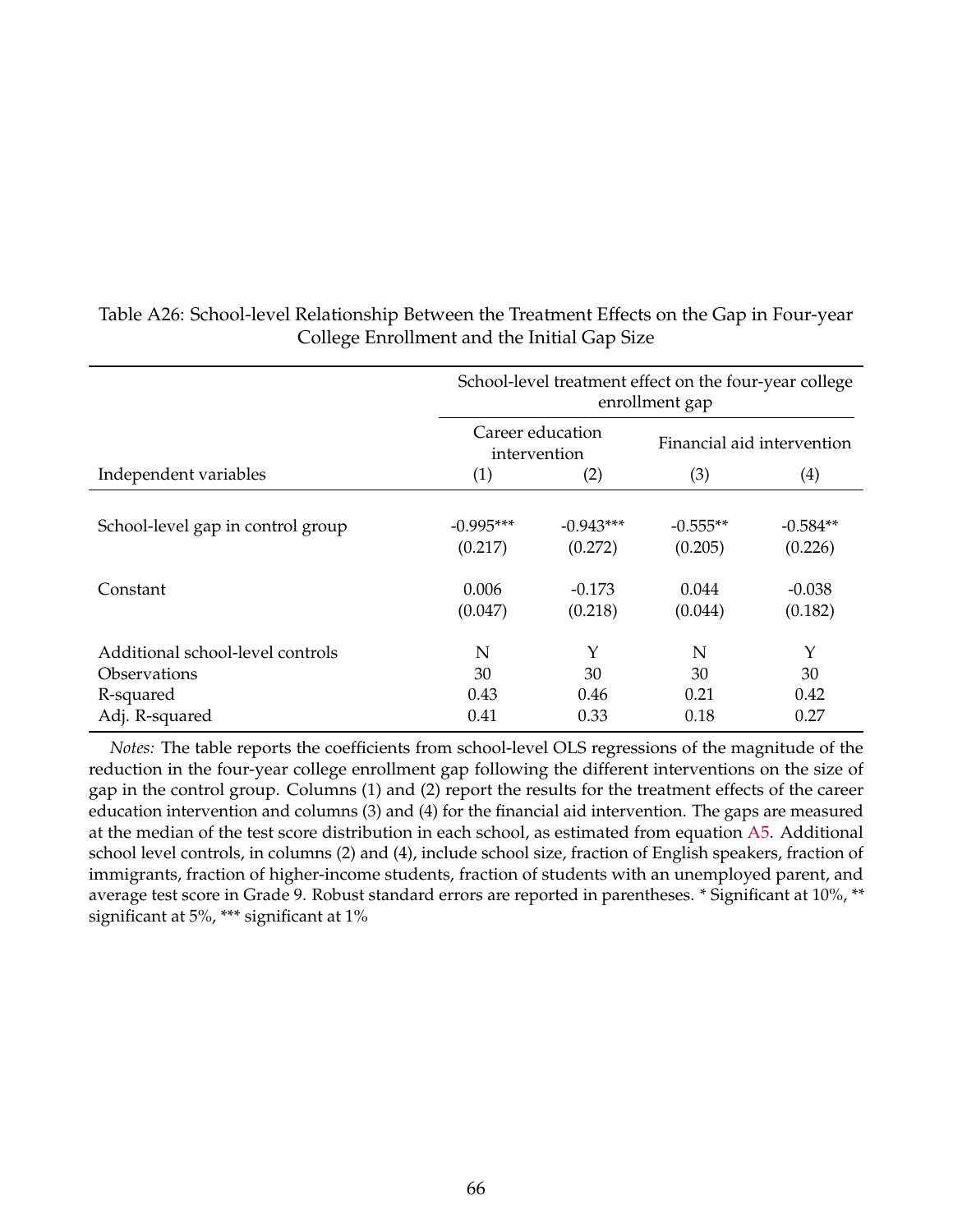|                                            | Income group                |                            |                       | Explained gap         |                     | Unexplained gap       |                     |
|--------------------------------------------|-----------------------------|----------------------------|-----------------------|-----------------------|---------------------|-----------------------|---------------------|
|                                            | High-<br>income<br>students | Low-<br>income<br>students | Gap                   | <b>Size</b>           | $%$ of<br>total gap | <b>Size</b>           | $%$ of<br>total gap |
| Dependent variable                         | (1)                         | (2)                        | (3)                   | (4)                   | (5)                 | (6)                   | (7)                 |
| Ever enrolled in any<br>college            | 0.782                       | 0.520                      | $0.262***$<br>(0.021) | $0.122***$<br>(0.006) | 47%                 | $0.139***$<br>(0.022) | 53%                 |
| Ever enrolled in a four-<br>year college   | 0.535                       | 0.229                      | $0.306***$<br>(0.020) | $0.171***$<br>(0.006) | 56%                 | $0.135***$<br>(0.020) | 44%                 |
| Ever graduated from any<br>college         | 0.617                       | 0.357                      | $0.260***$<br>(0.023) | $0.130***$<br>(0.006) | 50%                 | $0.130***$<br>(0.022) | 50%                 |
| Ever graduated from a<br>four-year college | 0.375                       | 0.140                      | $0.235***$<br>(0.019) | $0.149***$<br>(0.006) | 63%                 | $0.087***$<br>(0.018) | 37%                 |
| Sample Size                                | 850                         | 590                        | 1,440                 |                       |                     |                       |                     |

Table A27: Oaxaca-Blinder Decomposition of the Gaps in Enrollment and Graduation between High- and Low-Income Students. Control Group Students.

*Notes:* The table reports the enrollment and graduation rates of high- and low-income students in the control group. Column (3) reports the differences between the two types of students. I decompose the gap between what can be explained by differences in academic preparation in Grade 9 between high- and low-income students and what cannot, following the Oaxaca-Blinder method. Academic preparation is measured as student average test score in Grade 9 and the quality of the school attended through school fixed effects. To decompose the gap I estimate a linear probability model of enrollment/graduation on average test score, average test score squared and school fixed effects, and use the weights from a pooled regression. Robust standard errors are reported in parentheses. \* Significant at 10%, \*\* significant at 5%, \*\*\* significant at 1%.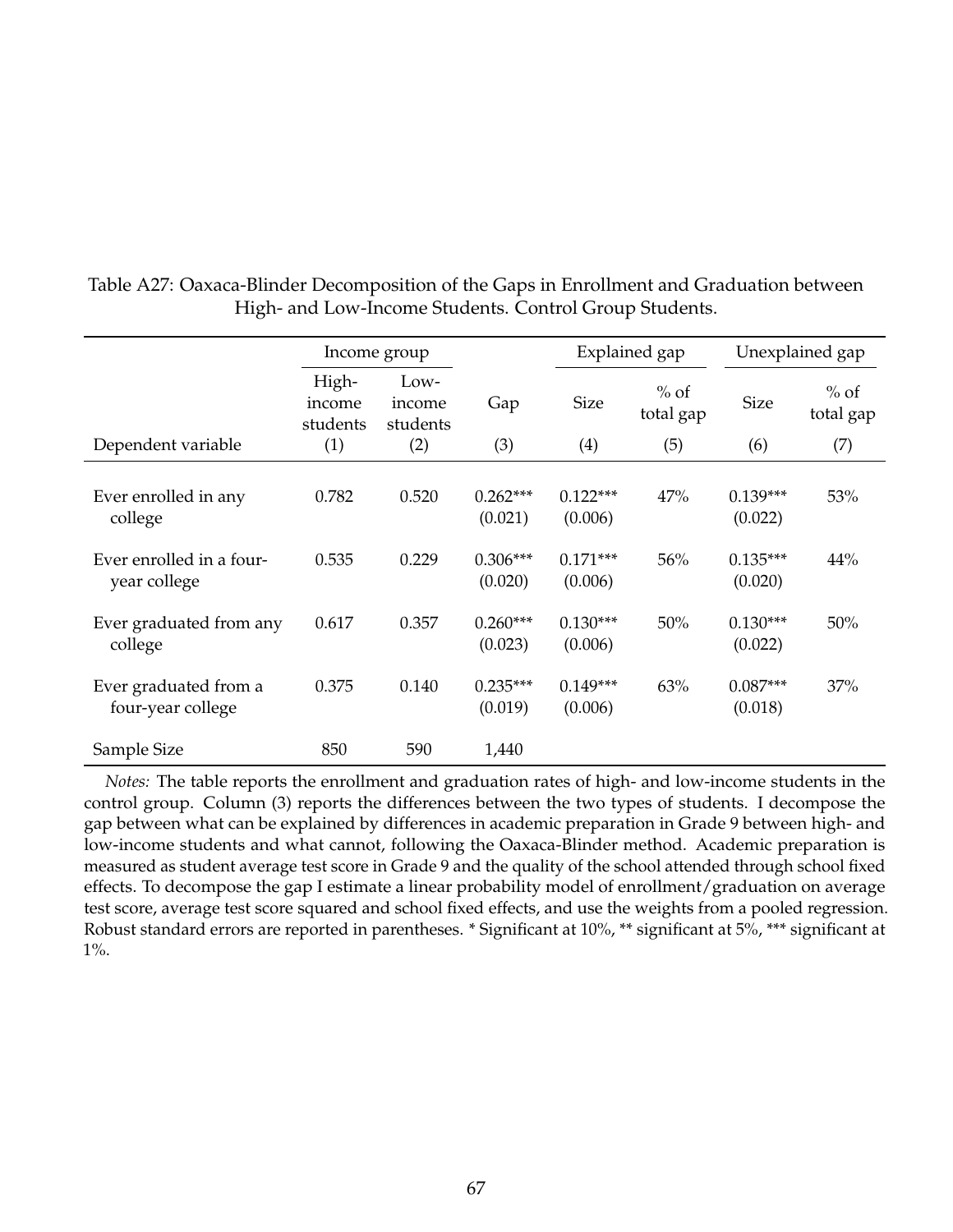# **B Appendix—More on the Data**

# **B.1 Data Coverage**

Figure A6: Timeline of Administrative Data Coverage

Spring 2004 - Recruitment of the first freshmen cohort

Spring 2005 - Recruitment of the second freshmen cohort

Spring 2007 - End of high school for most cohort 1 students

Spring 2008 - End of high school for most cohort 2 students

December 2013 - End of tax data coverage for cohort 1 students not in the PSIS/RAIS

December 2014 - End of tax data coverage for cohort 2 students not in the PSIS/RAIS

December 2017 - End of tax data coverage for students in the PSIS/RAIS

Spring 2018 - End of post-secondary education data coverage

*Notes:* The figure presents the timeline of administrative data coverage. Students in cohort 1, and cohort 2 were in Grade 9 during the 2003-04 and 2004-05 academic year, respectively. RAIS stands for Registered Apprenticeship Information System. PSIS stands for Post-Secondary Information System.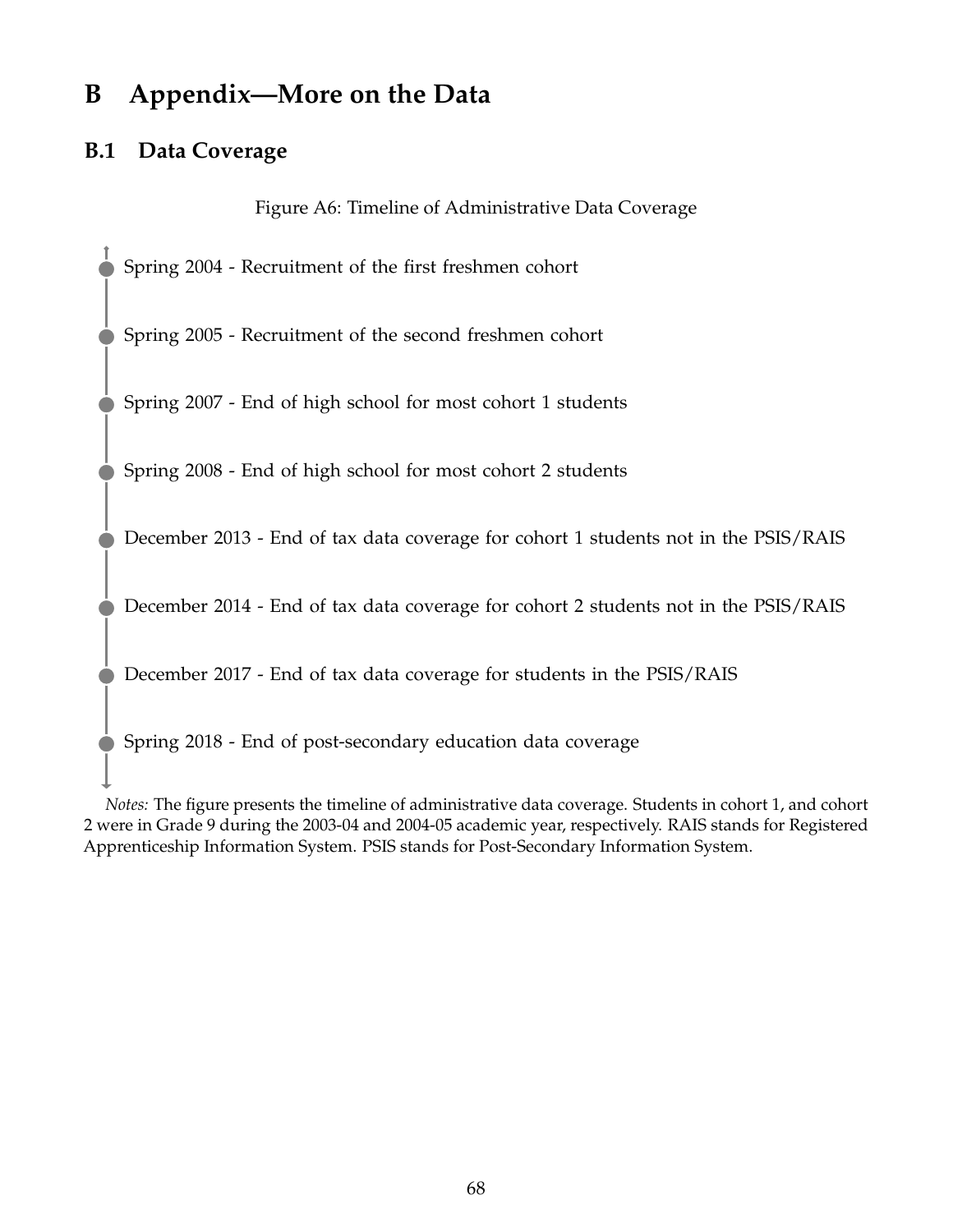# **B.2 Outcomes of Interest**

**Standardized average test scores in Grade 12:** The student average test scores in Grade 12 standardized with a mean of zero and a standard deviation of one across all students. Data collected by the SRDC from the New Brunswick Department of Education.

**Ever graduated from high school** Indicator variable which takes the value of one if the student has graduated from high school at any point in time. Data collected by the SRDC from the New Brunswick Department of Education.

**Ever enrolled in any public college** Indicator variable which takes the value of one if the student has ever enrolled in any public college within 10 years of the theoretical end of high school (i.e., until spring 2017 for the first cohort and until spring 2018 for the second cohort). Author's calculation from the PSIS and the data collected by the SRDC from the New Brunswick Department of Training and Employment Development. Exclude enrollment in private four-year colleges and private career colleges.

**Ever enrolled in a four-year college** Indicator variable which takes the value of one if the student has ever enrolled in a public four-year college (or university) within 10 years of the theoretical end of high school (i.e., until spring 2017 for the first cohort and until spring 2018 for the second cohort). Author's calculation from the PSIS. Exclude enrollment in private four-year colleges.

**Ever enrolled in a community college** Indicator variable which takes the value of one if the student has ever enrolled in a community college within 10 years of the theoretical end of high school (i.e., until spring 2017 for the first cohort and until spring 2018 for the second cohort). Author's calculation from the PSIS and the data collected by the SRDC from the New Brunswick Department of Training and Employment Development.

**Enrolled in a private career college only** Indicator variable which takes the value of one if the student has ever enrolled in a private career college but never in a public college within two and half years of the theoretical end of high school. Author's calculation from the survey conducted by the SRDC two and half years after the students' theoretical end of high school.

**First enrolled in a four-year college** Indicator variable which takes the value of one if a student's first enrollment in a public college is in a public four-year college (or university). Author's calculation from the PSIS and the data collected by the SRDC from the New Brunswick Department of Training and Employment Development.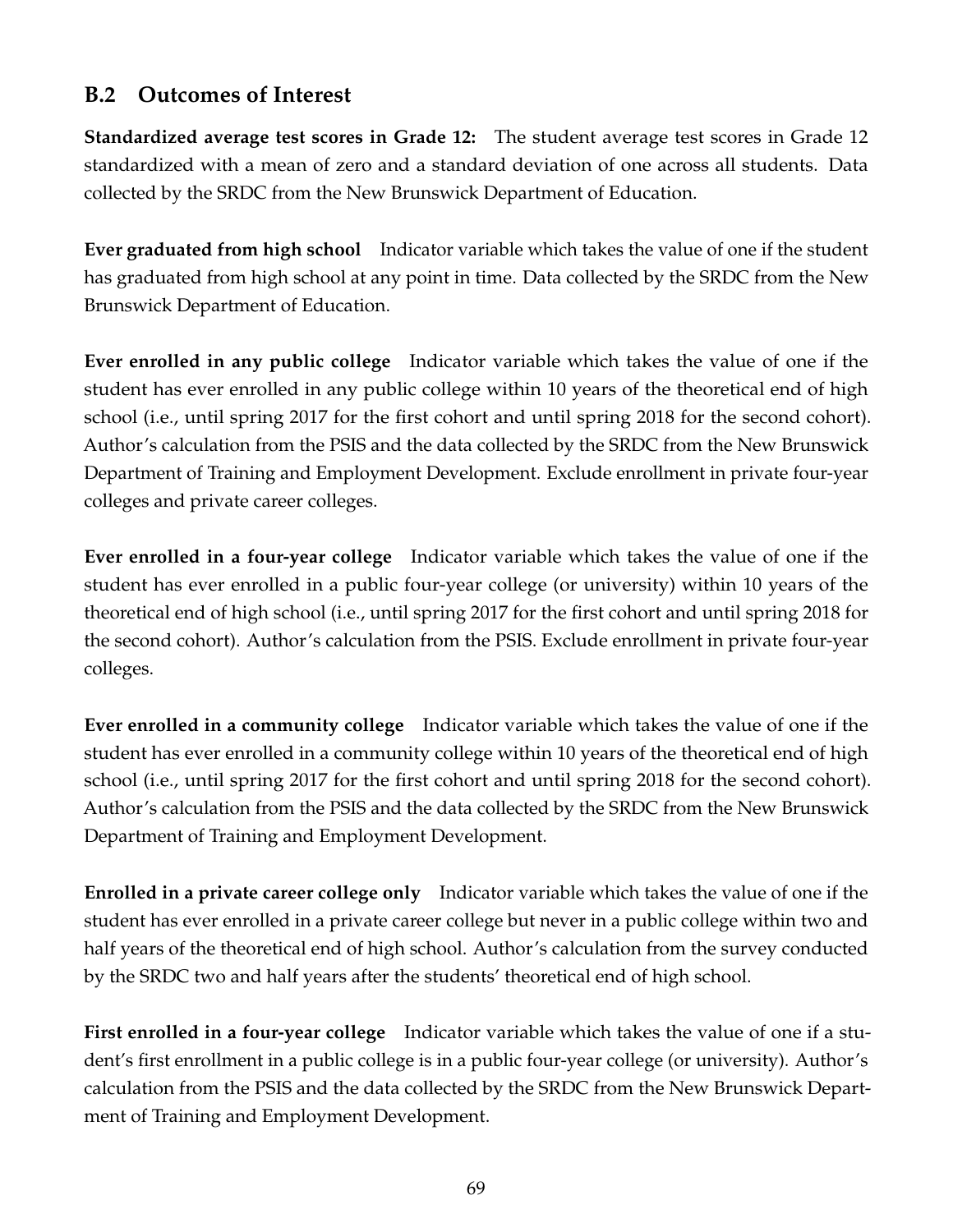**First enrolled in a community college** Indicator variable which takes the value of one if a student's first enrollment in a public college is in a community college. Author's calculation from the PSIS and the data collected by the SRDC from the New Brunswick Department of Training and Employment Development.

**Enrolled in a four-year college after attending a community college** Indicator variable which takes the value of one if a student first enrolled in a community college and later in a public four-year college. Author's calculation from the PSIS and the data collected by the SRDC from the New Brunswick Department of Training and Employment Development.

**Enrolled in a community college after attending a four-year college** Indicator variable which takes the value of one if a student first enrolled in a public four-year college and later in a community college. Author's calculation from the PSIS and the data collected by the SRDC from the New Brunswick Department of Training and Employment Development.

**Ever graduated from a public college** Indicator variable which takes the value of one if the student has ever graduated from a public college within 10 years of the theoretical end of high school (i.e., until spring 2017 for the first cohort and until spring 2018 for the second cohort). Author's calculation from the PSIS and the data collected by the SRDC from the New Brunswick Department of Training and Employment Development. Exclude graduation from private fouryear colleges and private career colleges.

**Highest degree earned is a four-year college degree** Indicator variable which takes the value of one if the student's highest degree earned is a four-year college degree (i.e., a bachelor's degree). Author's calculation from the PSIS. Exclude graduation from private four-year colleges.

**Highest degree earned is a community college diploma** Indicator variable which takes the value of one if the student's highest degree earned is a community college diploma or certificate. Author's calculation from the PSIS and the data collected by the SRDC from the New Brunswick Department of Training and Employment Development. Exclude graduation from private fouryear colleges and private career colleges.

**Dropped out of college** Indicator variable which takes the value of one if a student (i) has ever enrolled in a public college, (ii) has never graduated from any public college, and (iii) is not enrolled during the 2016–17 academic year for cohort one and during the 2017–18 academic year for cohort two. Author's calculation from the PSIS and the data collected by the SRDC from the New Brunswick Department of Training and Employment Development. Exclude graduation from private four-year colleges and private career colleges.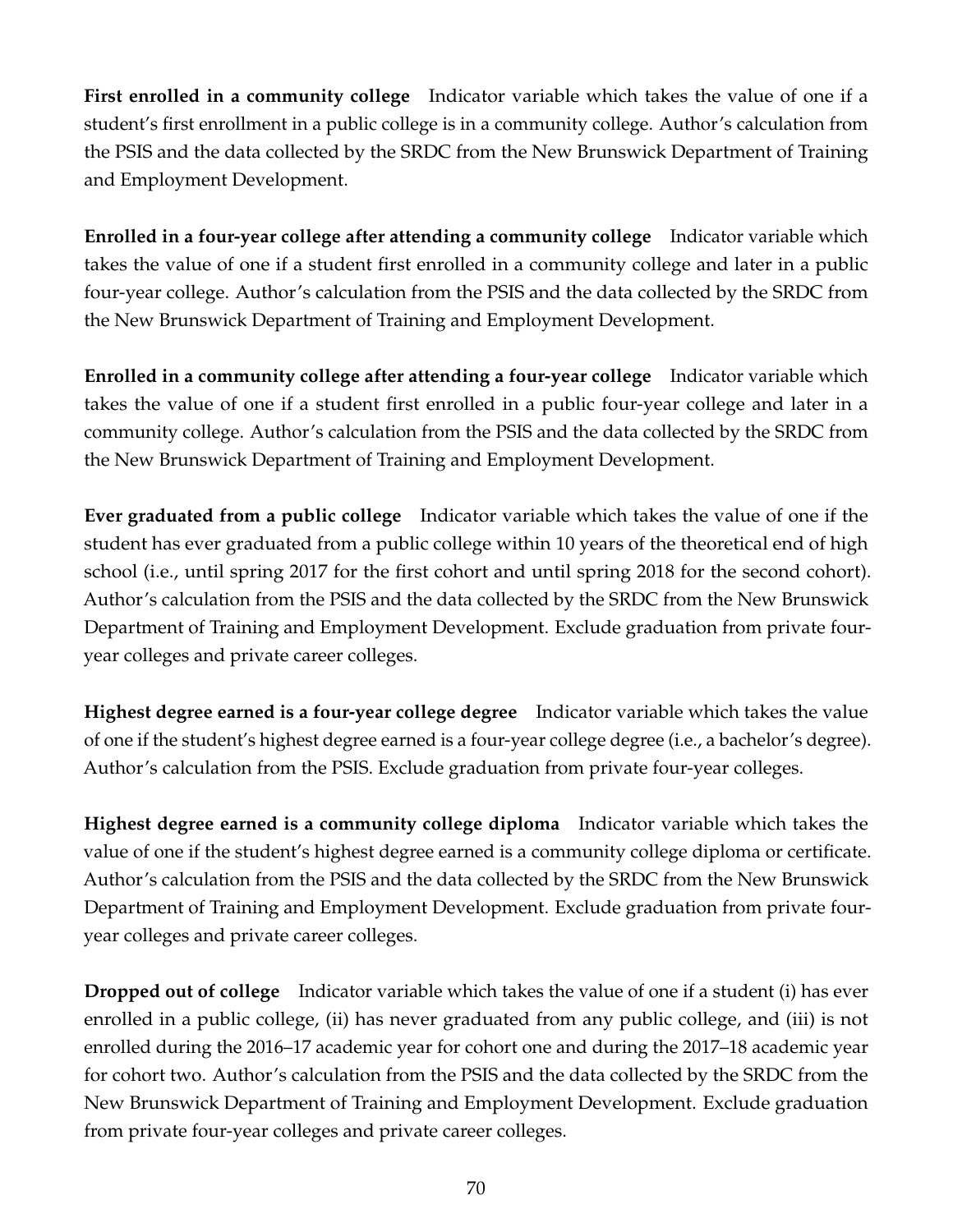**Years spent in college** It indicates the number of years a student was enrolled in a public college within 10 years of the theoretical end of high school. Author's calculation from the PSIS and the data collected by the SRDC from the New Brunswick Department of Training and Employment Development. Exclude years enrolled in a private institution.

**Labor income** It indicated the student employment income from T4 Slips. It includes all paidemployment income, i.e. wages, salaries, and commissions, before deductions and excludes self-employment income. Expressed in 2020 Canadian dollars. Data collected from the Statistics Canada taxfiler database.

**Total earnings** It indicated the student total income before tax from T1 tax form. It includes employment income, self-employment income, investment income, and government transfers (pension, unemployment insurance, child benefits, etc). Expressed in 2020 Canadian dollars. Data collected from the Statistics Canada taxfiler database.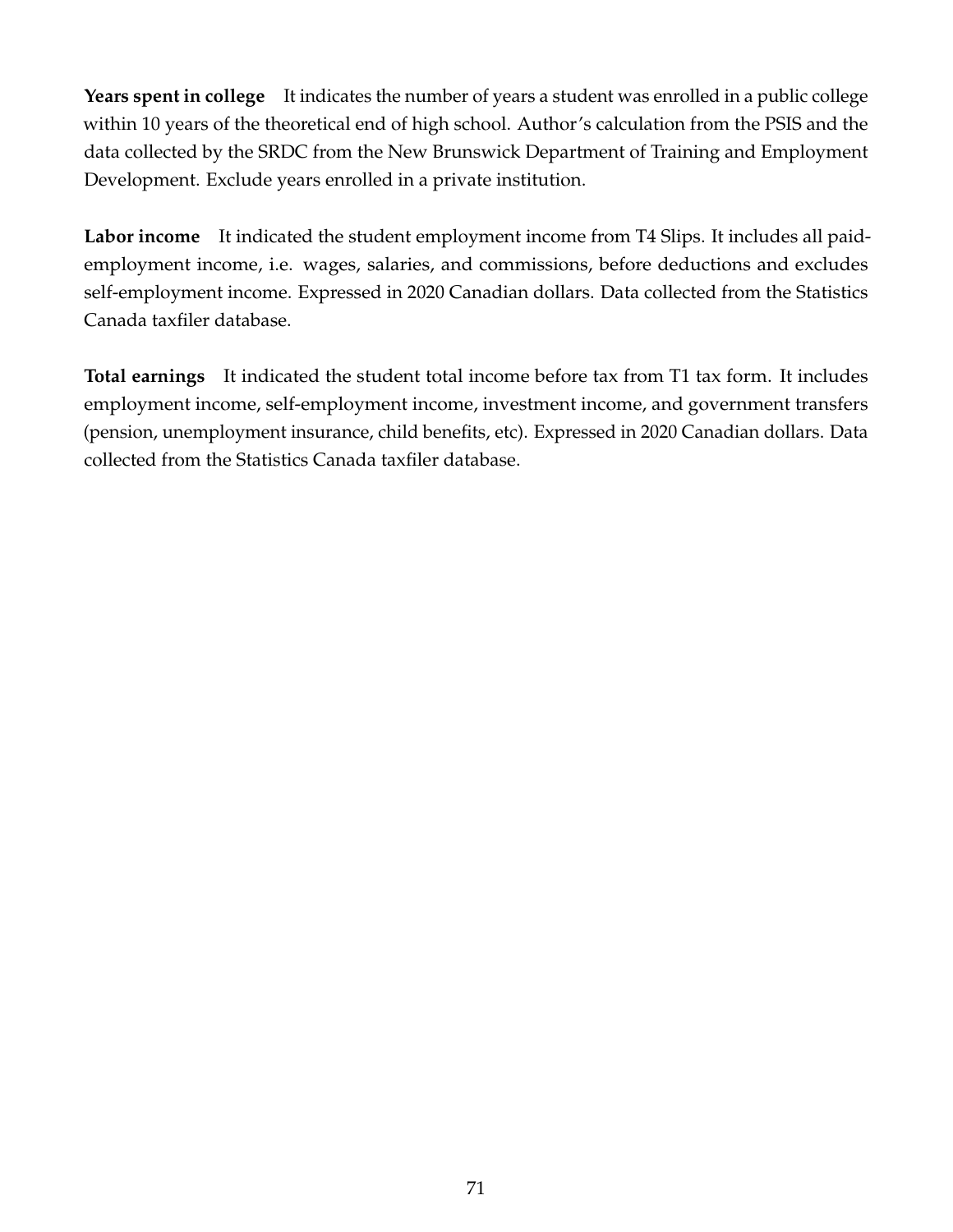## **C Appendix—Imputation Procedure for Earnings Data**

I proceed in two steps. First, I impute the missing data to ensure that I observe a complete set of earnings over the period data were collected following a linear interpolation. Second, I forecast the earnings until 28 for students whose data are only available until age 24.

## **Linear Interpolation**

Over the period data were collected, 6 percent of the data points are missing. For the missing records occurring between two known records (46 percent of the missing values), I impute *y* at age *x* by finding the closest points (*x*0, *y*0) and (*x*1, *y*1) on each side of *x* for which *y* is observed, and calculating:

<span id="page-72-1"></span>
$$
y = \frac{y_1 - y_0}{x_1 - x_0}(x - x_0) + y_0.
$$
 (A1)

For the missing points found after two known records (34 percent of the missing values), I use the two closet points on the left side of *x*. For the missing records found before two known records I assign the value of zero to *y* (25 percent of the missing values).

## **Forecasting**

I estimate the following equation by OLS on the full sample of students,

$$
y_{i,t} = \beta_0 + \beta_1 y_{i,t-1} + \beta_2 Exp_{i,t} + \beta_3 Enroll_{i,t} + \beta_4 Enroll_{i,t-1}
$$
  
+ 
$$
\beta_5 GradFourYear_{i,t} + \beta_6 GradCoColl_{i,t} + \epsilon_{i,t}
$$
 (A2)

where *yi*,*<sup>t</sup>* is student *i* annual earnings at year *t*, *yi*,*t*−<sup>1</sup> is student *i* annual earnings at year *t* − 1,  $Exp_{i,t}$  is student *i* years of experience accumulated at year  $t, ^{34}$  $t, ^{34}$  $t, ^{34}$  *GradFourYear* $_{i,t}$  and *GradCoColl* $_{i,t}$ are dummies capturing the highest degree earned by student *i* at year *t*, and *Enrolli*,*<sup>t</sup>* and *Enrolli*,*t*−<sup>1</sup> are dummies capturing whether student *i* was enrolled in post-secondary education during any semester of the year. *ei*,*<sup>t</sup>* is an error term. I also test the robustness of the results to alternative choices of covariates. The estimated forecasting models are presented in Table [A28.](#page-73-0)

For each student whose data are only available until age 24, I then forecast, in cascade, earnings from ages 25 to 28 using the estimated coefficients from equation (A2) and the earnings observed at age 24.

<span id="page-72-0"></span><sup>34.</sup> I use as a proxy for experience the number of years a student has not been observed enrolled in a public post-secondary education from the end of high school until year *t*.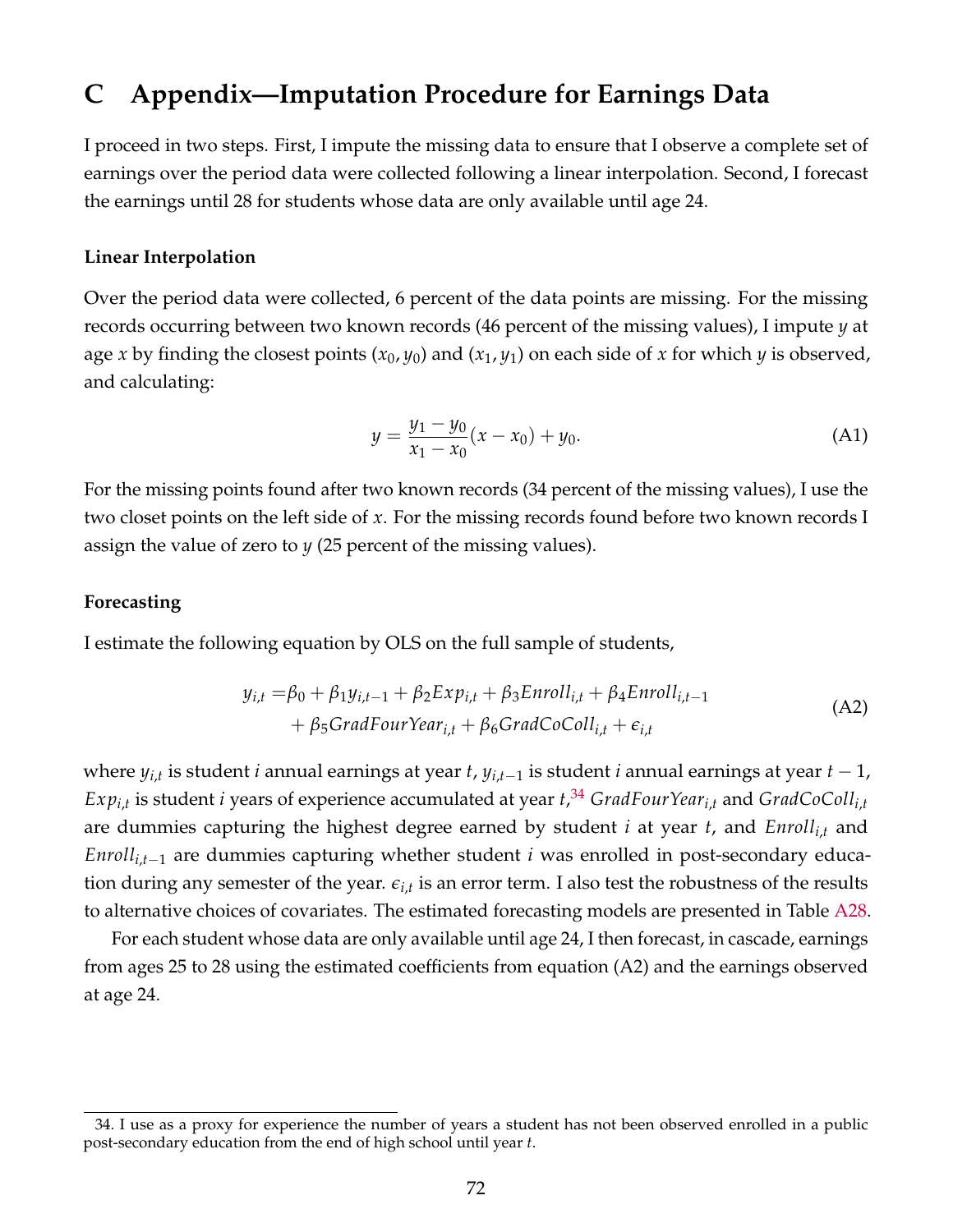<span id="page-73-0"></span>

|                                 | $Y_t$ = Labor income at t |             |            | $Y_t$ = Total earnings at t |             |            |
|---------------------------------|---------------------------|-------------|------------|-----------------------------|-------------|------------|
|                                 | Main                      | With        | Simple     | Main                        | With        | Simple     |
|                                 | model                     | covariates  | model      | model                       | covariates  | model      |
| <b>VARIABLES</b>                | (1)                       | (2)         | (3)        | (4)                         | (5)         | (6)        |
|                                 |                           |             |            |                             |             |            |
| $Y_{t-1}$                       | $0.897***$                | $0.874***$  | $0.927***$ | $0.924***$                  | $0.908***$  | $0.950***$ |
|                                 | (0.004)                   | (0.004)     | (0.004)    | (0.004)                     | (0.004)     | (0.004)    |
| $Exp_t$                         | $-576***$                 | $-494***$   | $-151***$  | $-701***$                   | $-632***$   | $-254***$  |
|                                 | (47)                      | (47)        | (37)       | (44)                        | (44)        | (35)       |
| $Enroll_t$                      | $-6,365***$               | $-6,672***$ |            | $-5,793***$                 | $-6,069***$ |            |
|                                 | (267)                     | (269)       |            | (249)                       | (252)       |            |
| $Enroll_{t-1}$                  | 52                        | $-369$      |            | $-612**$                    | $-922***$   |            |
|                                 | (258)                     | (259)       |            | (241)                       | (242)       |            |
| $GradFourYear_t$                | 4,987***                  | 4,579***    |            | $4,333***$                  | 3,923***    |            |
|                                 | (230)                     | (257)       |            | (215)                       | (241)       |            |
| $GradCoColl_t$                  | $3,199***$                | 3,085***    |            | 2,490***                    | $2,372***$  |            |
|                                 | (206)                     | (209)       |            | (193)                       | (196)       |            |
| Constant                        | $7,728***$                | 11,476***   | 5,792***   | 8,830***                    | 12,005***   |            |
|                                 | (244)                     | (818)       | (158)      | (229)                       | (766)       |            |
| <b>Baseline Characteristics</b> | ${\bf N}$                 | Y           | ${\bf N}$  | N                           | Y           | ${\bf N}$  |
| Observations                    | 30,460                    | 30,460      | 30,460     | 30,460                      | 30,460      | 30,460     |
| R-squared                       | 0.723                     | 0.728       | 0.708      | 0.760                       | 0.762       | 0.748      |

Table A28: Forecasting Models

*Notes:* The table reports in columns (1) and (4) the coefficients obtained from the estimation of equation [\(A2\)](#page-72-1) by OLS, in columns (2) and (5) the coefficients obtained from the estimation of equation of [\(A2\)](#page-72-1) adding students baseline characteristics and school fixed effects as controls, and in columns (3) and (4) the coefficients obtained from the estimation of equation [\(A2\)](#page-72-1) where the independent variables are restricted to *Yt*−1, *Exp<sup>t</sup>* and a constant. Columns (1), (2) and (3) present the models for labor income, and Columns (4), (5) and (6) for total earnings. Standard errors are reported in parentheses. \* Significant at 10%, \*\* significant at 5%, \*\*\* significant at 1%. Sample sizes are rounded to the nearest 10 for data confidentiality concerns.